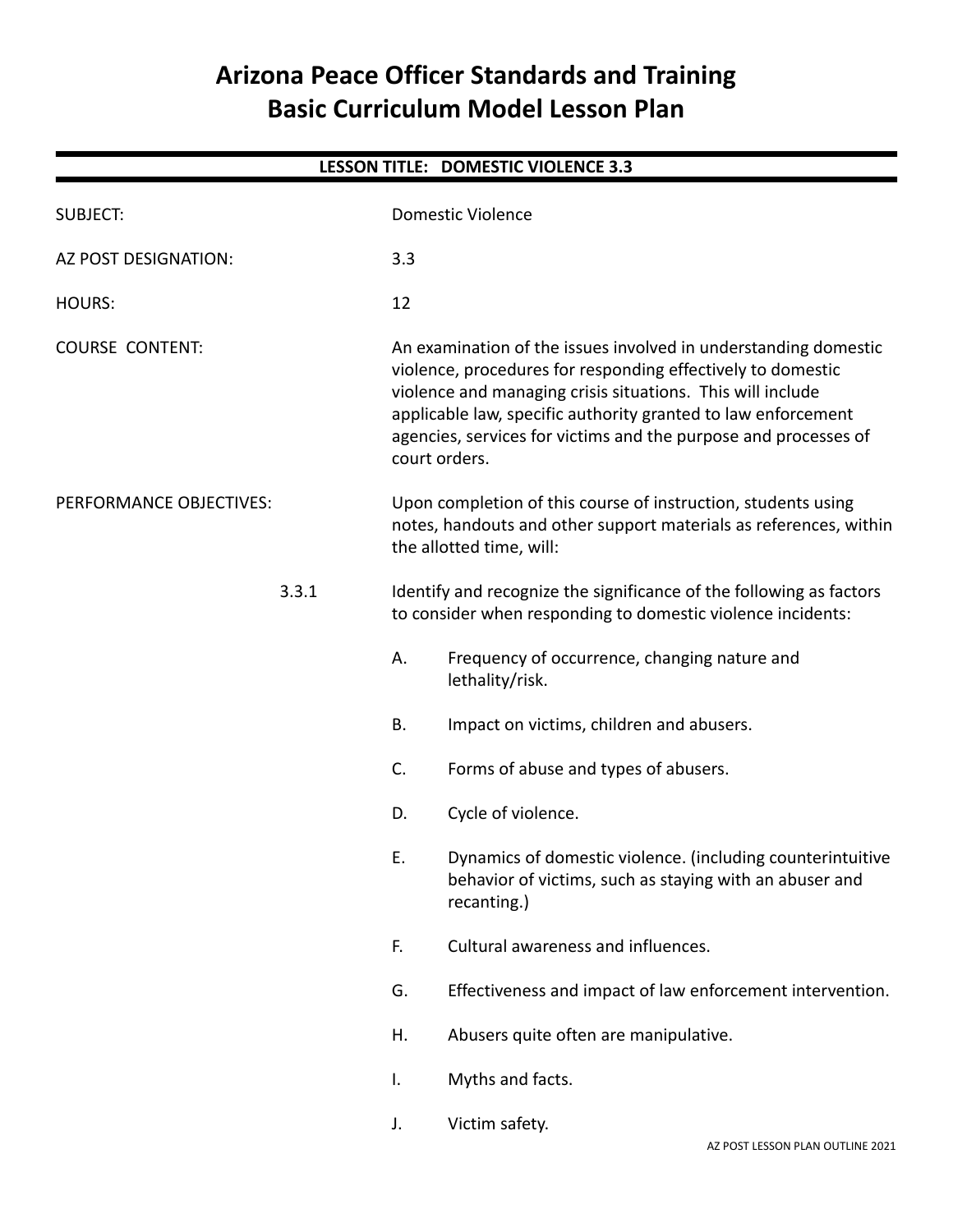- K. Specific investigative techniques.
- 3.3.2 Given a simulated domestic violence crime, identify the responding officer's authority and responsibility as per A.R.S. §13-3601 to take appropriate action including:
	- A. Arrest.
	- B. Documentation.
	- C. Provision of assistance to victims.
	- D. Seizure of firearms.
- 3.3.3 Identify the following as the services most commonly provided by resource agencies to victims of domestic violence:
	- A. Community services.
	- B. Information/education about domestic violence.
	- C. Orders of Protection.
	- D. Domestic violence shelter services.
- 3.3.4 Identify the process, purpose and authority of the following:
	- A. Order of Protection. (A.R.S. §13-3602)
	- B. Emergency Order of Protection. (A.R.S. §13-3624)
	- C. Injunction Against Harassment. (A.R.S. §12-1809)
- 3.3.5 Identify a peace officer's responsibility and enforcement authority regarding the following court orders as per A.R.S. §13-2810(A)(2) – Interfering with Judicial Proceedings:
	- A. Injunction Against Harassment.
	- B. Order of Protection.
- 3.3.6 Identify the following advantages of separating parties in domestic violence incidents:
	- A. Provides independent statements from involved parties.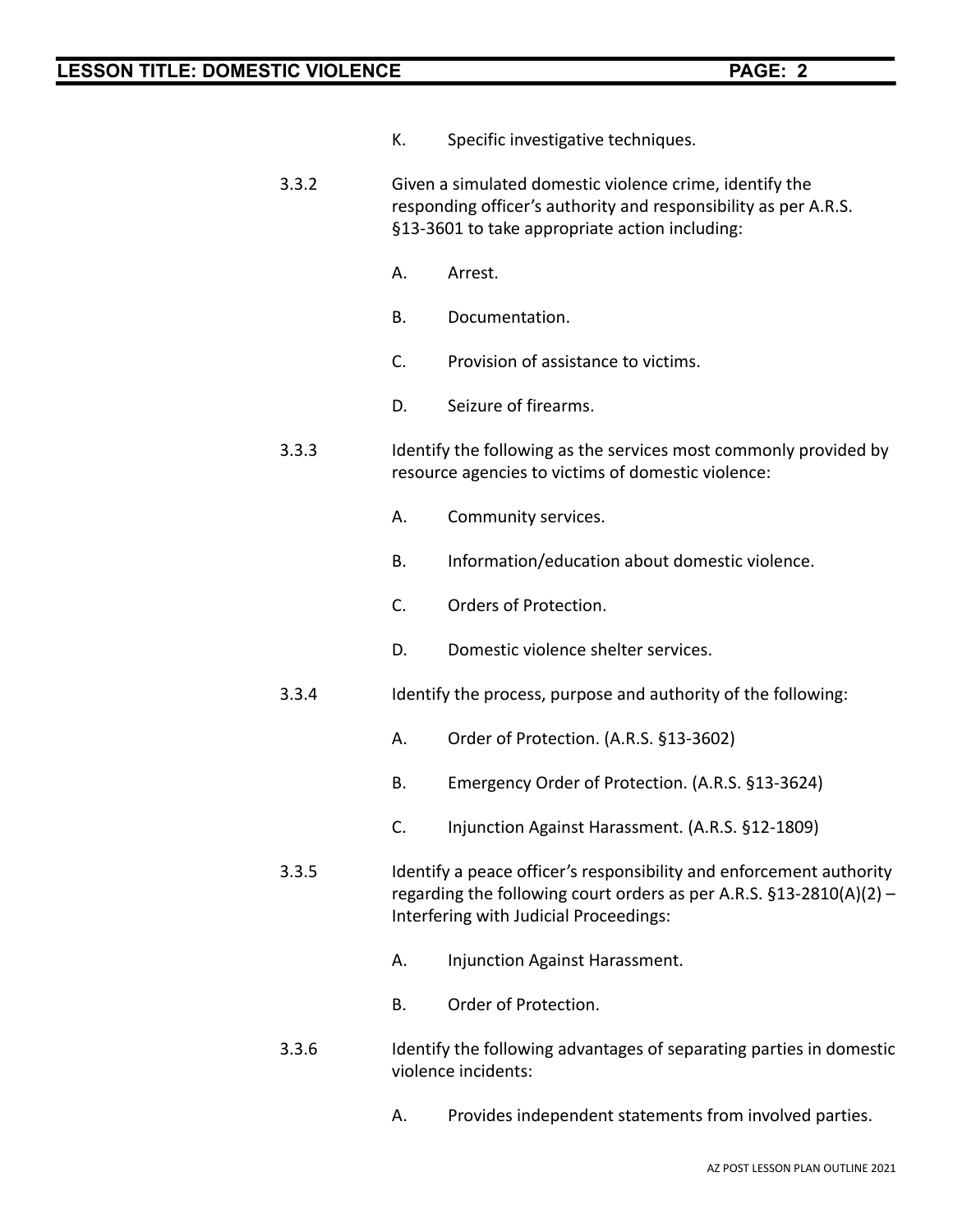- B. Prevents involved parties from attacking each other.
- C. Allows the officer to compare the parties' statements.
- D. Increases officer safety.
- E. Decreases abuser's attempt to intimidate.
- 3.3.7 Identify what constitutes domestic violence as per A.R.S. §13-3601:
	- A. Definition.
	- B. Crimes.
	- C. Relationship.
- 3.3.8 Identify ways a peace officer can intervene when responding to a domestic situation where probable cause does not exist:
	- A. Act as referee for a peace disturbance and de-escalate the situation.
	- B. Ask a party to leave.
	- C. Write the appropriate report with written statements.
	- D. Make the appropriate referrals/provide parties with resource information.
	- 3.3.9 Identify federal laws and their impact on domestic violence:
	- A. Full faith and credit.
	- B. Lautenberg.
- 3.3.10 Given a simulation involving a domestic violence situation, the student will **demonstrate** a tactically sound and safe approach, entry and resolution including the proper use of contact and cover as described in the current AZ POST approved lesson plan.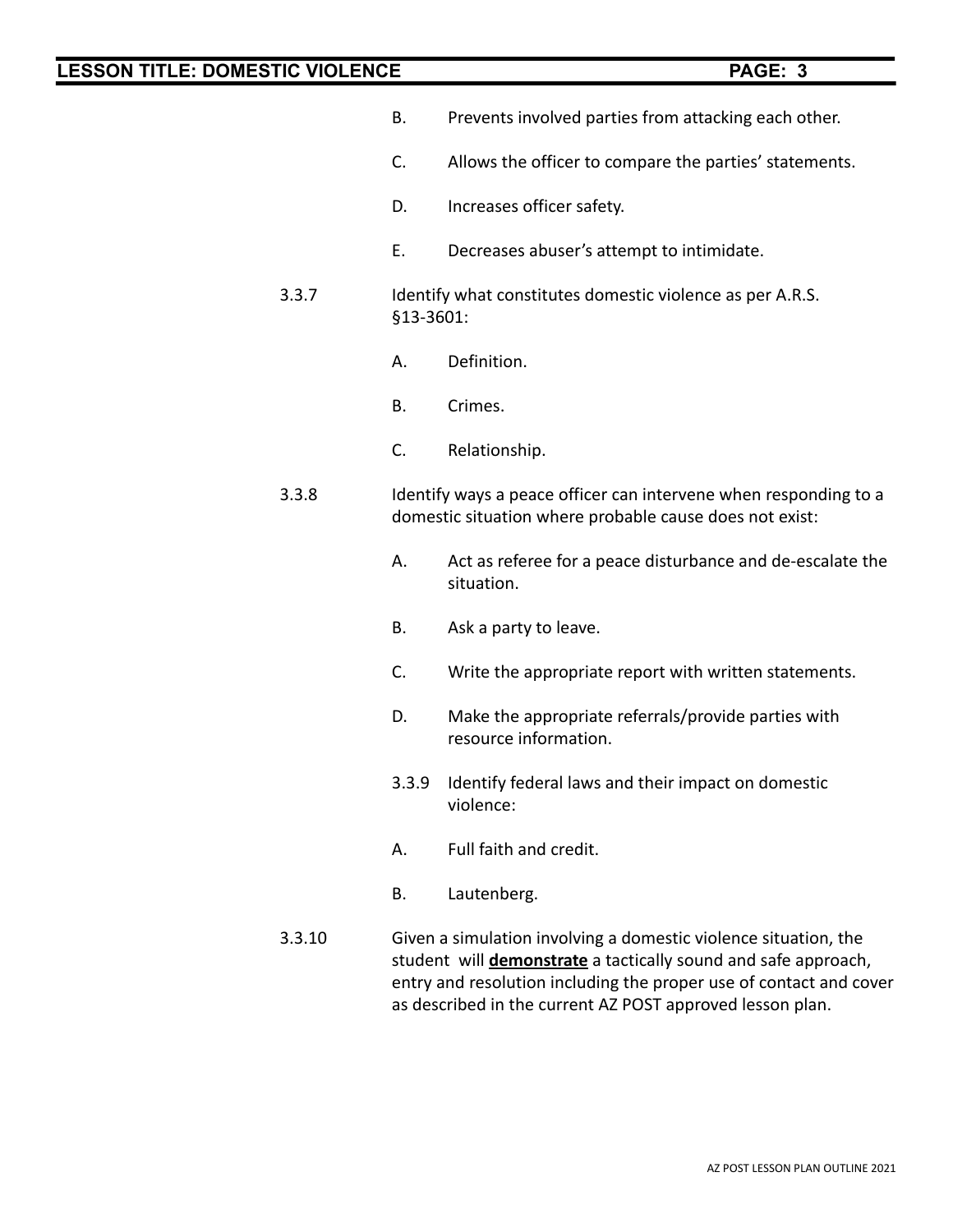| DATE FIRST PREPARED:             | September 1996                                                                                                                                                            |                      |  |  |  |
|----------------------------------|---------------------------------------------------------------------------------------------------------------------------------------------------------------------------|----------------------|--|--|--|
| <b>PREPARED BY:</b>              | <b>Charles Masino</b>                                                                                                                                                     |                      |  |  |  |
| <b>REVIEWED - REVISED:</b>       | <b>SME Committee</b>                                                                                                                                                      | DATE: December 1996  |  |  |  |
| <b>REVIEWED - REVISED:</b>       | Judge Elizabeth Finn                                                                                                                                                      | DATE: October 1999   |  |  |  |
| <b>REVIEWED - REVISED:</b>       | <b>SME Committee</b>                                                                                                                                                      | DATE: January 2000   |  |  |  |
| <b>REVIEWED - REVISED:</b>       | <b>SME Committee</b>                                                                                                                                                      | DATE: February 2002  |  |  |  |
| <b>REVIEWED - REVISED:</b>       | AZ POST (Word)                                                                                                                                                            | DATE: January 2003   |  |  |  |
| <b>REVIEWED - REVISED:</b>       | <b>SME Committee</b>                                                                                                                                                      | DATE: July 2004      |  |  |  |
| <b>REVIEWED - REVISED:</b>       | <b>SME Committee</b>                                                                                                                                                      | DATE: April 2005     |  |  |  |
| <b>REVIEWED - REVISED:</b>       | Law & Legal SME                                                                                                                                                           |                      |  |  |  |
|                                  | <b>Committee Chair</b>                                                                                                                                                    | DATE: December 2009  |  |  |  |
| <b>REVIEWED - REVISED:</b>       | City of Phoenix/ACESDV                                                                                                                                                    | DATE: September 2015 |  |  |  |
| <b>REVIEWED - REVISED:</b>       | <b>SME Committee</b>                                                                                                                                                      | DATE: December 2020  |  |  |  |
| <b>REVIEWED - REVISED:</b>       | AZPOST (DocX)                                                                                                                                                             | DATE: January 2022   |  |  |  |
| AZ POST - APPROVAL:              | Mandy Faust                                                                                                                                                               | DATE: January 2021   |  |  |  |
| AZ POST - APPROVAL:              | Lori Wait                                                                                                                                                                 | DATE: January 2022   |  |  |  |
| <b>INSTRUCTOR REFERENCES:</b>    | Arizona Revised Statute Title 13 and Domestic Abuse Intervention<br>Project, Duluth, Minnesota, Centers for Disease Control and<br>Prevention, Intimate Partner Violence. |                      |  |  |  |
| <b>CLASS LEVEL:</b>              | Student                                                                                                                                                                   |                      |  |  |  |
| <b>TRAINING AIDS:</b>            | PowerPoint, videos, dry-erase board, and student handouts.<br>http://www.azleg.gov/ArizonaRevisedStatutes.asp                                                             |                      |  |  |  |
| <b>INSTRUCTIONAL STRATEGY:</b>   | Interactive lecture, group problem solving and discussion and<br>practical exercises.                                                                                     |                      |  |  |  |
| <b>SUCCESS CRITERIA:</b>         | 70% or higher on a written, multiple-choice examination.                                                                                                                  |                      |  |  |  |
| <b>COMPUTER FILE NAME:</b>       | 3.3 Domestic Violence                                                                                                                                                     |                      |  |  |  |
| DATE RELEASED TO THE SHARE FILE: | May 27, 2022                                                                                                                                                              |                      |  |  |  |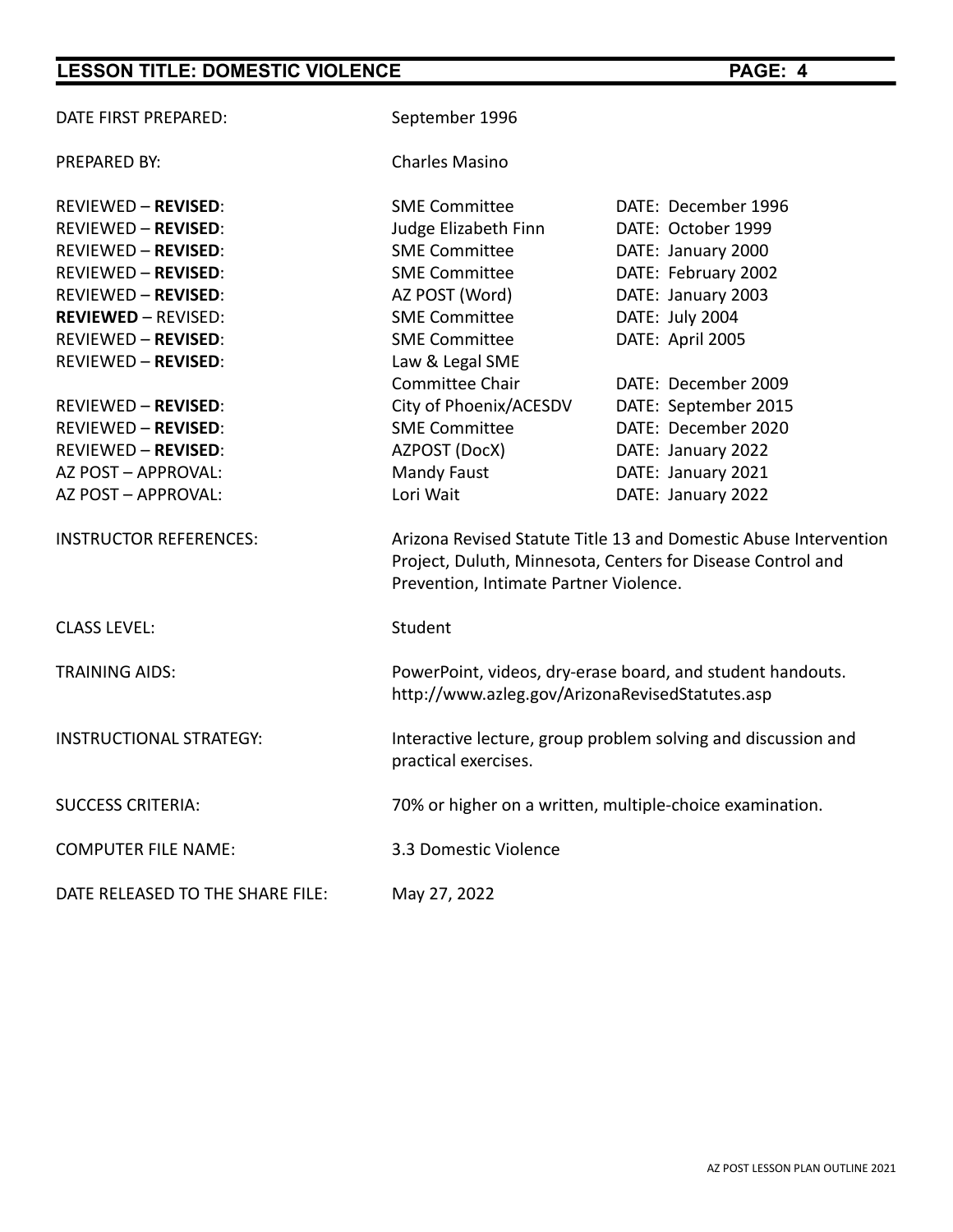### **I. INTRODUCTION**

- A. Instructor (self) introduction.
- B. Preview of performance objectives. *INSTRUCTOR NOTE: Play AZPOST DV 3 minute video*

### **II. DOMESTIC VIOLENCE (D.V.) – A HISTORICAL OVERVIEW**

- A. Definition crime versus family issue.
	- 1. Past perspective: Historically, this was viewed as a private, family matter in which the criminal justice system did not intervene. Even the Puritans had laws that militated against DV within homes.
	- 2. Current perspective: Domestic violence is a crime with consequences, it is unacceptable behavior.
- B. Legal definition outlined per A.R.S. §13-3601.
- C. Social definition: The scope and issues related to domestic violence go beyond the legal definition. *INSTRUCTOR NOTE: Video clip: Evan Stark on Coercive control.* Source: Evan Stark, *Coercive Control*: *How Men Entrap Women in Personal Life.* Oxford University Press, 2007. Michael P. Johnson, *A Typology of Domestic Violence.* Northeastern University Press, 2010.
	- 1. Domestic violence is a complex phenomenon that takes several forms:
		- a. Coercively controlling violence is a course of conduct involving physical and sexual violence, intimidation, isolation and control. It includes coercively controlling physical violence and coercive controlling psychological abuse.
		- b. Situational couple violence is the use of violence in the context of a specific conflict.
		- c. Violent resistance is the use of violence to protect oneself from a partner's aggression.
	- 2. Identifying the type of violence requires knowledge of patterns of behavior within the relationship not necessarily apparent from the specific incident to which an officer responds. But gathering information on risk can help determine the nature of domestic violence and the reactions of victims and abusers.
- D. History of law enforcement's response:
	- 1. Prior to 1980, officers were trained to mediate and keep the peace. *INSTRUCTOR NOTE: Typically told one (1) party to take a walk, to "cool off".*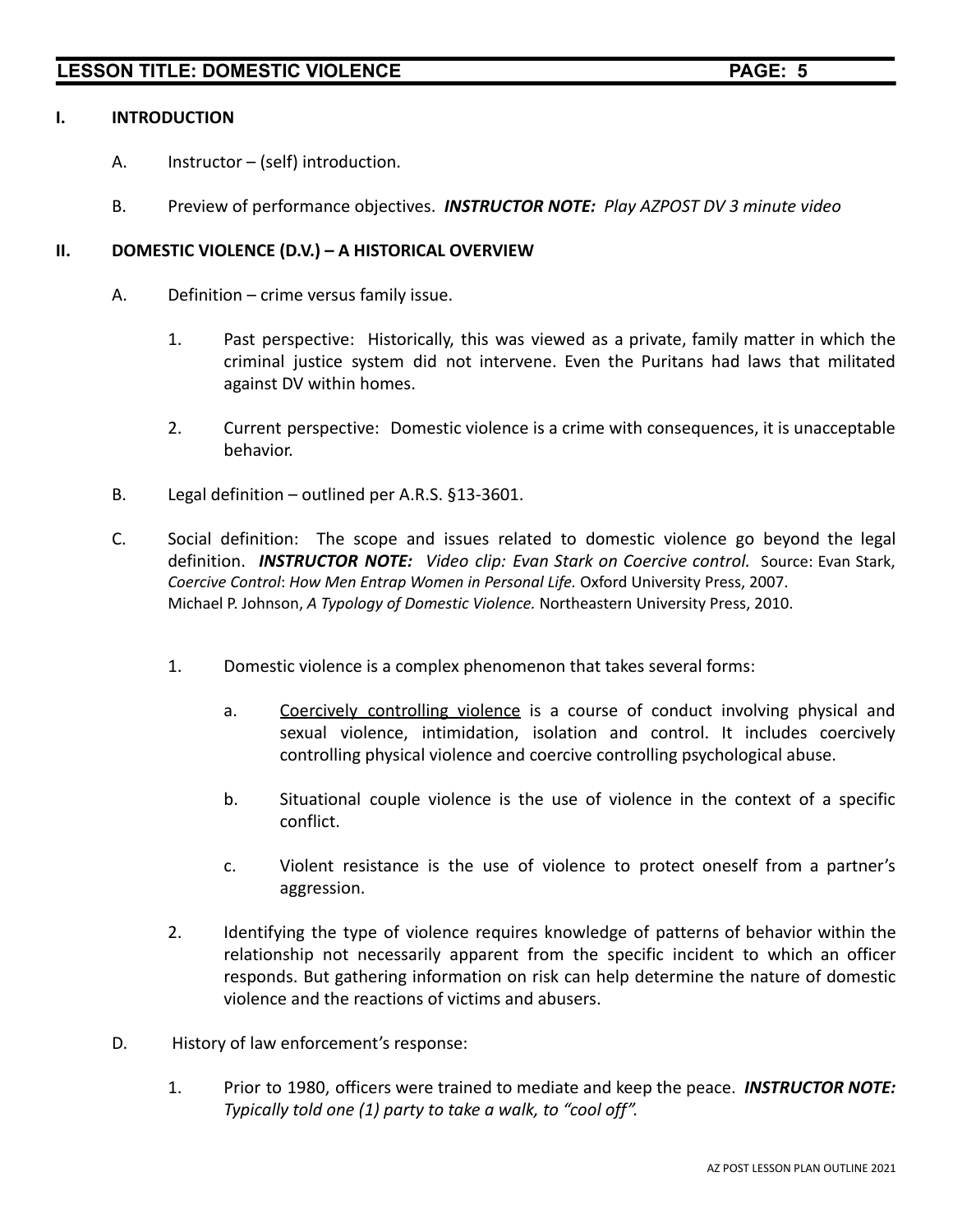- 2. Law enforcement treated domestic violence as a civil matter.
- 3. In 1980, the Arizona legislature enacted legislation defining domestic violence and the role of law enforcement (A.R.S. §§13-3601 and 13-3602). The law has evolved to reflect current knowledge and best practices.
	- a. Allows officers to arrest on misdemeanors not committed in their presence with probable cause.
	- b. Requires officers to arrest in cases involving the infliction of serious injury or the use of a weapon with probable cause.
	- c. Allows victims to apply for Orders of Protection.
	- d. In 1992, the Governor's Commission to Prevent Violence Against Women was established. *INSTRUCTOR NOTE: Focus on training, data collection for law enforcement and addressing legislative initiatives.*
	- e. Legislative changes continue with the creation of Aggravated Harassment and Aggravated Domestic Violence, two (2) important domestic violence felonies.
- E. The extent of the problem today:
	- 1. National statistics:

*INSTRUCTOR NOTE: Sources: Smith, S.G., Zhang, X., Basile, K.C., Merrick, M.T., Wang, J., Kresnow, M., Chen, J. (2018). The National Intimate Partner and Sexual Violence Survey (NISVS): 2015 Data Brief – Updated Release. Atlanta, GA: National Center for Injury Prevention and Control, Centers for Disease Control and Prevention.*

*Matthew J. Breiding, Sharon G. Smith, Kathleen C. Basile, et al. Prevalence and Characteristics of Sexual Violence, Stalking, and Intimate Partner Violence Victimization — National Intimate Partner and Sexual Violence Survey, United States, 2011. MMWR 2014;63(8). 1-18.*

*D'Inverno, A.S., Smith, S.G., Zhang, X., Chen, J. (2019). The Impact of Intimate Partner Violence: A 2015 NISVS Research-inBrief. Atlanta, GA: National Center for Injury Prevention and Control, Centers for Disease Control and Prevention.*

*Black, M.C., Basile, K.C., Breiding, M.J., Smith, S.G., Walters, M.L., Merrick, M.T., Chen, J., & Stevens, M.R. (2011). The National Intimate Partner and Sexual Violence Survey (NISVS): 2010 Summary Report. Atlanta, GA: National Center for Injury Prevention and Control, Centers for Disease Control and Prevention.*

*Breiding, M.J., Chen J., & Black, M.C. (2014). Intimate Partner Violence in the United States — 2010. Atlanta, GA: National Center for Injury Prevention and Control, Centers for Disease Control and Prevention.*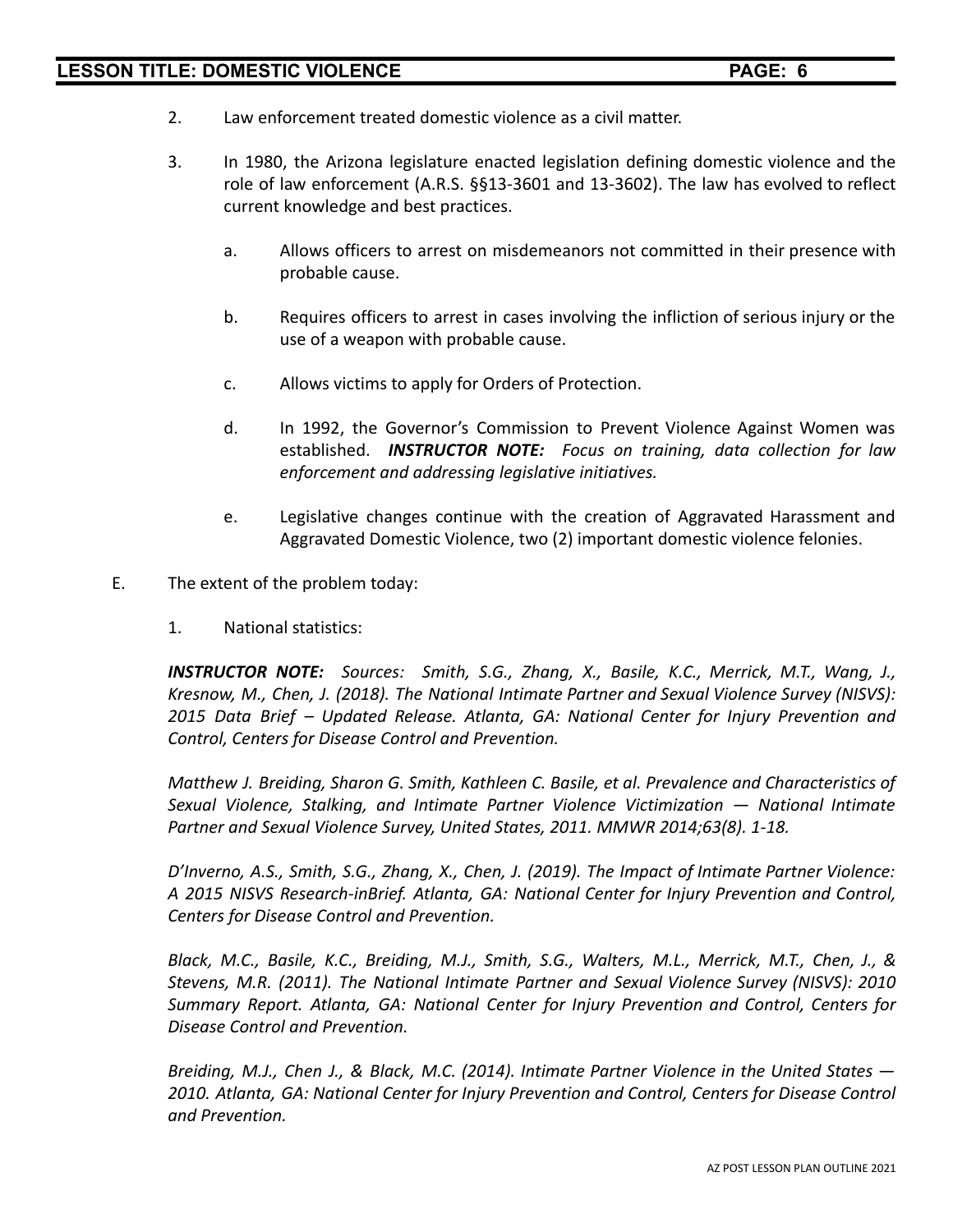*Petrosky E, Blair JM, Betz CJ, Fowler KA, Jack SP, Lyons BH. Racial and Ethnic Differences in Homicides of Adult Women and the Role of Intimate Partner Violence — United States, 2003–2014. MMWR Morb Mortal Wkly Rep 2017;66:741–746. DOI: http://dx.doi.org/10.15585/mmwr.mm6628a1External*

*Source: David Finkelhor, Heather Turner, Anne Shattuck, Sherry Hamby, and Kristen Kracke, Children's Exposure to Violence, Crime and Abuse: An Update. US Department of Justice, Office of Justice Programs, September 2015. www.ojp.usdog.gov.*

*Source: Arizona Department of Economic Security, Domestic Violence Services Fund Report SFY 2018 (A.R.S. §36-3007*

*Source: Arizona Coalition to End Sexual and Domestic Violence*

- a. One in four women and one in seven men have experienced serious physical domestic violence in their lifetime.
- b. Racial/ethnic minorities are disproportionately affected by domestic violence.
- c. Approximately 4 out of every 10 non-Hispanic Black or American Indian/Alaska Native women and 1 in 2 multiracial non-Hispanic women have experienced domestic violence in their lifetime.
- d. Nearly half of American Indian/Alaska Native men and nearly 4 in 10 Black and multiracial men have experienced domestic violence in their lifetime.
- e. Domestic violence victimization is associated with lower household income and housing and food insecurity.
- f. Women are more likely to suffer serious consequences of domestic violence, including physical injury, PTSD, missing work, requiring medical and social services, and feeling fearful. They are also more likely to suffer more severe physical violence and multiple forms of domestic violence.
- g. Many people first experience domestic violence at a young age. Among those who ever experienced rape, physical violence, or stalking by an intimate partner, more than 1 in 5 female victims (22.4%) and more than 1 in 7 male victims (15.0%) experienced some form of domestic violence for the first time between the ages of 11 and 17 years. Nearly half of female victims and over one third of male victims were between 18 and 24 years of age when they first experienced violence by an intimate partner.
- h. More than half of female victims of homicide are killed by their intimate partners. Non-Hispanic Black and American Indian/Alaska Native women have the highest rates of intimate partner homicide. (Reference the Violence Policy Center, When Men Murder Women, annual reports)
- i. About 17% of children in the US are exposed to parental domestic violence in their homes during their lifetime.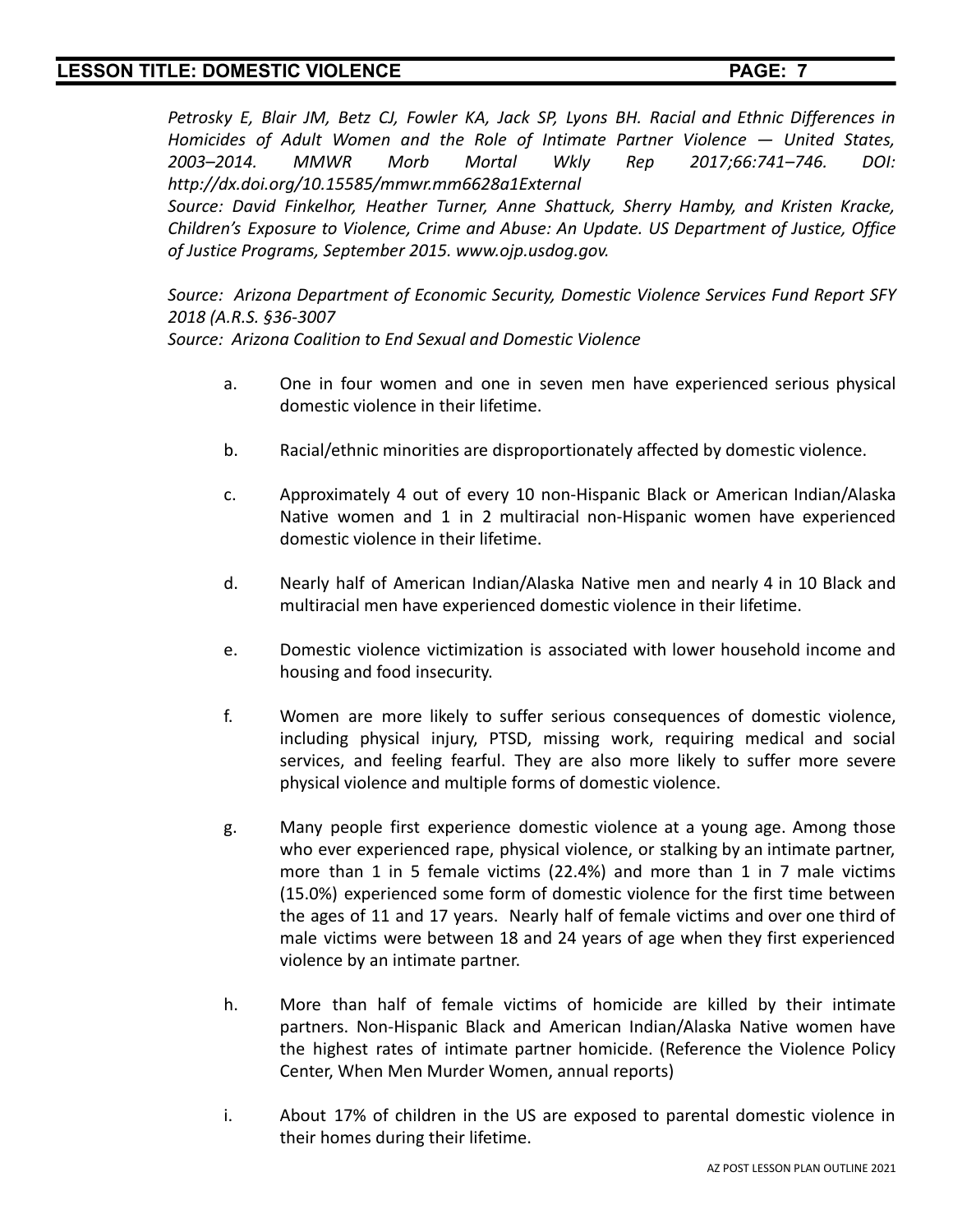- 2. Arizona statistics:
	- a. Shelter
		- i. In 2018, 6,138 clients received emergency shelter and 308 received transitional housing.
		- ii. In 2018, 22,293 clients received mobile and community based services and 38,674 hotline calls were received.
		- iii. Domestic violence programs are unable to meet all the requests for housing, child care and transportation as well as behavioral health services.
	- b. Domestic violence-related homicides in Arizona:
		- i. In 2019, there were 96.
		- ii. In 2018, there were 86.
		- iii. Victims include intimate partners, new partners, children, other family members, bystanders and suicides.
	- c. Arizona's law enforcement response:
		- i. In most jurisdictions, family violence calls remain the number one (1) call for service. *INSTRUCTOR NOTE: Impact on law enforcement, it is the #1 call for violent crime.*

### **III. COMPLEX DYNAMICS OF DOMESTIC VIOLENCE – WHY IS IT IMPORTANT? P. O. 3.3.1I**

- A. Myths vs Facts:
	- 1. Myths.
		- a. Affects only minorities/low income areas.
		- b. Alcohol/drugs cause domestic violence.
		- c. Victims would leave if it was that bad.
		- d. Violence is a private matter so others should not intervene.
		- e. Abusers are violent in all relationships.
		- f. The abuse is a result of an anger problem.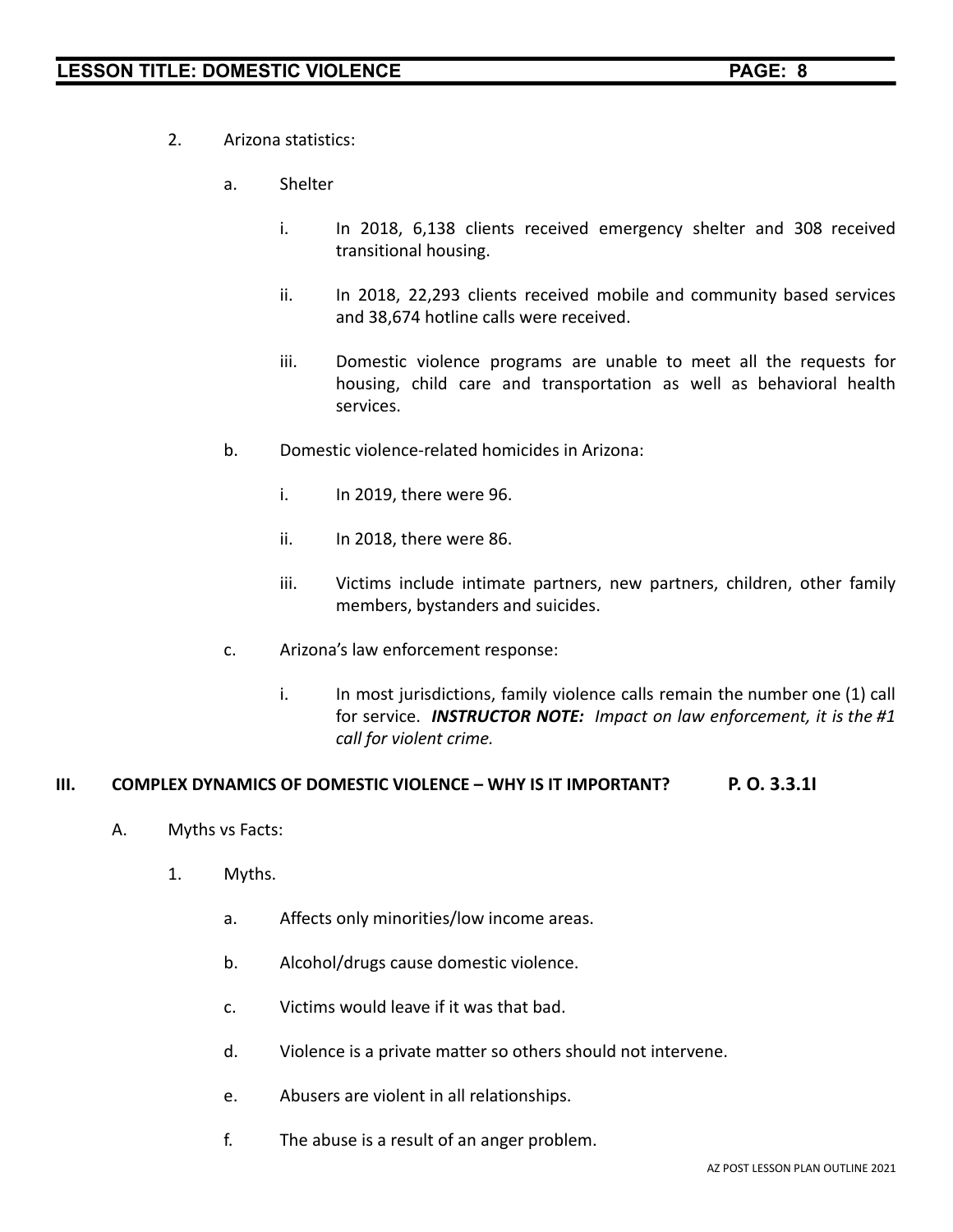- 2. Facts:
	- a. Occurs in all socioeconomic, racial and ethnic groups, although rates are higher in low income, marginalized groups.
	- b. Alcohol/drugs increase the frequency and severity of the abuse, but the causes of domestic violence are complex.
	- c. No one deserves domestic violence. Victims stay for a variety of reasons Relationship commitment, no place to go, lack of resources, low self-esteem and fear play a strong role.
	- d. Leaving a violent relationship does not always end the violence. Leaving or giving the impression of planning to leave can increase danger.
	- e. D.V. is a learned behavior and is a crime. **P. O. 3.3.1E**
	- f. It is a community problem which impacts everyone and without intervention, it will repeat itself and may be learned by the next generation. *INSTRUCTOR NOTE: Emphasize that to outsiders, abusers can appear like wonderful people and try to manipulate and charm law enforcement which is part of the "Jekyll and Hyde" personality.*
	- g. Many abusers are not violent towards anyone else but their families.
	- h. Anger may be present but does not justify or cause domestic violence.
- B. Types of Abusers: **P. O. 3.3.1C**

*INSTRUCTOR NOTE: Holtzworth-Munroe, A. & Meehan, J. (2004) "Typologies of men who are maritally violent: Scientific and clinical implications." Journal of Interpersonal Violence 19: 1369-1389,*

- 1. Family only:
	- a. Abusers who are violent only within their own family, not to people outside the family.
	- b. Lower levels of violence, no evidence of psychopathology, best treatment outcomes.
- 2. Dysphoric/borderline: dependent on partner, fears abandonment, explosively violent.
- 3. Generally violent/antisocial: most severely abusive, violent outside the home, least likely to succeed in treatment.

### **IV. OUTLINED BELOW IS THE DIFFERENCE BETWEEN AN ABUSIVE AND NON-ABUSIVE RELATIONSHIP:**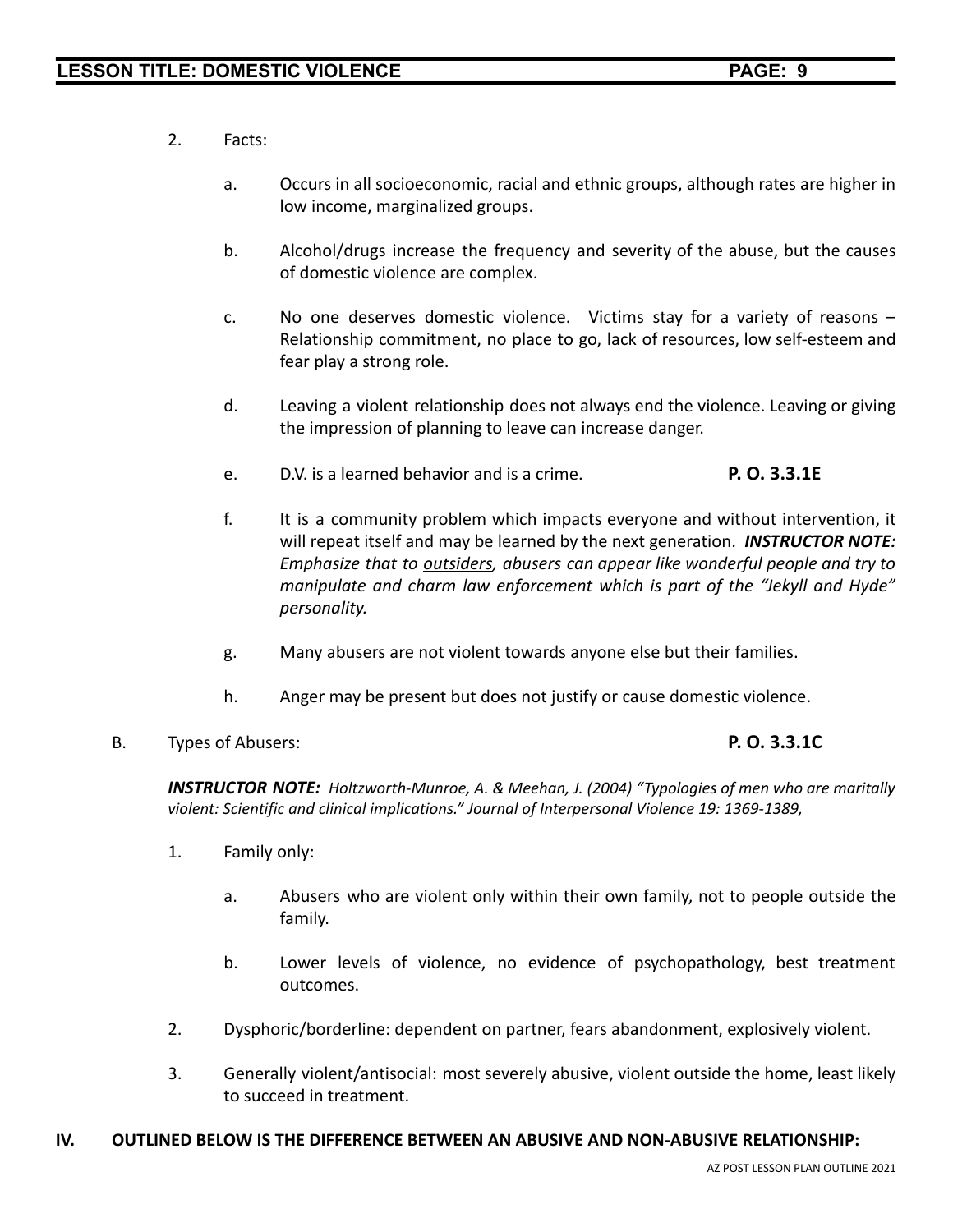- A. Abusive relationship (power and control): *INSTRUCTOR NOTE: "Equality and Power/Control Wheels." H.O. Power & Control wheel.*
	- 1. Using intimidation.
	- 2. Using emotional control.
	- 3. Using isolation.
	- 4. Minimizing, denying and blaming.
	- 5. Using children.
	- 6. Using male privilege. All privileges- money, size, employment, head of household.
	- 7. Using economic abuse.
	- 8. Using coercion and threats.
- B. Non-abusive relationship (equality):
	- 1. Non-threatening behavior.
	- 2. Respect for emotional needs.
	- 3. Trust and support.
	- 4. Honesty and accountability.
	- 5. Responsible parenting.
	- 6. Shared responsibility.
	- 7. Economic partnership.
	- 8. Negotiation and fairness.
- C. The complex dynamics of Intimate Partner Violence. **P. O. 3.3.1C**

**P. O. 3.3.1D**

- 1. Cycle of Violence: Escalation of force. *INSTRUCTOR NOTE: EMPHASIZE- This is the abuser's complex dynamic of violent behavior that can entrap the victim and children.*
	- a. Not all relationships follow this pattern.
	- b. Tension building: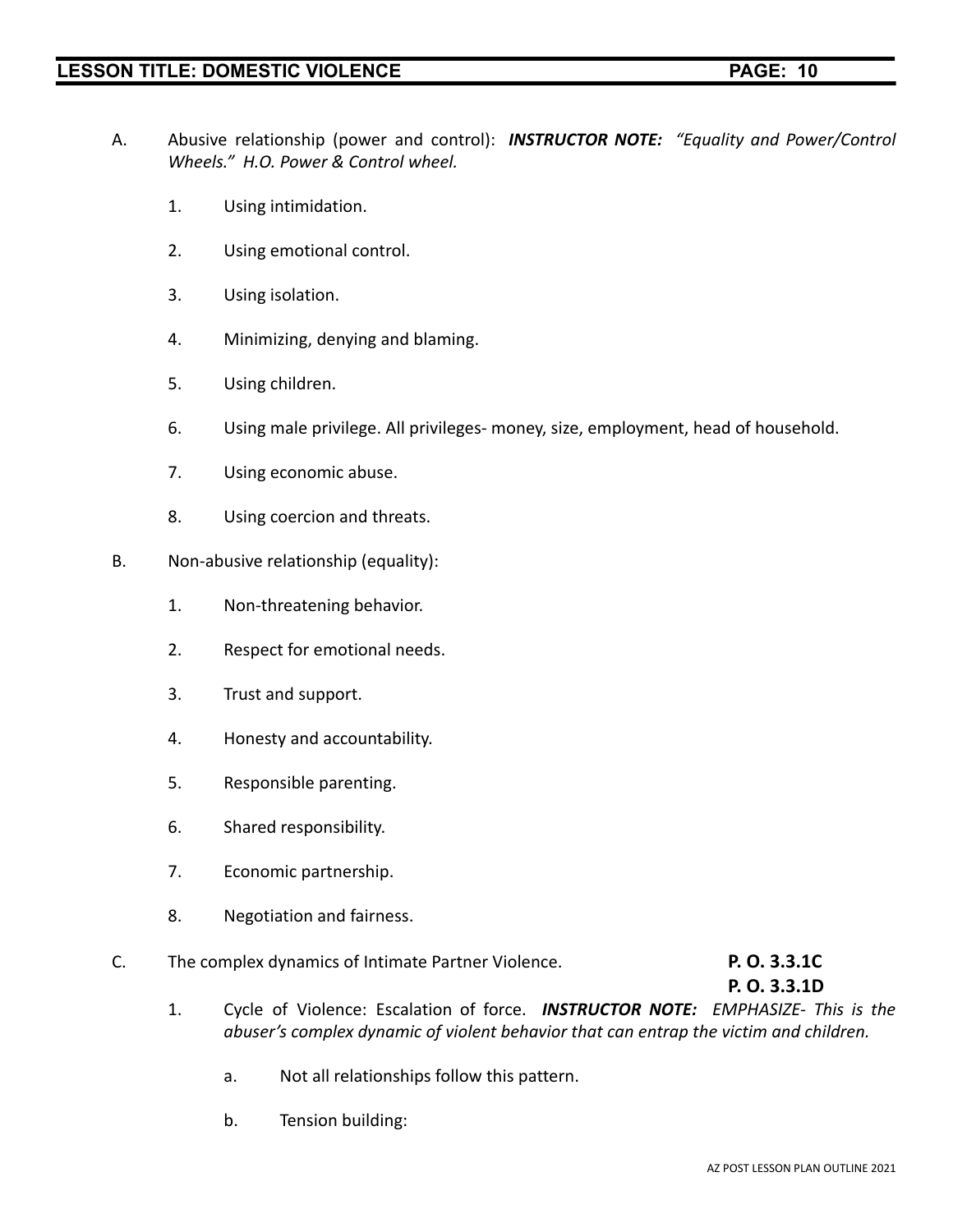- i During this stage, conflicts occur regularly, stress levels are high and communication is cut off.
- ii. The victim tries to smooth things over, is compliant, tries to stay out of the way and attempts to anticipate the abuser's whims.
- iii. The abuser becomes more controlling; jealousy (insecurity) is often prevalent.
- c. Explosion: Usually some form of abuse which evokes fear, usually a violent acting out.
- d. Reconciliation (used to be called Honeymoon, but this term inaccurately describes a happy, romantic time not typical of abusive relationships).
	- i. This is a time of reconciliation when both minimize and rationalize the abuse.
	- ii. The abuser begs for forgiveness and promises it will not happen again.
	- iii. The abuser may be loving and shows he/she can change.
	- iv. The victim believes this time will be different, the past is behind him/her and this loving person is the abuser's real self.
	- v. Victim blaming by the abuser and the victim accepting the blame that brought about the violence.

*INSTRUCTOR NOTE: The cycle will repeat itself over and over again until something breaks it (i.e., arrest, death, etc.). Source: Sandra K Burge, David A. Katerndahl, Robert C. Wood, et al. 2016. "Using Complexity Science to Examine Three Dynamic Patterns of Intimate Partner Violence."Families, Systems, and Health 34(1):4-14. Source: M. Haselschwerdt, R. Savasuck-Luxton, & K. Hlavaty, 2017, "Review and Critique of the 'Intergenerational Transmission of Violence Literature." Trauma, Violence and Abuse: 1-15. 10.1177/1524838017692385*

- e. This tends to keep the victim tied to the relationship and may lead them to reject intervention or help.
- f. Research suggests this is not the most typical dynamic. Many abusers never acknowledge their abuse or apologize. Rather, their abuse is frequent, unpredictable and there is no cycle of reconciliation, tension building, and abuse.
- 2. Intergenerational cycle.
	- a. Children witnessing DV in their family of origin.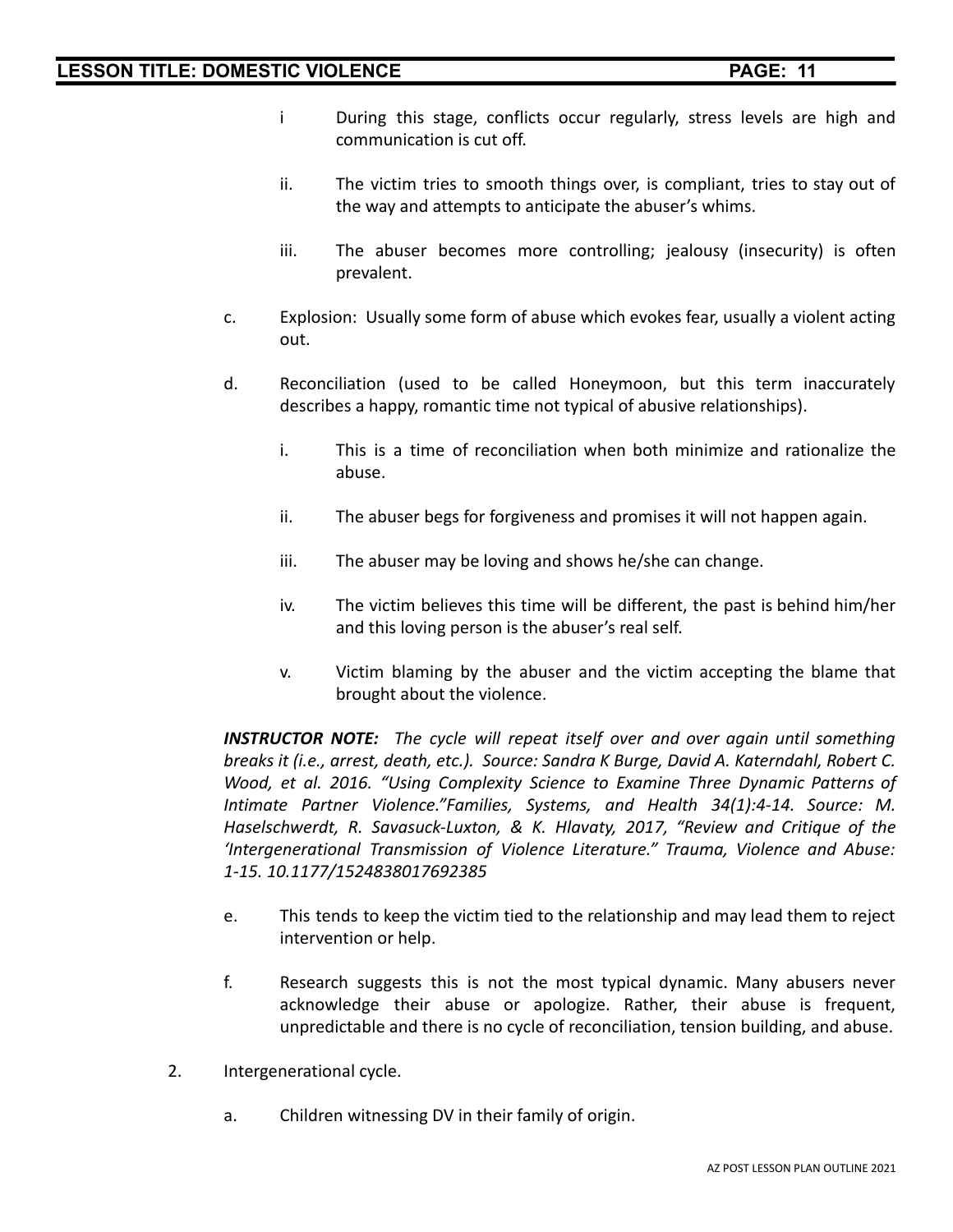- b. May repeat that behavior in adult relationships. This is not inevitable or automatic.
- c. Children's repetition of the cycle is influenced by the presence of other traumas, and can be mitigated by positive interventions and support.
- 3. Abuser Relationship History.
	- a. The abuse will continue with each relationship and may increase in severity with each successive relationship if no intervention.
- D. The complex dynamics of domestic violence and barriers for victims reaching out for help.

**P. O. 3.3.1D & E**

- 1. Counterintuitive behavior of victims: Victims will not always react or behave in predictable ways.
	- a. Rejecting help, including law enforcement.
	- b. Siding with the abuser.
	- c. Recanting prior statements. *INSTRUCTOR NOTE: Video clip: Ferraro on victim worldview.*
- 2. Victims often have a different worldview than law enforcement reflecting prior victimization and unsuccessful attempts to get help. **P. O. 3.3.1B**
- 3. The impact of trauma:
	- a. Victims may be intensely traumatized, unable or unwilling to speak or share details.
	- b. Trauma affects memory. Do not be surprised or exhibit surprise if victim accounts are not consistent, or their recall does not always seem "accurate". This is a situation seen commonly with victims of strangulation.
	- c. Victims may be reacting to the entire experience of coercive control rather than the specific incident. Their reactions are based on a history of abuse and control.
	- d. Try to be "present" as human beings and listen as if listening to a beloved family member.
- 4. Fear/Danger:
	- a. Fear of harm to self or children separation or the perception of imminent separation can be the most dangerous time for a victim, so fear of being hurt or killed is very real.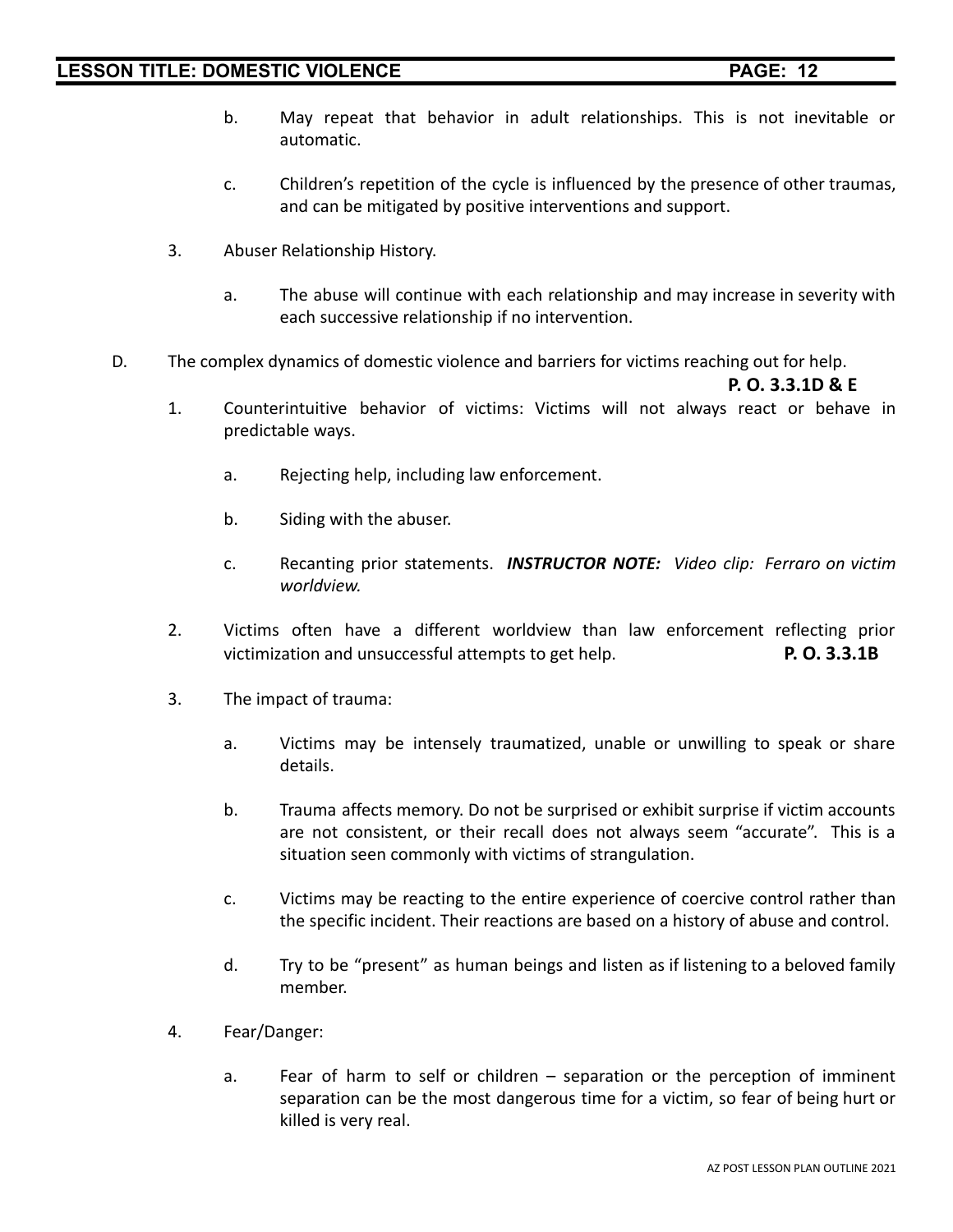- b. Fear of the unknown imagine what it would be like if tomorrow morning you became homeless, with three (3) children and no place to go, imagine you only had \$10 in your pocket with no other support.
- c. Fear of losing kids to DCS or to abusers.
- 5. Economic dependency this means who has control of the money and who does not.
	- a. A woman who works outside of the home or a man who is the primary earner may be economically dependent if they don't have control of the finances.
	- b. Some victims are not permitted to work due to the possibility of working with men.
- 6. Belief the abuser will change:
	- a. Self-blame: Victims may believe they cause the abusive behavior so they try to change themselves; however, regardless of what the victim does, the abuse stays the same, the abuser's excuses just change.
	- b. Blame shifting: Victims may believe that some outside factor causes their partner's abuse so they believe if the factors (i.e., alcohol, no job, etc.) are changed or eliminated, their partner will no longer be abusive. *INSTRUCTOR NOTE: Abusers work to make their victim believe it is their fault, if only they had not talked about their mother this would not have happened, or if they would have just had the house cleaned the way they said, this would not have happened.*
- 7. Isolation:
	- a. Cutting off ties to the outside world allows for greater control.
	- b. In extreme cases, victims are not allowed to talk to anyone or leave their homes.
	- c. It is common to see victims who are not allowed to see their families, go to their place of worship or have outside interests.
	- d. Isolation can occur outside the home if the abuser monitors and harasses the victim, eg., constant phone calls, appearing at the workplace, monitoring odometer and phone. *INSTRUCTOR NOTE: This creates loneliness and prevents the victim from having any connection to the outside world.*
- 8. Situation sometimes not taken seriously:
	- a. Even when help is sought, some (family, law enforcement, friends, clergy, doctors, etc.) discount the severity of the problem or do not believe the victim.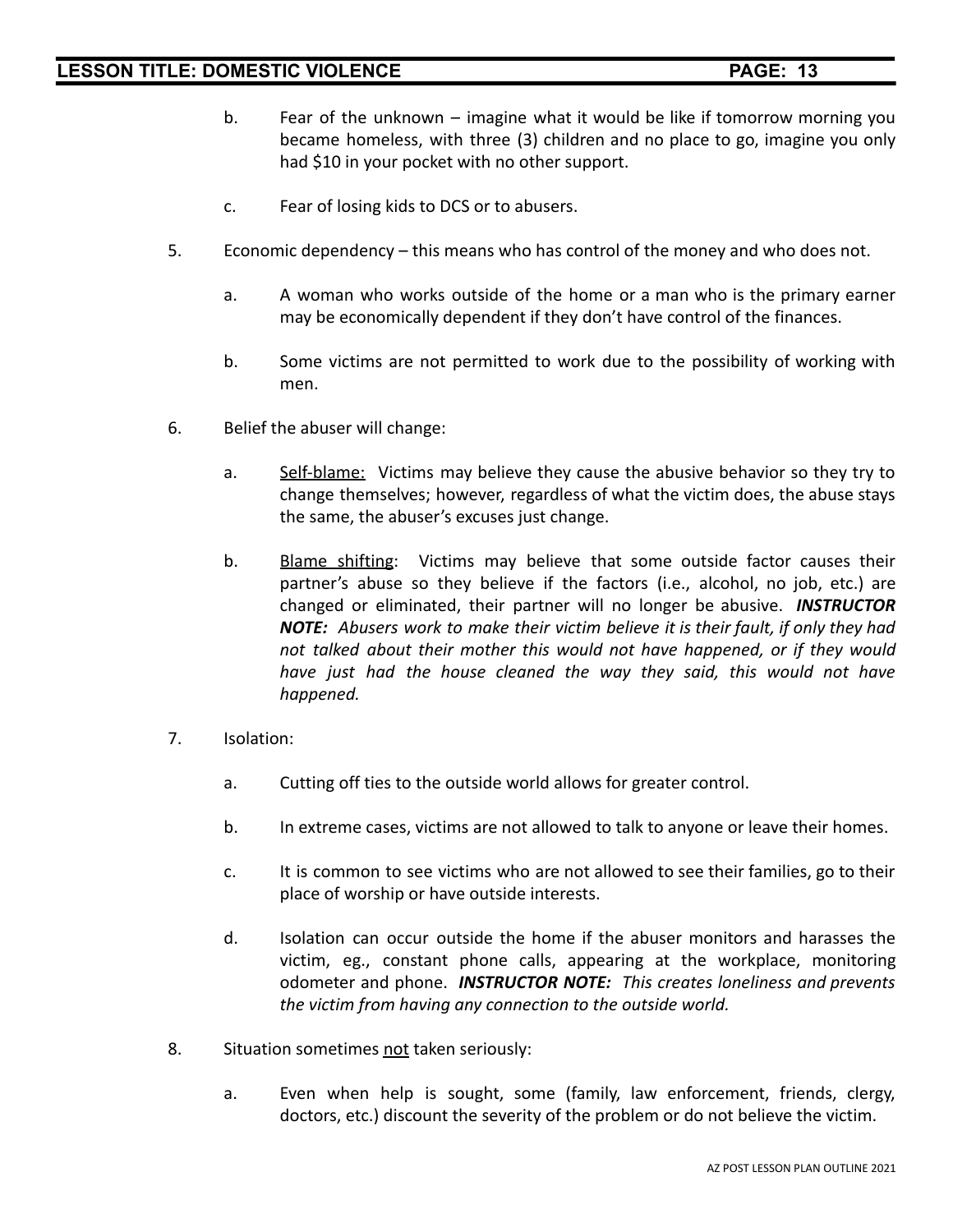- b. Doctors have been known to address this problem with tranquilizers and some clergy tell the victim to go home and be a better "wife/husband or to pray".
- 9. Cultural influences: **P. O. 3.3.1F**
	- a. Historically and still present today, is the influence of male dominance.
	- b. Children are still raised with sex role messages which are influenced by tradition and set values.
	- c. Traditional gender roles encourage male authority and female subservience which abusive men use to justify coercive control.
- 10 Immigration status:
	- a. Abusers may use immigration status against the victim.
	- b. An undocumented victim has certain protections under VAWA. Abuser may have misinformed the victim about her status.
- 11. Religion many faiths do not believe in divorce, leaving victims with the idea that this is another "cross to bear."
- 12. Low self-esteem:
	- a. Having been shamed and put down by their partner, victims suffer from low self-esteem and feelings of unworthiness.
	- b. Because they have had no control over their life, they begin to believe they cannot care for themselves.
- 13. For the children some victims believe their children need two (2) parents and often the children do not want to leave. Some perpetrators will emphasize this and manipulate the partner and children. The victim may also fear losing custody and worry about the children's safety if left alone with the abuser.
- 14. Love abusers can be very loving and caring individuals and often victims do not want the relationship to end, they just want the abuse to end.
- 15. Failure of the system. ( Inadequate resources)
	- a. Maybe the victim finally called the police, only to be arrested along with his/her abuser or as the predominant aggressor.
	- b. Maybe the victim agreed to prosecute, only to find out that the abuser pleaded to disturbing the peace and received a small fine.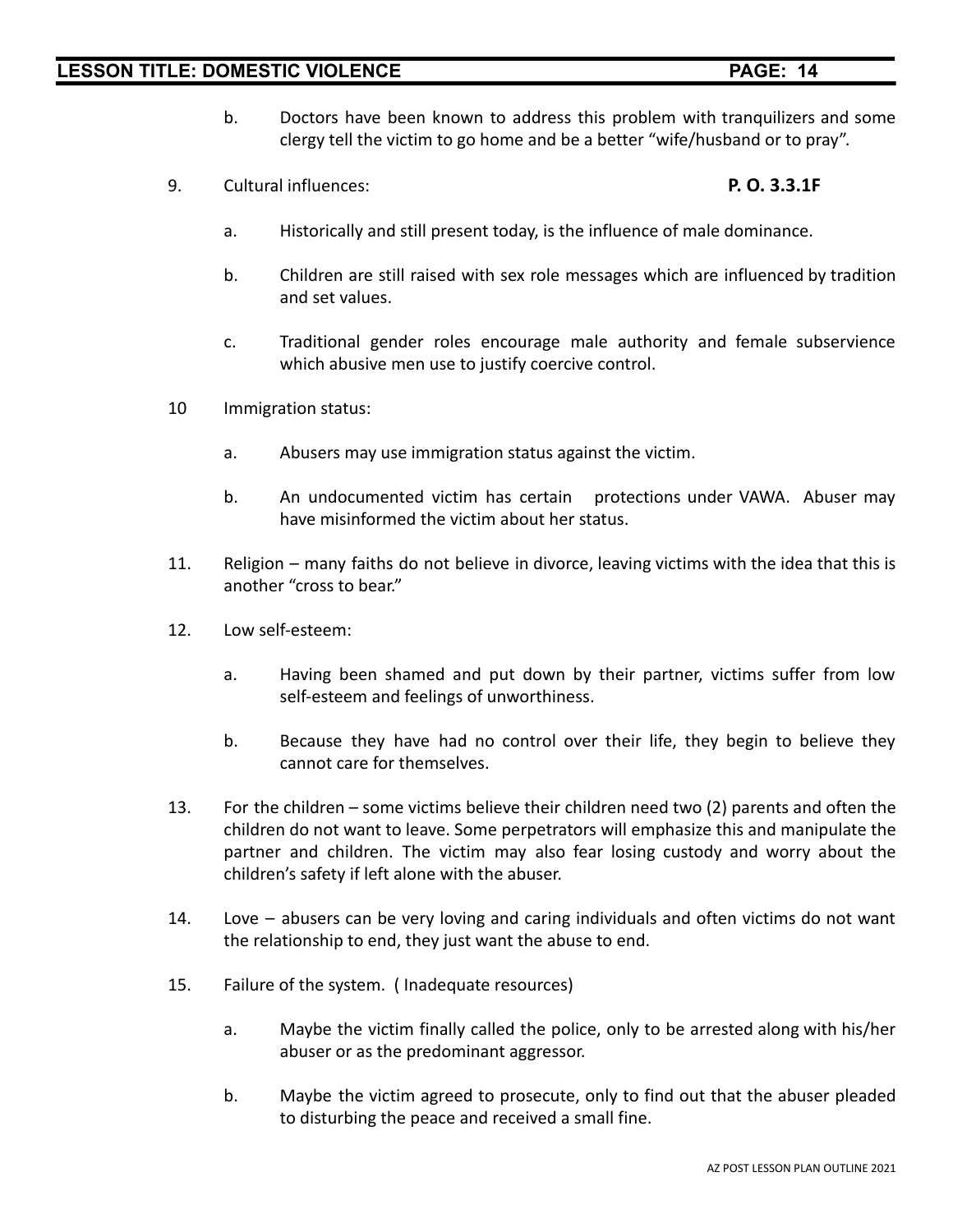- c. These responses send strong messages to the victim that help does not exist and even if he/she does take action, his/her abuser will not be punished or held accountable.
- d. Maybe the victim was not given the opportunity to request victims' rights, which means that the victim could not have any input, be involved or be notified of any progress in the case.
- 16. Lack of resources, inadequate resources, shelter space, legal help, affordable housing, and lack of job training.
- 17. Social image:
	- a. Traditionally, women have been raised to get married and have children, keep the family together and this functioned.
	- b. Men are raised to be strong and fear humiliation from admitting a woman abused them.
	- c. People do not want others to perceive them as failures in family life or as victims.
- 18. Nowhere to leave their pets.
- E. Assisting the victim keeping the victim safe: **P. O. 3.3.1J**

*INSTRUCTOR NOTE: Remember to call out or partner with your local resources or advocates, etc.*

- 1. Always emphasize and take steps to ensure the victim's safety regardless of the decision to stay or leave. *INSTRUCTOR NOTE: The decision to stay may be the decision to live. Include safety planning. Express your concern for their safety (and that of their children)*
- 2. Empower the victim with information which will increase his/her options.
- 3. Never ask the victim why he/she stays, this insinuates they are part of the problem and can be shaming.
- 4. Be aware of your own attitude, experiences and reactions to abuse; you can disagree with the victim's choices/behavior, but must remain objective, empathetic and understanding.
- 5. Recognize that victims' reactions and responses may change frequently and be unpredictable. Reactions can range from resistance/anger to cooperative/fearful.
- 6. Avoid becoming cynical because the victim fails to take action or respond in a way you want them to.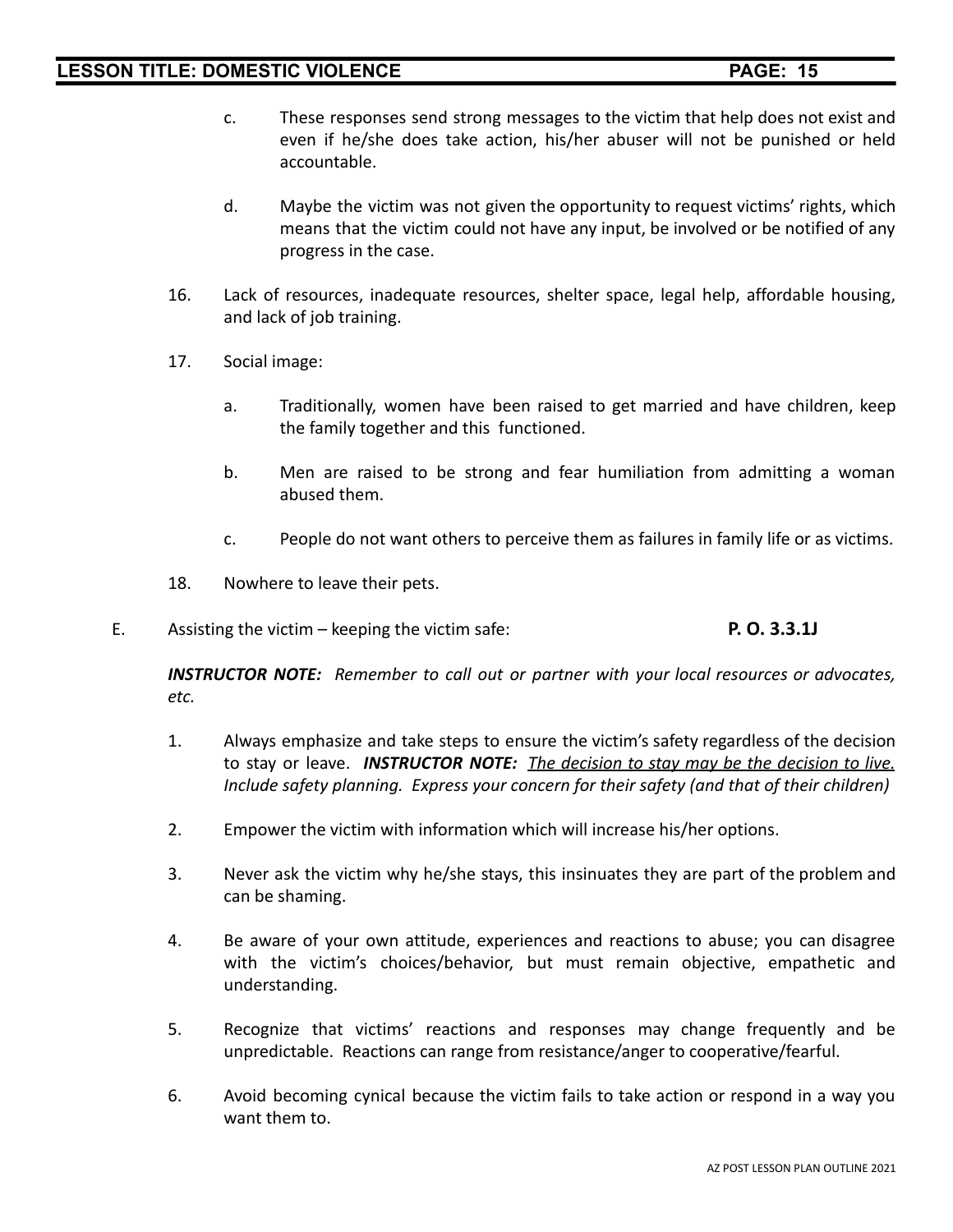- 7. Victim blaming, by officers, is a consequence of not understanding the victim's perspective or the potential threat posed by the abuser.
- F. Holding the abuser accountable:
	- 1. Predominant Aggressor: *INSTRUCTOR NOTE: Optional video: "Predominant Aggressor". 4 minute video.*
		- a. Reacting to the threat of being battered.
		- b. Establish who used the most significant amount of force; determine intent of force vs. impact of force.
	- 2. Self-defense. *INSTRUCTOR NOTE: Remember, self-defense is justified. Victim's rights would be provided to both parties in this instance. Optional videos include; Scenario 1- 4 minutes, Scenario 2- 2 minutes, Scenario 3- 6 minutes.*
		- a. An act of self-defense which is legally justified (A.R.S. §13-404) is NOT deemed an act of domestic violence.
	- 3. Dual Arrest A.R.S. §13-3601(B). can exist in less than 5% of the arrests. (This should be a last resort)
		- a. In order to arrest both parties, the officer shall have probable cause to believe that both parties independently committed an act of domestic violence. (Requires two separate acts.)
	- 4. Abusers quite often are manipulative. Be aware of the tactics they use against Law Enforcement. **P. O. 3.3.1H**
		- a. Do not be fooled by an abuser's appearance, demeanor, articulate style and cooperation, s/he is sophisticated in his/ her manipulation.
		- b. Be aware of the abuser's remarks which avoid responsibility and blame the victim.
		- c. Anticipate the possibility the abuser will present himself or herself as the victim.
		- d. Be aware of the abuser's acceptance of violence, he/she tends to view his/her actions as justified or right with something like, "He/she deserved it."
		- e. Domestic violence is a crime, not a family problem (or disagreement); arrest can send strong messages to the kids that abusive behavior is unacceptable, wrong and results in consequences.
		- f. Focus on the abuser's choice to be violent/ abusive rather than on  $why$  the victim stays. Accountability needs to be placed on the offender.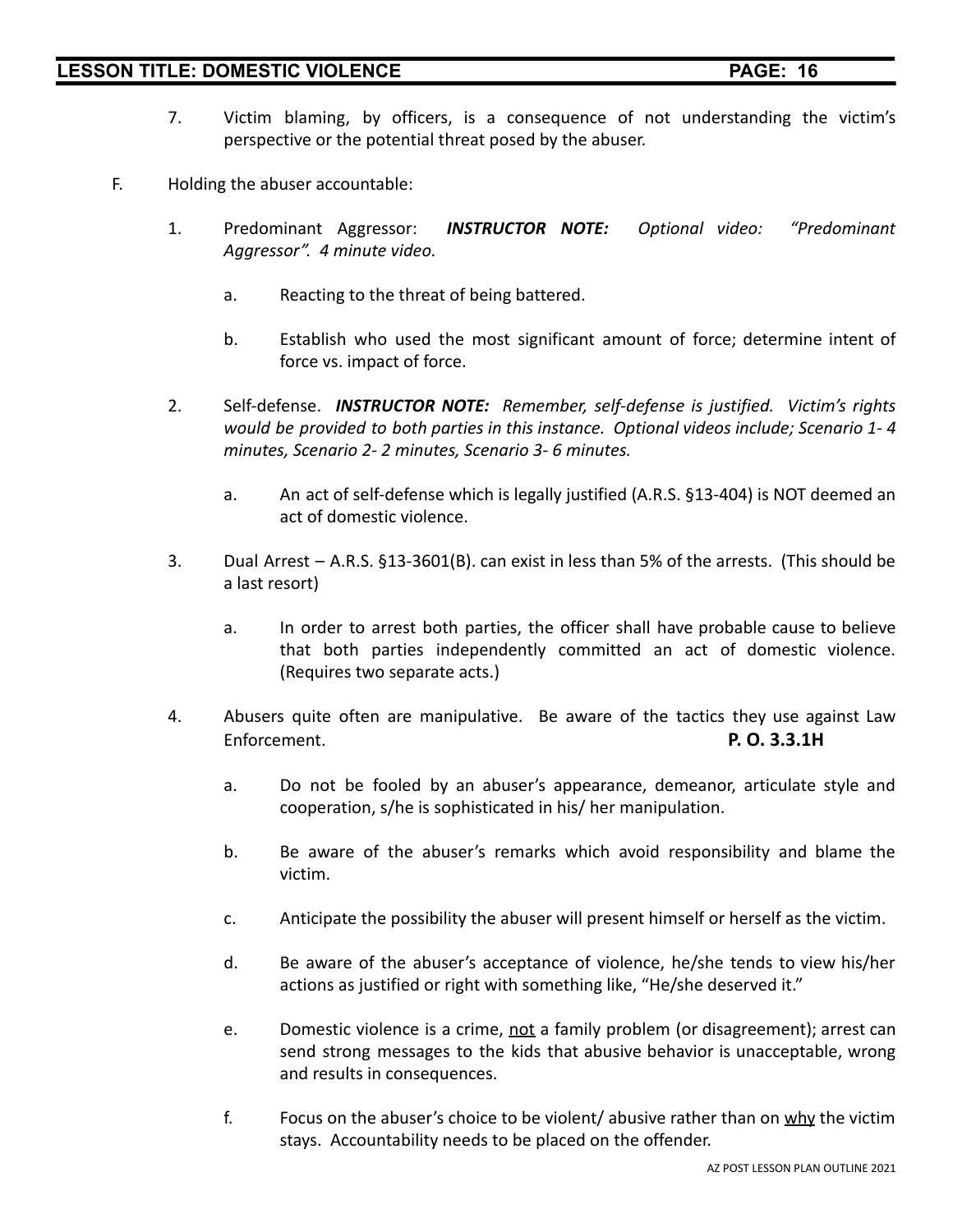- 5. Ways abusers manipulate law enforcement officers when they respond to a domestic violence call:
	- a. Abusers will pretend to be asleep when the officers arrive.
	- b. They might be friendly, polite, apologetic and very courteous to the officer.
	- c. They might express frustration/sadness over their inability to get help for the victim's drug (prescribed or illegal drugs) or alcohol problem.
	- d. They might attempt to get sympathy by presenting himself/herself as a "victim" to his/her partner's nagging and verbal abuse or alleged mental illness.
	- e. They might attempt to get the officer to relate to his/her situation (i.e., "You know how those women/men are.").
	- f. They might lie and fabricate a story that blames someone or something.
	- g. They might be calm and surprised by an officer's arrival.
	- h. They might minimize the incident by describing it as "a little disagreement" or a "family" issue.
	- i. The frequency of occurrence, escalating nature and degrees of risk are indicators which will help officers identify the potential dangers of a situation.

### **P. O. 3.3.1A**

- 6. Risk Assessment The objective in using a risk assessment tool in intimate partner violence cases is primarily to identify the associated risk factors that face victims and then predict, within reasonable expectations, the probability of re-assault. (H.O. Form 4C) **P. O. 3.3.1K**
- 7. In 2017, the Arizona Supreme Court amended rule 41 of the Arizona rules of criminal procedure to create a standardized statewide risk assessment tool for use in intimate partner violence. The validated tool is known as the Arizona intimate Partner Risk Assessment Instrument System (APRAIS) Form 4C.
	- a. The APRAIS Form 4C risk assessment allows law enforcement to look deeper into the dynamics of an intimate partner relationship and possibly uncover potential danger signs to raise the awareness of victims, triage resources for them, and help hold offenders accountable.
	- b. APRAIS is the only validated tool to be considered by the courts when determining release conditions or terms of release for suspects accused of DV charges.
	- c. Pursuant to 13-3967.B.5 it states in part: "In determining the method of release AZ POST LESSON PLAN OUTLINE 2021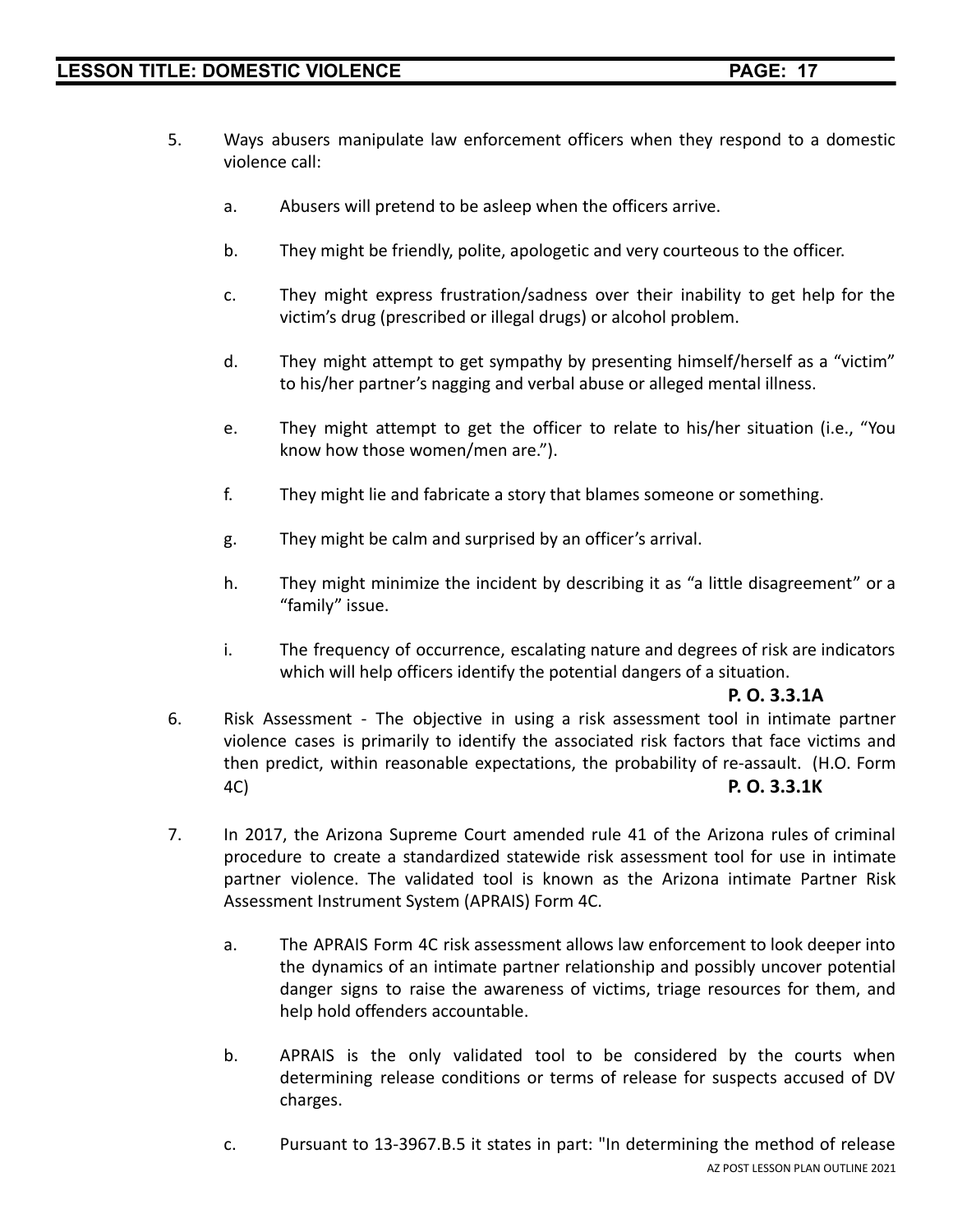or the amount of bail, the judicial officer, on the basis of available information, shall take into account all of the following: ...5. The results of a risk or lethality assessment in a domestic violence charge that is presented to the court. " *INSTRUCTOR NOTE: Optional videos: AZPOST Command Staff Unit 1 module 3.50 minutes, "Telling Amy's Story, 40 minutes. telling.psu.edu*

### Arizona intimate Partner Risk Assessment Instrument System(APRAIS) form

|                                                                                                     | Defendant's Name<br><b>DOB</b><br>Law Enforcement Agency                                                                                                                              | Booking No.<br>Report No.                    |     |    |                |
|-----------------------------------------------------------------------------------------------------|---------------------------------------------------------------------------------------------------------------------------------------------------------------------------------------|----------------------------------------------|-----|----|----------------|
|                                                                                                     | Victim's Name                                                                                                                                                                         | <b>Incident Date</b>                         |     |    |                |
|                                                                                                     | Questions are asked on the scene; Victim participation is voluntary                                                                                                                   |                                              | Yes | No | <b>Decline</b> |
| Tier 1                                                                                              |                                                                                                                                                                                       |                                              |     |    |                |
| 1.                                                                                                  | Has physical violence increased in frequency or severity over the past<br>six months? Alternate wording: Is the pushing, grabbing, hitting, or other<br>violence happening more often |                                              |     |    |                |
| 2.                                                                                                  | Is he/she violently and constantly jealous of you?                                                                                                                                    |                                              |     |    |                |
| 3.                                                                                                  | Do you believe he/she is capable of killing you?                                                                                                                                      |                                              |     |    |                |
| 4.                                                                                                  | Have he/she ever beaten you while you were pregnant? (e.g. hit, kicked,<br>shoved, pushed, thrown, or physically hurt with a weapon or object)                                        |                                              |     |    |                |
| 5.                                                                                                  | Has he/she ever used a weapon or object to hurt or threaten you?                                                                                                                      |                                              |     |    |                |
| 6.                                                                                                  | Has he/she ever tried to kill you?                                                                                                                                                    |                                              |     |    |                |
| 7.                                                                                                  | Has he/she ever choked/strangled/suffocated you?                                                                                                                                      |                                              |     |    |                |
| 7а.                                                                                                 | Has this happened more than once? $\Box$ Yes $\Box$ No $\Box$ Decline                                                                                                                 |                                              |     |    |                |
| Yes to 2 or 3 Tier 1 questions = "Elevated Risk"<br>Yes to 4 or more Tier 1 questions = "High Risk" |                                                                                                                                                                                       | <b>Total Yes:</b><br><b>Elevated</b><br>High |     |    |                |
| Tier <sub>2</sub>                                                                                   |                                                                                                                                                                                       |                                              |     |    |                |
| 8.                                                                                                  | Does he/she control most or all of your daily activities?                                                                                                                             |                                              |     |    |                |
| 9.                                                                                                  | Is he/she known to carry or possess a gun?                                                                                                                                            |                                              |     |    |                |
| 10.                                                                                                 | Has he/she ever forced you to have sex when you did not wish to do so?                                                                                                                |                                              |     |    |                |
| 11.                                                                                                 | Does he/she use illegal drugs or misuse prescription drugs? (e.g. meth,<br>cocaine, painkillers)                                                                                      |                                              |     |    |                |
| 12.                                                                                                 | Has he/she threatened to harm people you care about?                                                                                                                                  |                                              |     |    |                |
| 13.                                                                                                 | Did you end your relationship with him/her within the past six months?<br>Does he/she know or sense you are planning on ending your relationship?                                     |                                              |     |    |                |
| 14.                                                                                                 | Has he/she experienced significant financial loss in the last six months?                                                                                                             |                                              |     |    |                |
| 15.                                                                                                 | Is he/she unemployed?                                                                                                                                                                 |                                              |     |    |                |
| 16.                                                                                                 | Has he/she ever threatened or tried to commit suicide?                                                                                                                                |                                              |     |    |                |
| 17.                                                                                                 | Has he/she threatened to kill you?                                                                                                                                                    |                                              |     |    |                |
| 18.                                                                                                 | Has he/she threatened or abused your pets?                                                                                                                                            |                                              |     |    |                |
|                                                                                                     |                                                                                                                                                                                       |                                              |     |    |                |

Yes to 2 or 3 Tier 1 questions = "Elevated Risk" Yes to 4 or more Tier 1 questions = "High Risk"

"Elevated Risk" and "High Risk" scores trigger law enforcement officers to offer follow up responses in the form of providing or connecting victims to supportive resources or resource information.

Victim referred for follow up based on responses to the tool

Victim referred for follow up based on the officer's professional judgment

No referral

\* To be considered at Initial Appearance. See A.R.S. § 13-3967(B).

8. The Form 4(c) risk assessment is completed after the initial on-scene investigation. The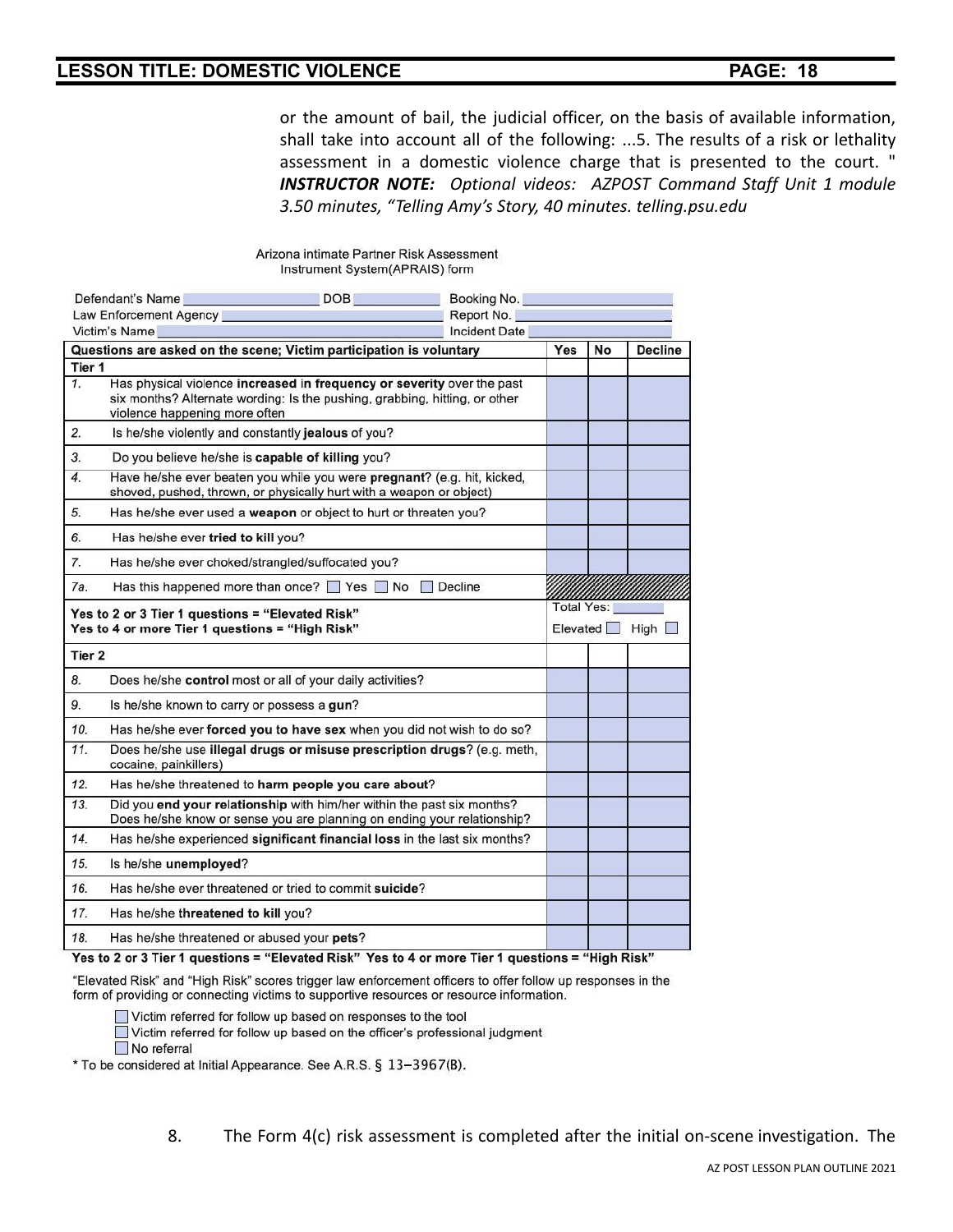victim must be advised their participation is voluntary, and their answers are discoverable during court proceedings. Victim participation must always be voluntary, however by giving the victim a choice it may allow them to have some control over the traumatic events they are faced with.

- a. Only Tier 1 questions are scored. Each question is marked as a "yes," "no," or "decline." Two or 3 "yes" answers indicate an "elevated risk"; 4 or more "yes" answers indicate "high risk." Officers also have the option to use their professional judgment to indicate their concerns and recommend follow up.
- b. The risk referred to in the scoring, is regarding the "elevated" or "high" risk of severe re-assault or a near lethal experience within seven months.
- c. If a victim scores as elevated or high risk, officers refer the victim to supportive resources. They offer to contact a victim advocate and on scene services are provided to the victim where available.

*INSTRUCTOR NOTE:* Source: Jill Rable, MSN-Ed, RN, AFN-BC, SANE-A "Serving Survivors of Domestic Violence Strangulation." September, 2018, available at https://www.bwip.org/resource-center/resource-results/serving\_survivors\_of\_dv\_strangulati [on.html](https://www.bwjp.org/resource-center/resource-results/serving_survivors_of_dv_strangulation.html)

- 9. The completed form is attached to the law enforcement release questionnaire or charging sheet and provided to the Court at Initial Appearance for consideration in determining release conditions.
- 10. As with most cases, patrol officers play a critically important role in the criminal justice system. Patrol officer behavior and the application of the Form 4C might improve victim safety and offender accountability.
	- a. Those in public safety should remember that this is a human interaction when dealing with victims in domestic violence situations.
	- b. After the scene is secured and the offender removed officers/deputies must have empathy, compassion and understanding when interacting with domestic violence victims.
	- c. When interacting with a victim an officer should take the time to understand the position the victim may be in.
	- d. Remember to treat victims in the same manner as you would want one of your family members treated when conducting the risk assessment.
- 11. Importance of recognizing and documenting strangulation (strangulation investigations):
	- a. Definitions: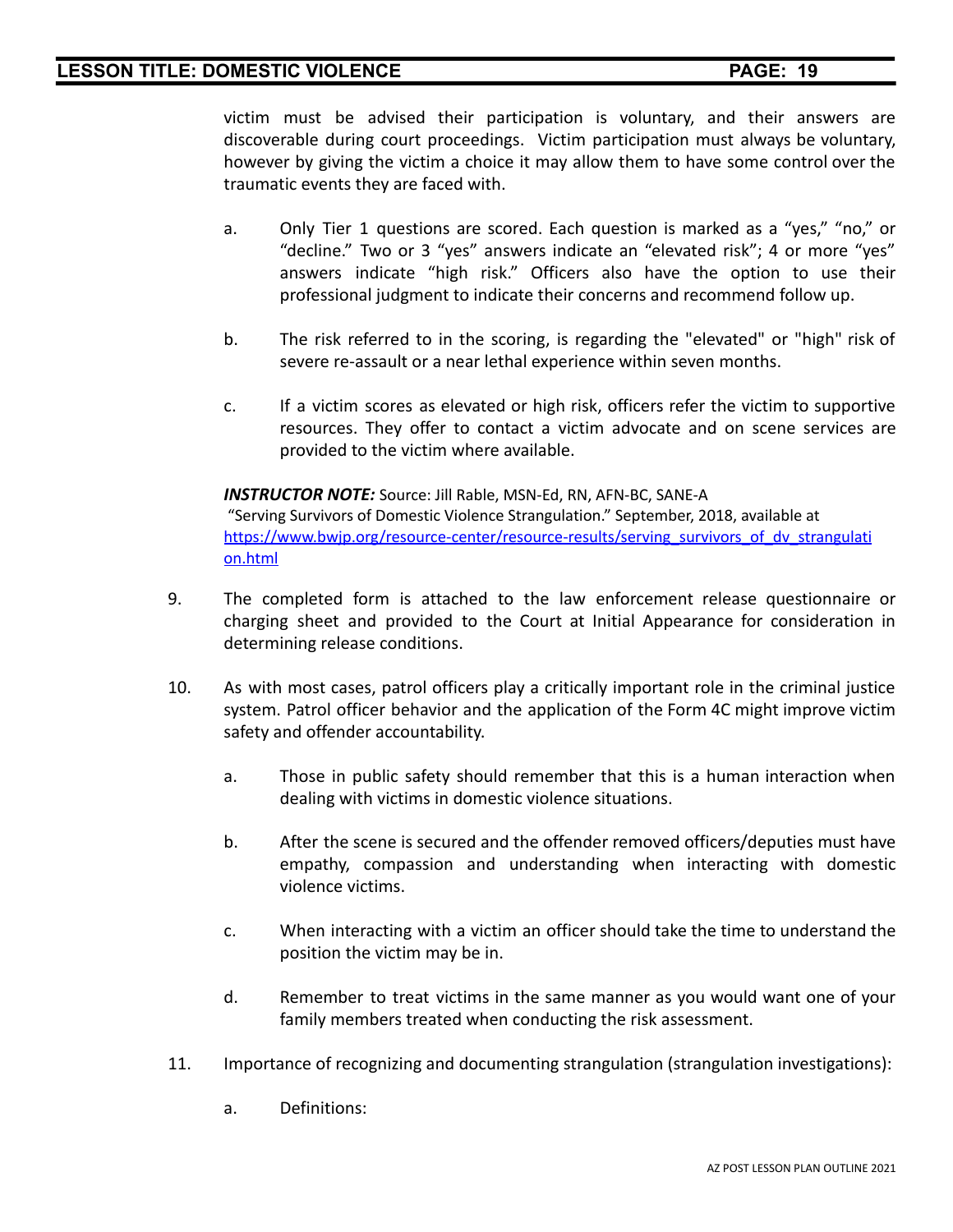- i. Strangulation: external pressure to the neck that blocks airway or blood flow.
- ii. Choking: internal block of airway from object.
- iii. Suffocation. (blocked respiration)
- iv. Victims may describe choking, being held by the neck, being pinned by the neck, but officers should put the victim's language in quotes and use the correct term for the act.
- b. Nature of strangulation:
	- i. A particularly dangerous and frightening form of assault.
	- ii. It does not take much pressure or time to cut off oxygen supply and cause unconsciousness and serious damage.
	- iii. An important risk marker for future violence, especially repeated strangulation.
	- iv. Effects of strangulation are often not visible at the scene. Some effects are internal and some may require time to become visible. Specialized forensic examinations are desirable when possible.
	- v. Lack of visible injuries does not mean it did not happen. *INSTRUCTOR NOTE: If strangulation is suspected, a Forensic Nurse Examiner should be used whenever possible, to examine the victim for physical injuries associated with the crime.*
- c. What to look for in strangulation cases:
	- i. Keep asking questions: look behind their ear, in their ears, on their scalp, but you may not be able to photograph injuries. What is said is more important than what is seen. LISTEN to the victim as their account helps you determine what happened more than what you are able to see.
	- ii. Petechiae = ruptured capillaries or small blood vessels; tiny red, flat, non-tender spots. Occurs with increased venous pressure. Lack of petechiae in strangulation cases means nothing. Petechial hemorrhage is NOT required. They may have life threatening injuries without petechiae.
	- iii. Pain and discomfort: Ask them where it hurts and what it feels like:
		- (a.) Neck and throat pain.
		- (b.) Limited range of motion.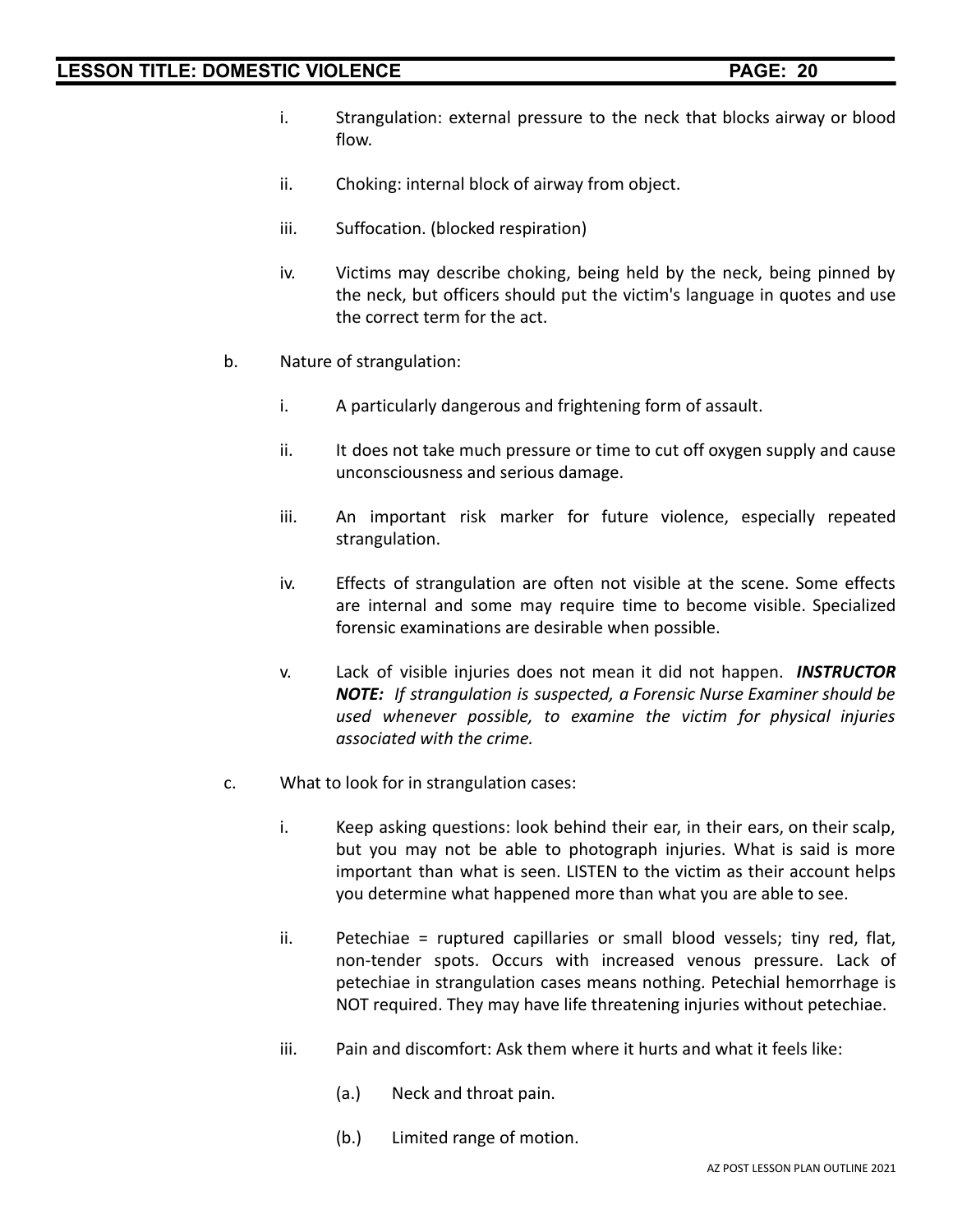- (c.) Lump in throat.
- (d.) Burning sore throat.
- iv. Ask how it affected their breathing:
	- (a.) Hyperventilate.
	- (b.) Gasp for breath.
	- (c.) Suffer delayed lung problems.
- v. Ask if there are Voice changes from the act:
	- (a.) Immediate or delayed?
	- (b.) Raspy voice/hoarse.
	- (c.) Dysphonia—pain with talking.
	- (d.) Aphonia—loss of voice.
	- (e.) Directly related to trauma to the larynx and common in about half of cases.
- vi. Ask if there are swallowing changes:
	- (a.) Pain with swallowing.
	- (b.) Difficulty swallowing.
	- (c.) Constant or frequent clearing of throat.
	- (d.) Increased drooling, eyes watering, nose running.
	- (e.) Unable to swallow saliva.
	- (f.) May be immediate or delayed.
- vii. Brain Ask if there was a(n) altered level of consciousness:
	- (a.) Memory loss, gaps.
	- (b.) Passed out.
	- (c.) Lightheaded, dizzy.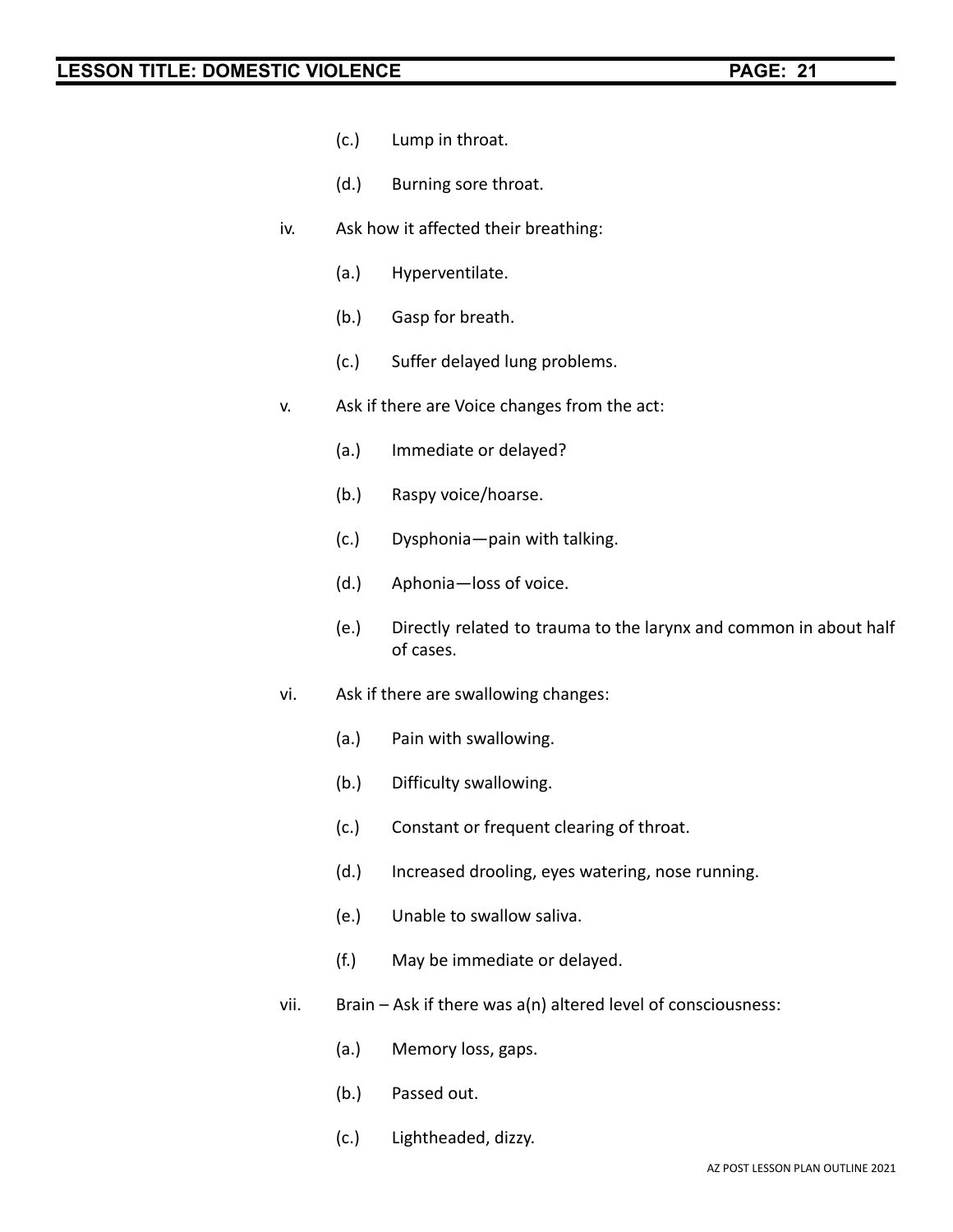- (d.) Behavior changes. (combative, agitated, restless, immediate or delayed)
- viii. Neurological effects:
	- (a.) Facial droop.
	- (b.) One-side of the body is weak.
	- (c.) Hearing changes. (ringing in ears)
	- (d.) Vision changes. (Everything went black; blurred vision)
	- (e.) Loss of bladder or bowel control. (may soil clothes)
	- (f.) Miscarriage. (rates high with strangulation; dangerous to unborn baby)
- ix. Other injuries:
	- (a.) Abrasions-scratches. (from victim or suspect; self injury while struggling and injuries to suspect).
	- (b.) Contusions-bruising; Thumb or finger impressions on neck; Delay in visibility.
	- (c.) Ecchymosis-blood filled bruising.
	- (d.) Erythema—redness
	- . (e.) Ligature marks vs. patterned impression injury (neckless, t-shirt seams).
	- (f.) Ruptured vessels, blood in white of the eye.
	- (g.) Biting of the tongue.
	- (h.) Bruising and petechiae on the back of the ear.
- 12. Suffocation injuries different:
	- a. Skin abrasions; may be on the face.
	- b. Abrasions over nostrils.
	- c. Lip incised abrasions where lips are pushed against teeth.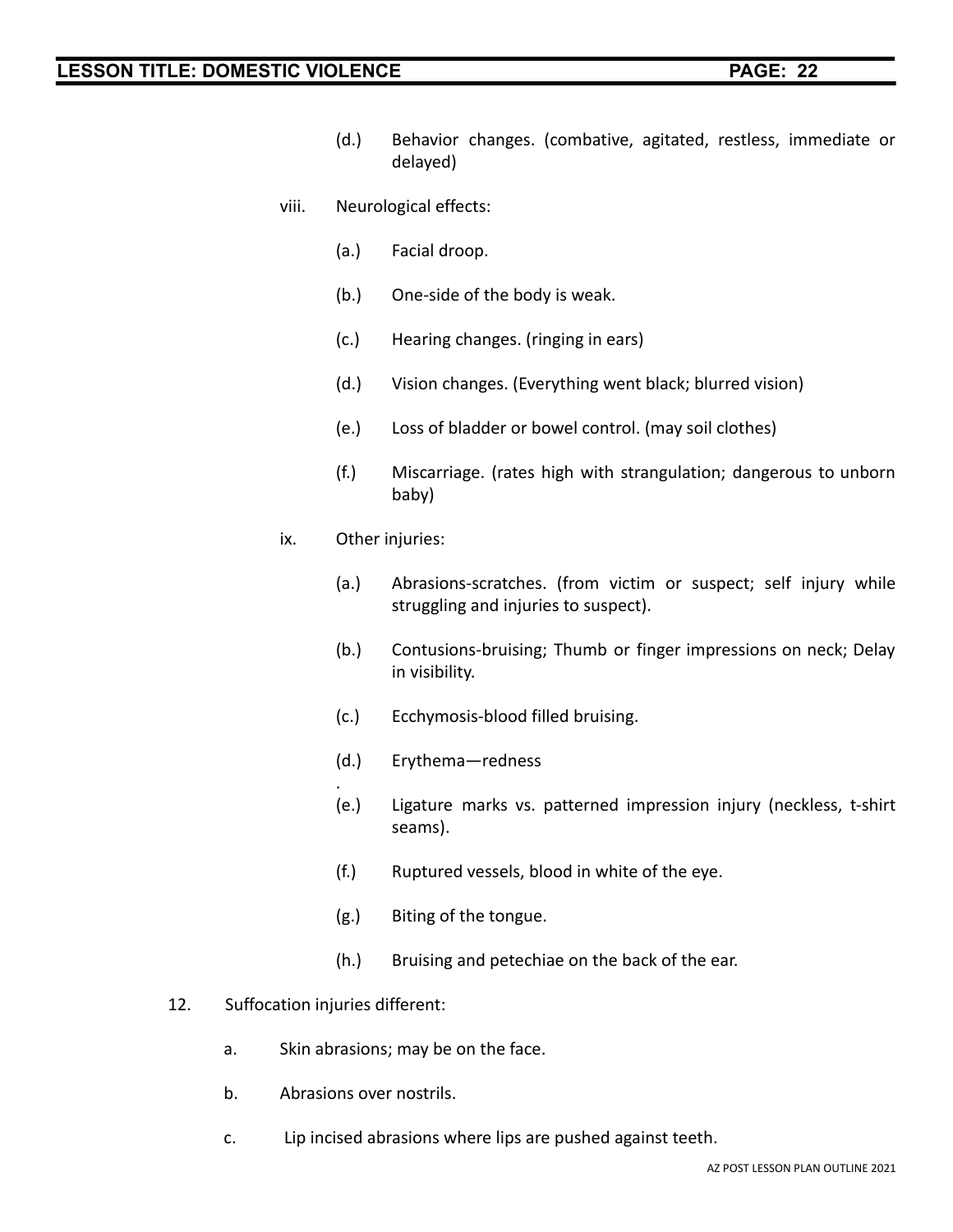- d. Many have no visible injury.
- e. Victims suffering from severe natural disease or medical condition, or if intoxicated or physically restrained, may have no physical marks.
- f. If there are no teeth, lip injuries are not likely.
- g. Suffocation with a medical device, such as obstruction of endotracheal tube, turning off ventilator, withholding oxygen leaves no visible injury.
- 13. Understanding and supporting victims of strangulation:
	- a. Listen carefully and ask what it felt like and how they feel currently. Common feelings include: dizziness, room spinning, feeling head is going to explode, numbness, tingling, shooting pains in hands, room went black, saw stars, unusual look in attacker's eyes.
	- b. Victims may not remember the whole assault because of loss of consciousness. Other witnesses may be available to fill in gaps.
	- c. Allow victims to tell where they're hurting then look for injuries.
	- d. Look for marks on abusers, such as nail digs or bite marks to face and upper body and nail marks on the victim's neck. These are defensive injuries resulting from the victim's attempt to protect themselves.
	- e. Ask specific questions about the incident. Try to build a picture of what's happening in the relationship. This helps establish probable cause, complete a thorough risk assessment and provide the most effective intervention.
	- f. Explain possible consequences of strangulation and the importance of a medical exam. Without alarming victim, provide facts on the delayed consequences following strangulation, including increased risk of brain damage, stroke, miscarriage and death and offer to contact an EMS. Encourage an examination and follow-up care.

# **V. ARIZONA'S DOMESTIC VIOLENCE STATUTE AND RELATED LAWS (A.R.S. §13-3601) – CITE DEFINITION FROM TITLE 13 P. O. 3.3.7**

- A. Relationships:
	- 1. Living together or have lived together.
	- 2. Child in common or pregnant or adopted through the courts.
	- 3. Marriage or former marriage.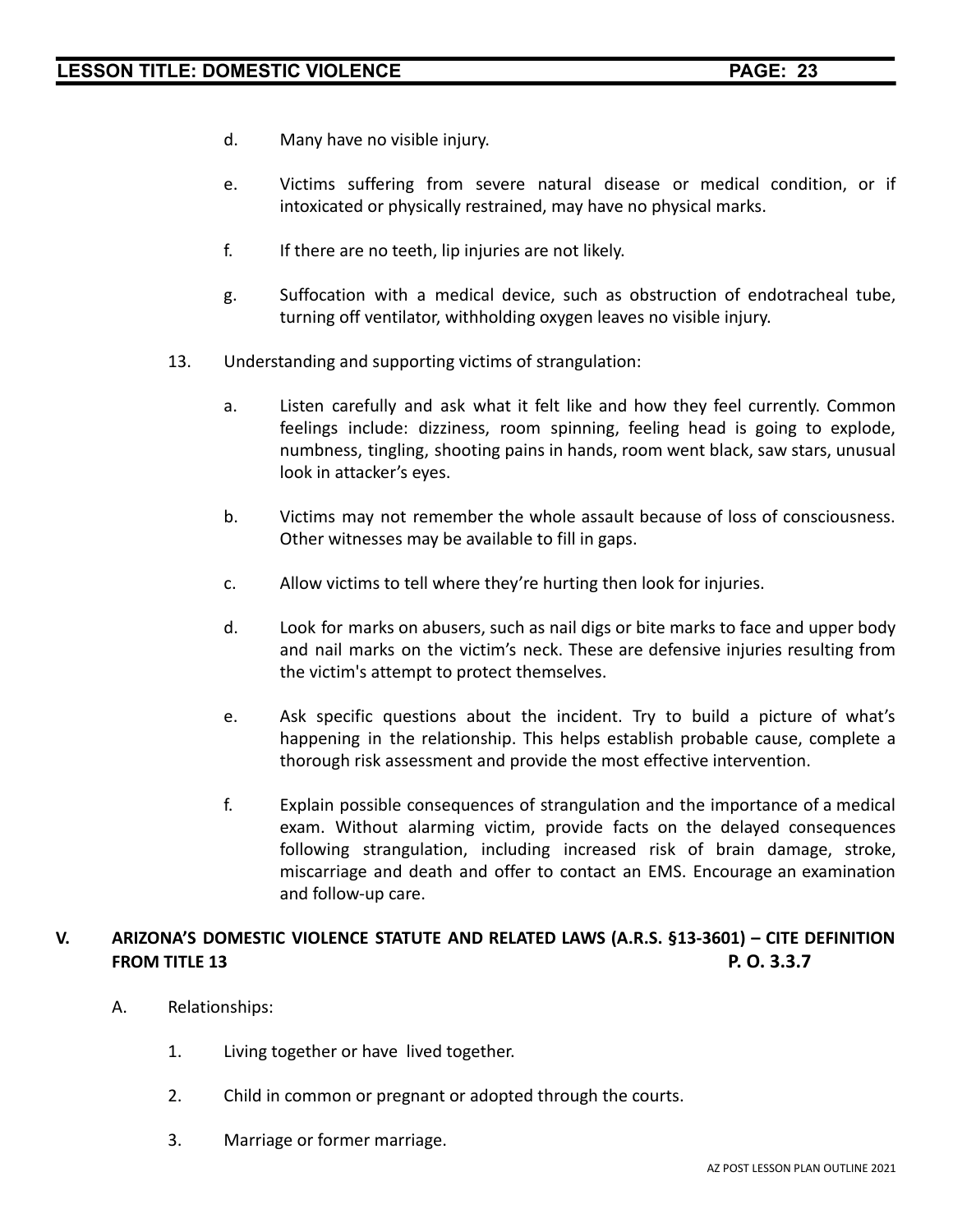- 4. Related by marriage-victim is related: Spouse, parent-in-law, step- child, brother and sister-in-law, step-parent and step grandparents.
- 5. Related by blood; parent, child, grandparent, brother, sister, etc.
- 6. Current or previous romantic or sexual relationship (teens or adults who are dating).
- 7. Child who lives or lived with Defendant and was related by blood to Defendant's former spouse or roommate.
- B. Domestic violence crimes:
	- 1. A.R.S. §13-705 (amended 2008 to 13-705; updated 2018) Dangerous Crimes Against Children (DCAC).
	- 2. DCAC applies to any of the following crimes committed against a minor under 15 years of age:
		- a. Second degree murder.
		- b. Aggravated assault.
			- i. Resulting in serious physical injury, or
			- ii. Committed by the use of a deadly weapon or dangerous instrument.
		- c. Sexual assault.
		- d. Molestation of a child.
		- e. Sexual conduct with a minor.
		- f. Commercial sexual exploitation of a minor.
		- g. Sexual exploitation of a minor.
		- h. Child abuse as defined in A.R.S. §13-3623(B).
		- i. Kidnapping.
		- j. Sexual abuse.
		- k. Taking a child for the purpose of prostitution as defined in A.R.S. §13-3206.
		- l. Child sex trafficking as prescribed in § 13-3212.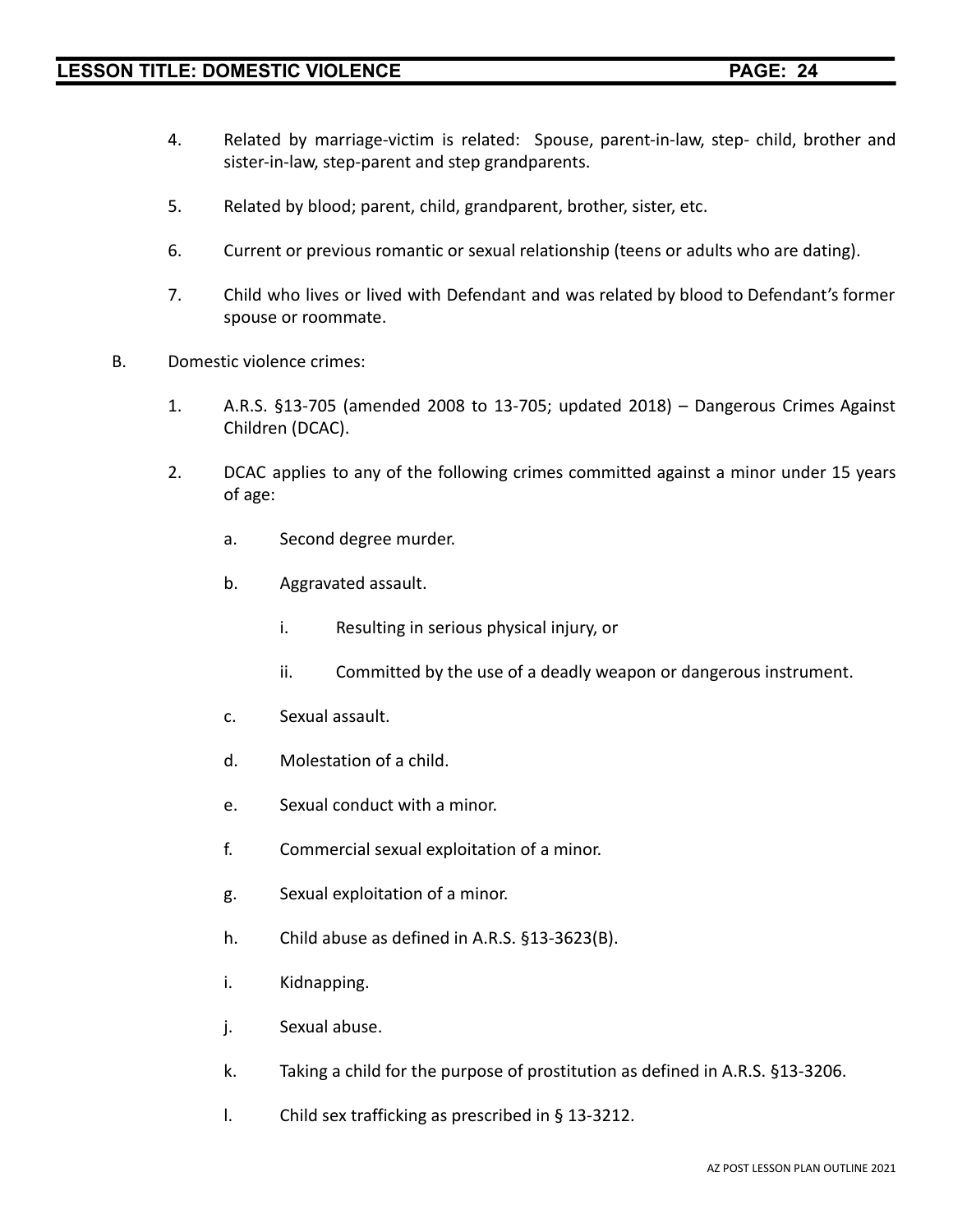- m. Involving or using minors in drug offenses.
- n. Continuous sexual abuse of a child.
- o. Attempted first degree murder.
- p. Sex trafficking.
- q. Manufacturing methamphetamine under circumstances that cause physical injury to a minor.
- r. Bestiality as prescribed in § 13-1411 subsection A, paragraph 2.
- s. Luring a minor for sexual exploitation.
- t. Aggravated luring a minor for sexual exploitation. (use of an electronic device)
- u. Unlawful age misrepresentation.
- v. Unlawful mutilation.
- w. Sexual extortion as prescribed in §13-1428.
- 3. A.R.S. §13-1102 Negligent Homicide.
- 4. A.R.S. §13-1103 -- Manslaughter.
- 5. A.R.S. §13-1104 Second Degree Murder.
- 6. A.R.S. §13-1105 First Degree Murder.
- 7. A.R.S. §13-1201 Endangerment. *INSTRUCTOR NOTE: For child prostitution as defined in A.R.S.* §*13-3212 for specifics.*
- 8. A.R.S. §13-1202 Threatening or Intimidating.
- 9. A.R.S. §13-1203 Assault.
- 10. A.R.S. §13-1204 Aggravated Assault. *INSTRUCTOR NOTE: Under A.R.S.* §*13-1204(A). (12) if a person commits an assault and s/he is in violation of an Order of Protection issued against the person, the assault is aggravated and felony charges may be filed.*
- 11. A.R.S. §13-1302 Custodial Interference.
- 12. A.R.S. §13-1303 Unlawful Imprisonment.
- 13. A.R.S. §13-1304 Kidnapping.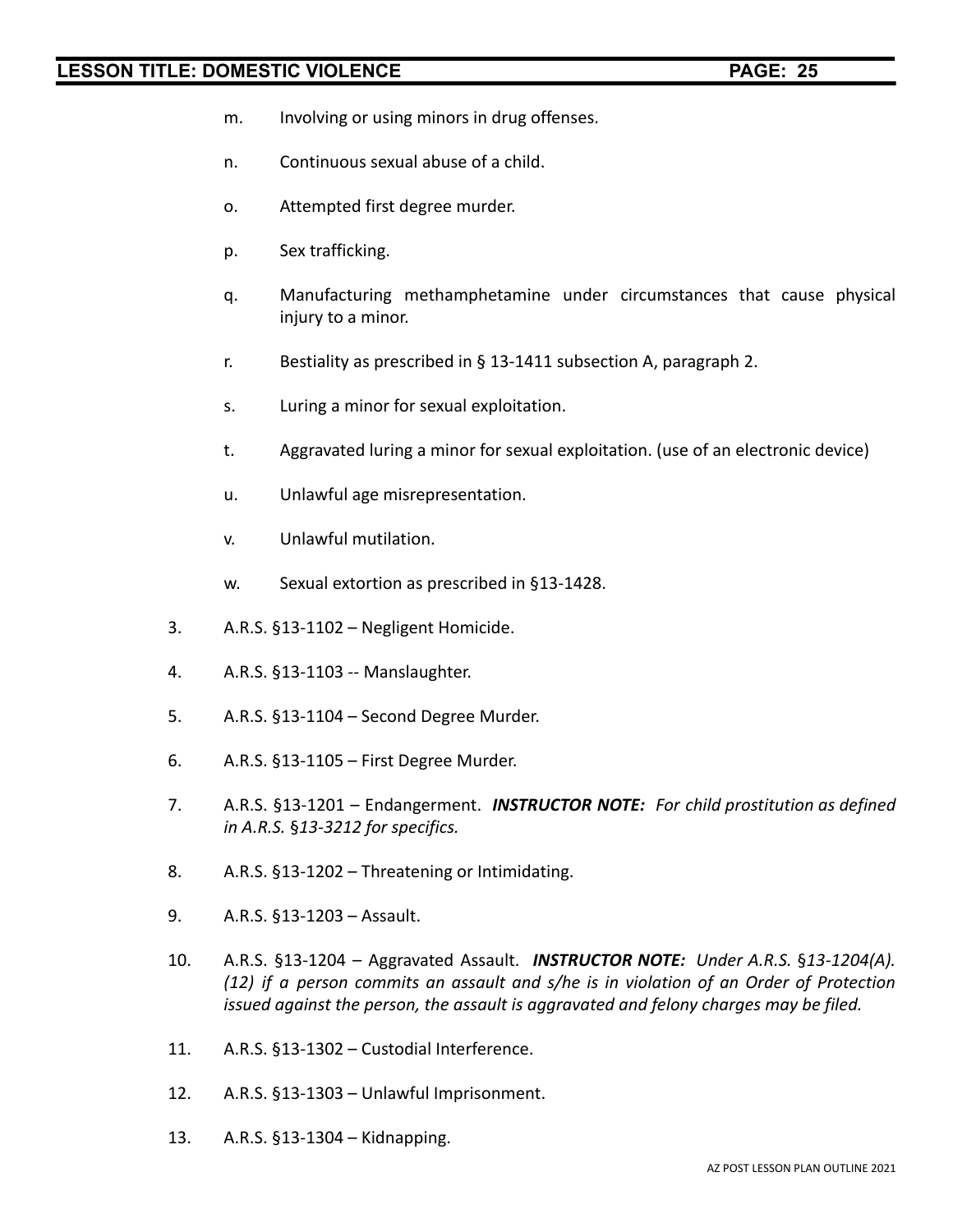- 14. A.R.S. §13-1406 Sexual Assault .
- 15. A.R.S. §13-1425 Unlawful Disclosure of Nude Pictures.
- 16. A.R.S. §13-1502 Criminal Trespass, 3rd Degree.
- 17. A.R.S. §13-1503 Criminal Trespass, 2nd Degree.
- 18. A.R.S. §13-1504 Criminal Trespass, 1st Degree.
- 19. A.R.S. §13-1602 Criminal Damage.
- 20. A.R.S. §13-2810 Interfering with Judicial Proceedings.
- 21. A.R.S. §13-2904(A)(1)(2)(3) Disorderly Conduct.
- 22. A.R.S. §13-2904(A)(6) Disorderly Conduct by Reckless Handling, Displaying or Discharging a Deadly Weapon or Dangerous Instrument.
- 23. A.R.S. § 13-2910(A)(8) Animal Cruelty; subjecting animal under their control to cruel neglect or abandonment that result in serious physical injury.
- 24. A.R.S. §13-2910(A)(9) Animal Cruelty: Intentionally or knowingly subjects any animal to cruel mistreatment.
- 25. A.R.S. § 13-2915(A)(3) Preventing Use of Telephone in an Emergency Situation.
- 26. A.R.S. §13-2916 Telephone to Harass.
- 27. A.R.S. §13-2921 Harassment.
- 28. A.R.S. §13-2921.01 Aggravated Harassment.
- 29. A.R.S. §13-2933 Stalking.
- 30. A.R.S. §13-3019 Surreptitious Photo, Video, Film or Recording.
- 31. A.R.S. §13-3623 Child or Vulnerable Adult Abuse.
- 32. A.R.S. §13-3601.02 Aggravated Domestic Violence. (added a new crime of Aggravated Domestic Violence)
- C. Domestic violence felonies:
	- 1. Aggravated Domestic Violence: (Homicide Prevention)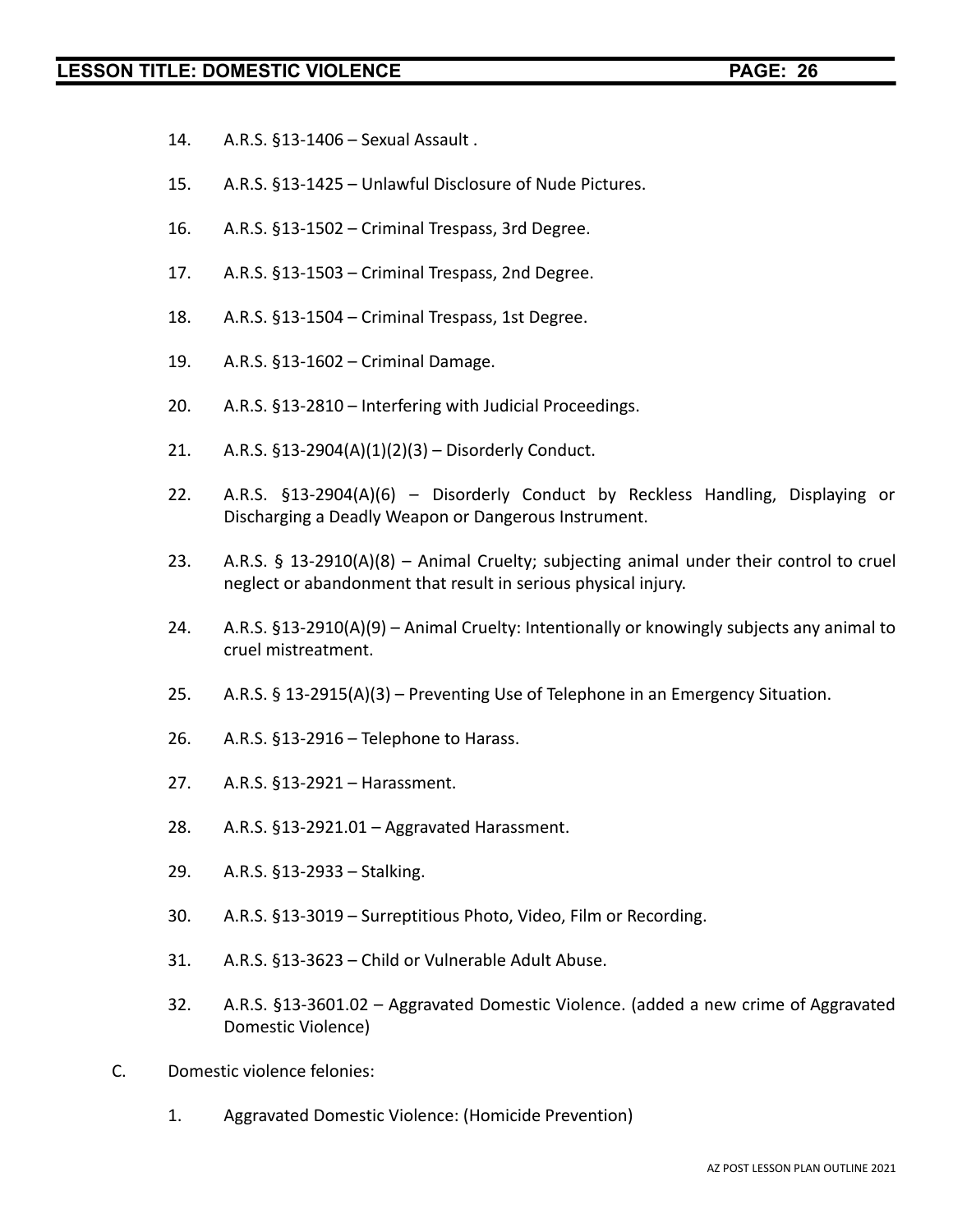- a. A third or subsequent Domestic Violence offense (not conviction) while the suspect has two prior Domestic Violence convictions within 84-months.
	- i. The violation date is used to determine if it is within 84-months not the conviction date. (Verify requirements for Aggravated Domestic Violence through your agency or County Attorney's office)
- b. Any domestic violence crime will be able to serve as the basis for the prior conviction for any other domestic violence crime. ( Example: A criminal damage could serve as the prior conviction for an assault or disorderly conduct as long as it was DV)
- c. The victim need not be the same in every case for a felony to be filed for the third (3rd) offense.
- d. When a defendant is being charged with an act of domestic violence, law enforcement should check the defendant's record for prior domestic violence convictions. (All possible charges should be alleged)
- 2. Aggravated Harassment:
	- a. A person commits aggravated harassment if the person commits harassment against the same victim and if any of the following applies:
	- b. A court issued order/injunction is a Class 6 felony for the first (1st) offense and a Class 5 felony for the second (2nd) offense.
	- c. The person was previously convicted of a domestic violence crime.
	- d. Increased penalty if felony is committed against pregnant victims and the perpetrator knew she was pregnant.
		- i. This is a Class 5 felony.
- 3. Aggravated Assault §13-1204 A.
	- a. Strangulation §13-1204 B.
	- b. Order of Protection Aggravated Assault §13-1204 A7.
- 4. Stalking §13-2923.
	- a. Knowingly or intentional act that causes fear.
- 5. Dangerous Crimes Against Children§ 13-604.01.
	- a. Crime committed against a minor under 15 years of age.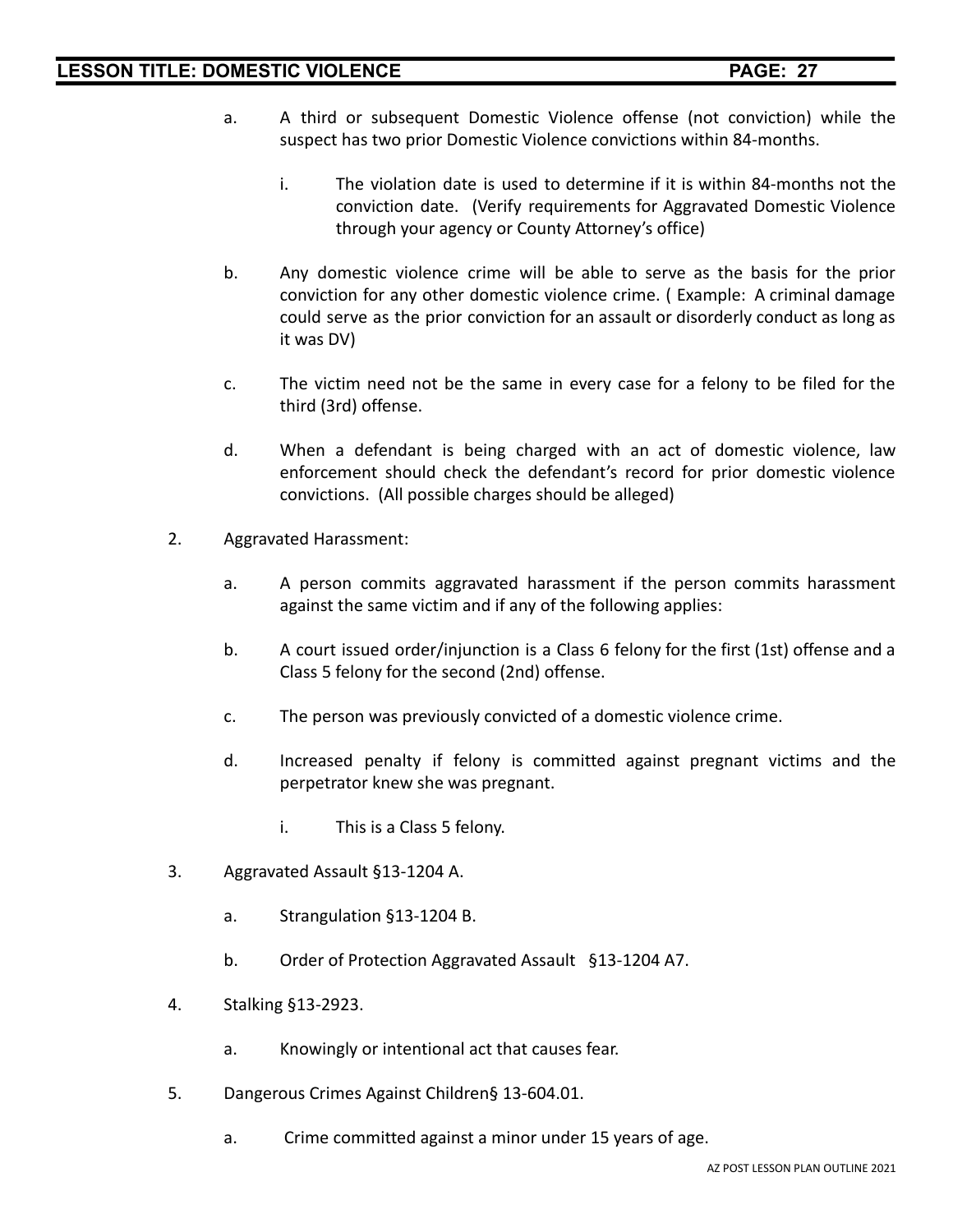- 6. Child or Vulnerable Adult Abuse §13-3623.
	- a. Produces death or serious physical injury.

### **VI. PROTECTIVE ORDERS**

- A. There are three types of protective orders Order of Protection, Injunction Against Harassment, and Injunction Against Workplace Harassment.
- B. In January of 2020, Arizona launched an online self-help website for plaintiffs seeking a protective order. The system is called the Arizona Protective Order Initiation and Notification Tool (AZPOINT).
	- 1. AZPOINT is found at https://azpoint.azcourts.gov/.

*INSTRUCTOR NOTE: The AZPOINT portal helps the applicant figure out whether their situation qualifies for an Order of Protection, an Injunction Against Harassment, or an Injunction Against Workplace Harassment. When the petition is ready, the applicant must go to any court in Arizona to request that the petition be filed.*

- C. It is an online protective order initiation and notification tool. Through an interview on the portal, the applicant can quickly fill out the petition to ask a court for a protective order from any location. The information is saved in the portal for up to 90 days and can be updated at any time until it is filed with the court.
- D. Process purpose and authority Orders of Protection. **P. O. 3.3.4A**

# **P. O. 3.3.5B**

*INSTRUCTOR NOTE: If the judge issues the Order of Protection, the court sends it to law enforcement for service. Applicants for Injunctions must arrange for service if the judge issues the Injunction. Fees for service are waived if the petition arises out of a dating relationship or sexual violence has occurred.*

- 1. An Order of Protection is a court order to stop a person from committing domestic violence.
- 2. Orders may be granted if qualifying relationship and crime are met as defined in A.R.S. §13-3601(A).

*INSTRUCTOR NOTE: Orders of Protection are limited to parties with special relationships: married, formerly married, reside(d) together, child in common, related (parent, grandparent, brother/sister & other), current or previous romantic or sexual relationship.*

*The superior court has exclusive jurisdiction to issue Orders of Protection if it appears from the Petition that an action for maternity or paternity, annulment, legal separation or dissolution is pending between the parties.*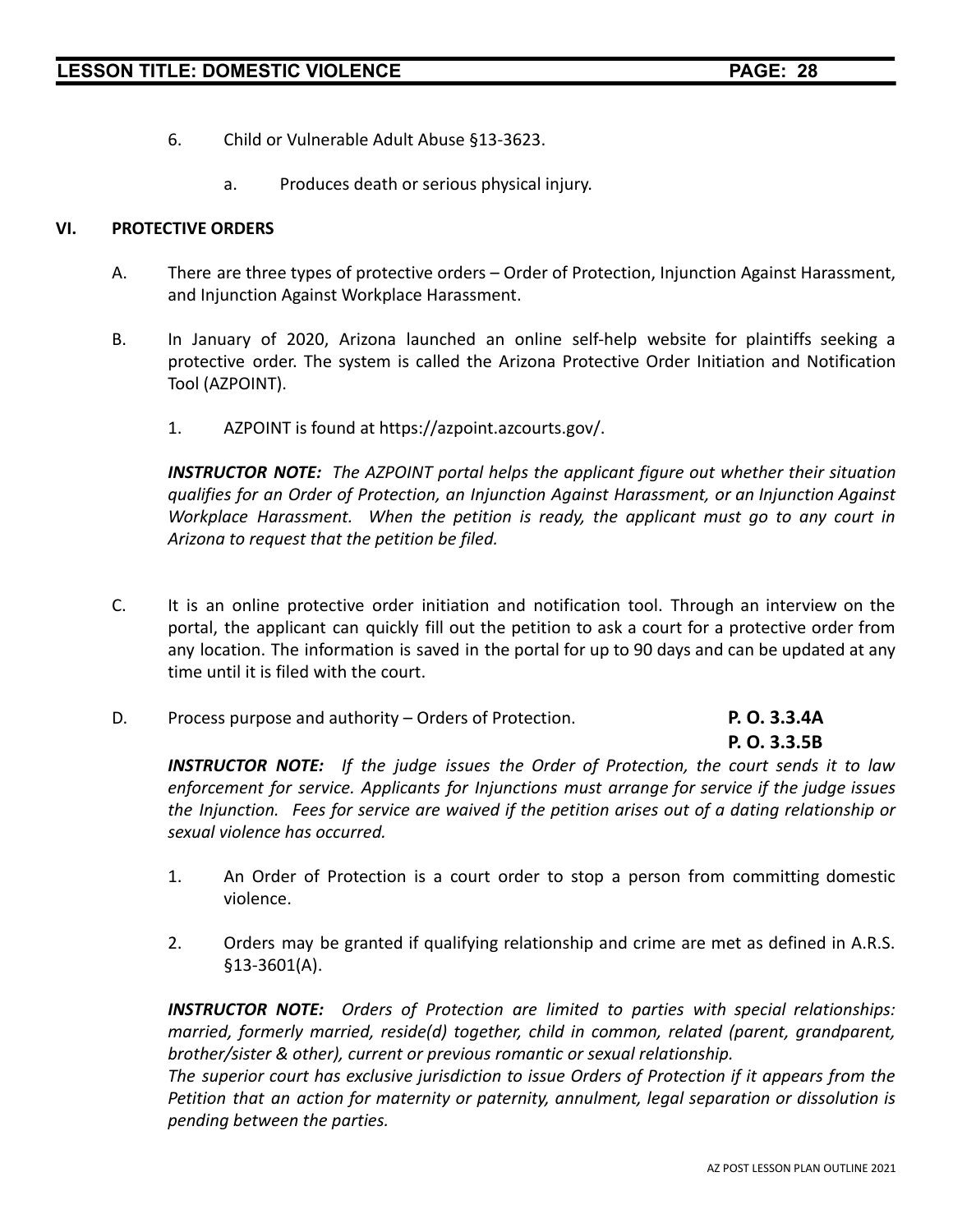- 3. The judge shall review the petition and other pleadings and evidence offered by the plaintiff to determine whether an Order should be issued without a hearing.
- 4. The judge shall issue an Order of Protection if the judge determines there is "reasonable cause to believe the defendant may commit an act of domestic violence or has committed an act of domestic violence within the past year…" (Only after a hearing)
- 5. Any court may issue an Order of Protection under A.R.S. §13-3602((A).

*INSTRUCTOR NOTE: Important: The named defendant should be served with an order, this is* true even if the defendant is a minor. It may be faxed, but must be returned no later than seven *(7) days after service and remember, the order cannot be filed by the court with the sheriff's office until the certificate is received by the court. The other party may return to the residence one time to retrieve belongings if he/she is accompanied by a law enforcement officer.*

- 6. The Order can include the following:
	- a. Prohibit defendants from committing an act of domestic violence.
	- b. Grant exclusive use of the parties' residence.
	- c. No contact directly or indirectly (email, personal).
	- d. Prohibit defendant's presence at (or near) child, residence, employment, school or any other specific location or address.
	- e. Prohibit defendants from possessing or purchasing a firearm and require the defendant to surrender firearms to a certain law enforcement agency upon service of order, but no later than 24 hours after service.
	- f. Require defendants to participate in domestic violence offender treatment programs. (Only after a hearing)
	- g. Grant plaintiff exclusive care, custody or control of animal(s) owned or kept by plaintiff or minor child.
	- h. Prohibit defendant from contact with animal(s) owned or kept by plaintiff or minor child.
- 7. The Declaration of Service by a law enforcement officer should clearly indicate the law enforcement status including the name of the agency and the officer's serial number and the certificate should be returned to the court as soon as possible so it may be recorded with the clerk of the issuing court.
	- a. Orders of Protection are served by a Law Enforcement Agency, Process Server, or a Constable.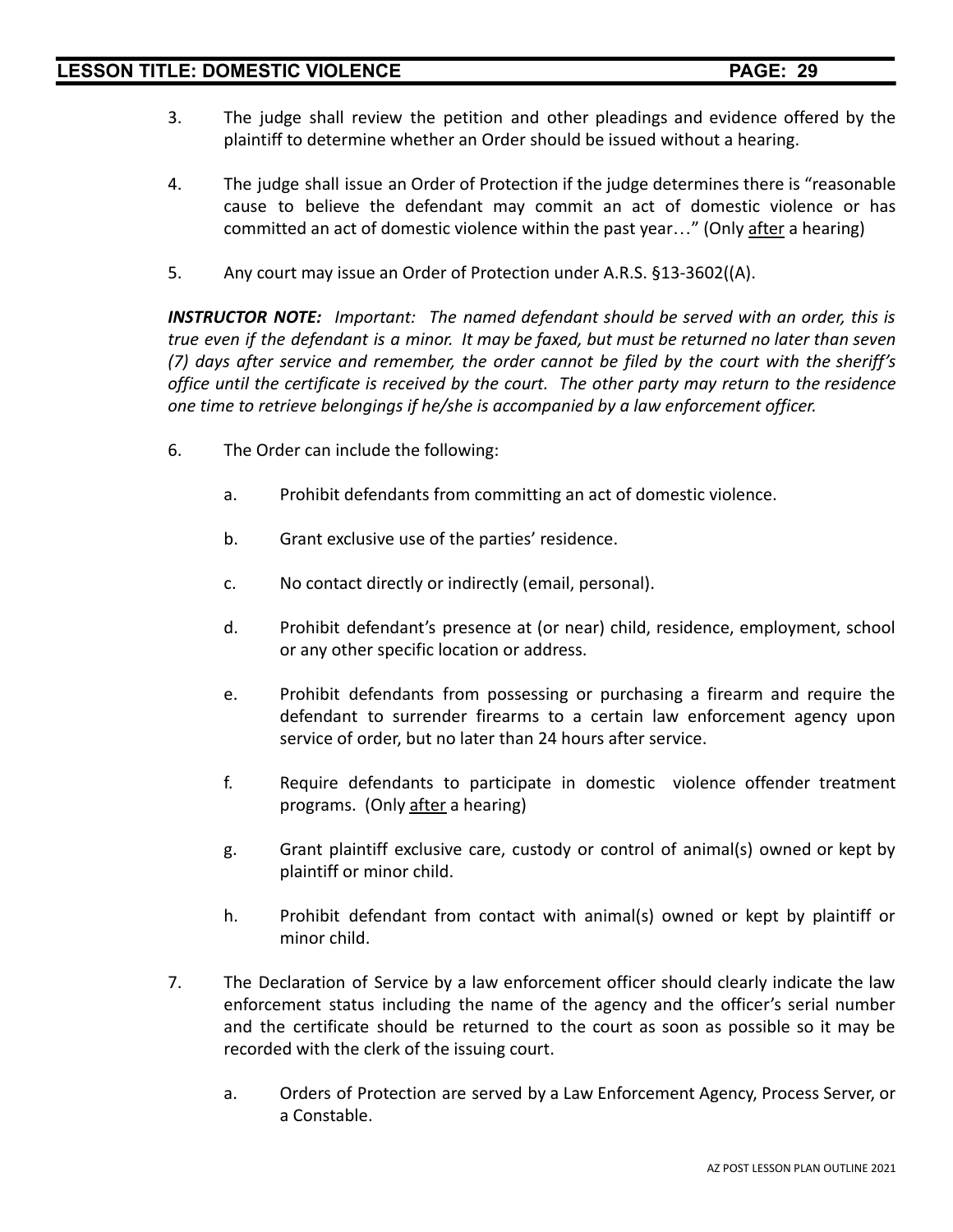- b. The completion of the Declaration of Service in AZPONT activates a process wherein the plaintiff, if they opted in, is notified automatically of the service and confirmation of the service is entered into NCIC automatically; otherwise, the agency serving the Order shall provide confirmation of service to the plaintiff as soon as practicable. It is imperative officers complete the DOS as soon as possible after service.
- c. The zip code plus issuing court determines what agency will serve the Order.
- d. If the Order is not served within 15 days, the plaintiff must be notified. Law enforcement must continue to attempt service for the year that the Order is valid until served.
- 8. Generally, judges will not include children unless they have been harmed or were involved in a domestic violence incident. There is no exception to the order.
- 9. An Order of Protection is valid for 12 months from the date of service and even if modified, the new order still expires 12 months from the original date of service of the original order. An Order that is not served on the defendant within one year of the date of the Order expires. *INSTRUCTOR NOTE: Cannot arrest a plaintiff, they cannot violate their own order.*
- 10. The law states that the Arizona Supreme Court is the central repository for orders of protection. A.R.S.  $\S$  13-3602(P). The law also requires the Sheriff in a county with a population of less than 100,000 to maintain a central repository for emergency release orders in that county so that the existence and validity of the orders can be easily verified. A.R.S. § 13-3624(B).
- 11. Violation of an Order of Protection is enforced by an arrest for A.R.S. §13-2810 (Interfering with Judicial Proceedings, a Class 1 misdemeanor). *INSTRUCTOR NOTE: A peace officer may arrest a person with or without a warrant if the officer has probable cause to believe the person has violated A.R.S.* §*13-2810.*
- 12. The cite and release provisions of A.R.S. §13-3903 does not apply.
- 13. If arrested, the defendant must see a judicial officer to determine release conditions for the protection of the alleged victim. Any court in Arizona has jurisdiction to enforce a valid Order of Protection that is issued in Arizona and that has been violated in any jurisdiction in this state.
	- a. Defendant has a right to request one hearing to contest the Order at any time the Order is in effect. If exclusive use of the home is awarded to one party, the court may hold additional hearings if there is a change in circumstances related to the primary residence.
	- b. The court must set a date within 5 days if exclusive use of the home is involved or 10 days in all other circumstances.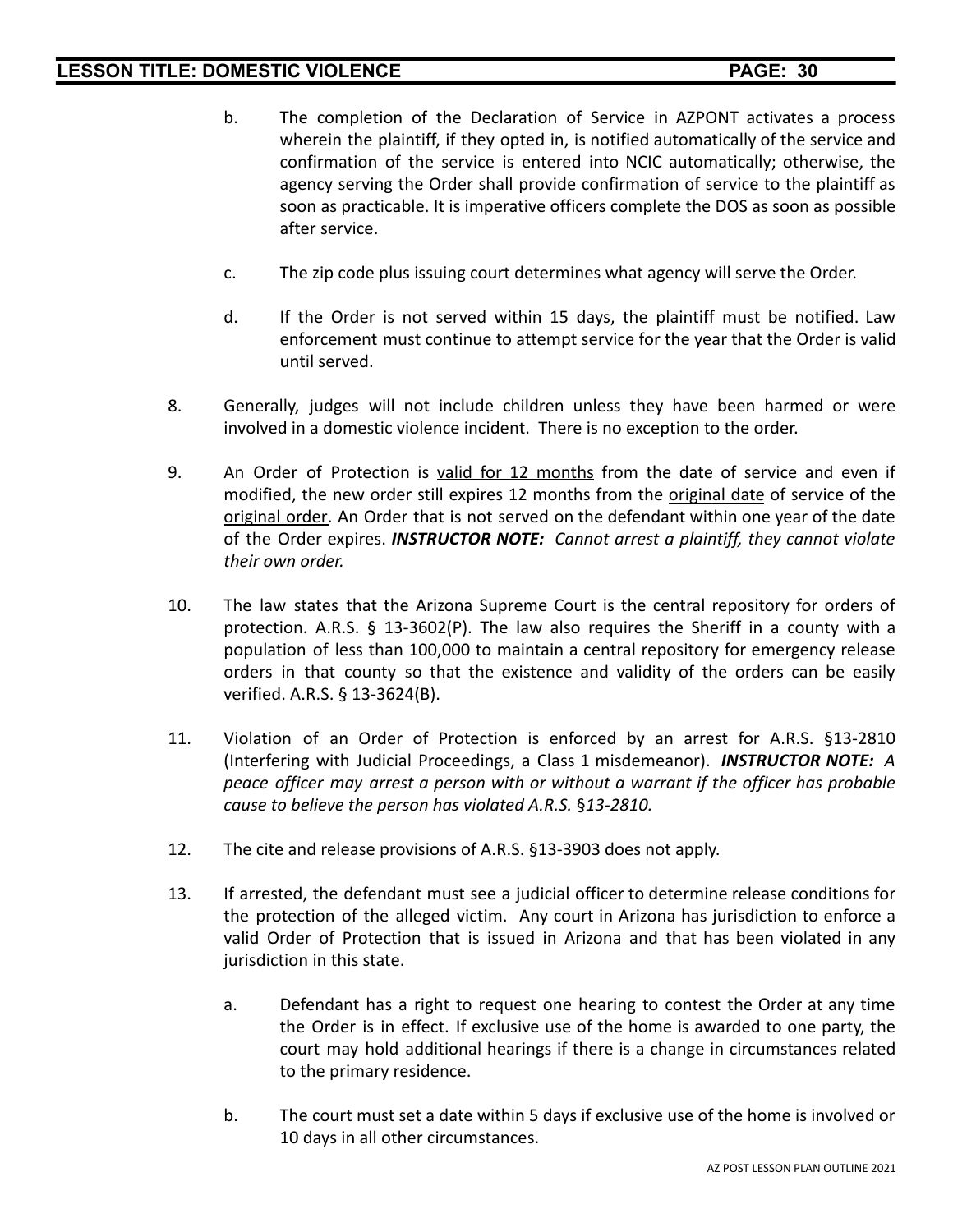- 14. Upon request, the address of the plaintiff can be withheld, but only if it is unknown to the defendant.
- 15. An Order of Protection is valid against the defendant only; it does not control the plaintiff's actions.
	- a. Consensual contact by the plaintiff does not null and void the order. There is no exception to the order.
	- b. Only a court can quash or dismiss the Order of Protection.
	- c. If the plaintiff invites the defendant over to the house, and then the police are called, the defendant gets arrested for violating the order. The plaintiff did not commit a crime, no charges against the plaintiff.
- 16. Process, Purpose and Authority Emergency Orders of Protection (A.R.S. §13-3624).

**P. O. 3.3.4B**

- 17. During non-business hours, in counties with a population of 150,000 or more, a judge shall be available to issue emergency orders of protection by telephone.
- 18. In counties with a population of less than 150,000, a judge may issue an emergency order by telephone. *INSTRUCTOR NOTE: In these counties, the law requires the court to make a judge available to issue emergency orders by telephone.*
- 19. Within 24 hours after a defendant is arrested for an act of domestic violence, the court shall register a certified copy of the release order with the local sheriff's office.
- 20. The judge may issue a written or oral ex parte emergency order of protection if a peace officer states that the officer has reasonable grounds to believe the person is in immediate danger of domestic violence based on an allegation of a recent incident of actual domestic violence.
- E. Procedure for Emergency Orders of Protection (EOP) available during non-business hours.
	- 1. Victim (or 3rd party representative) can request an EOP. (Officers should offer/encourage an EOP)
	- 2. Officer calls the sheriff's office.
	- 3. The Sheriff's office transfers the officer to the judge on call.
	- 4. If the judge authorizes the issuance of the Order of Protection, the officer:

*INSTRUCTOR NOTE: The judge who issues an oral emergency order shall document the issuance of the order as soon as practicable. The officer who receives the verbal order from the judge* shall write and sign the order. The officer shall file the certificate of service with the court and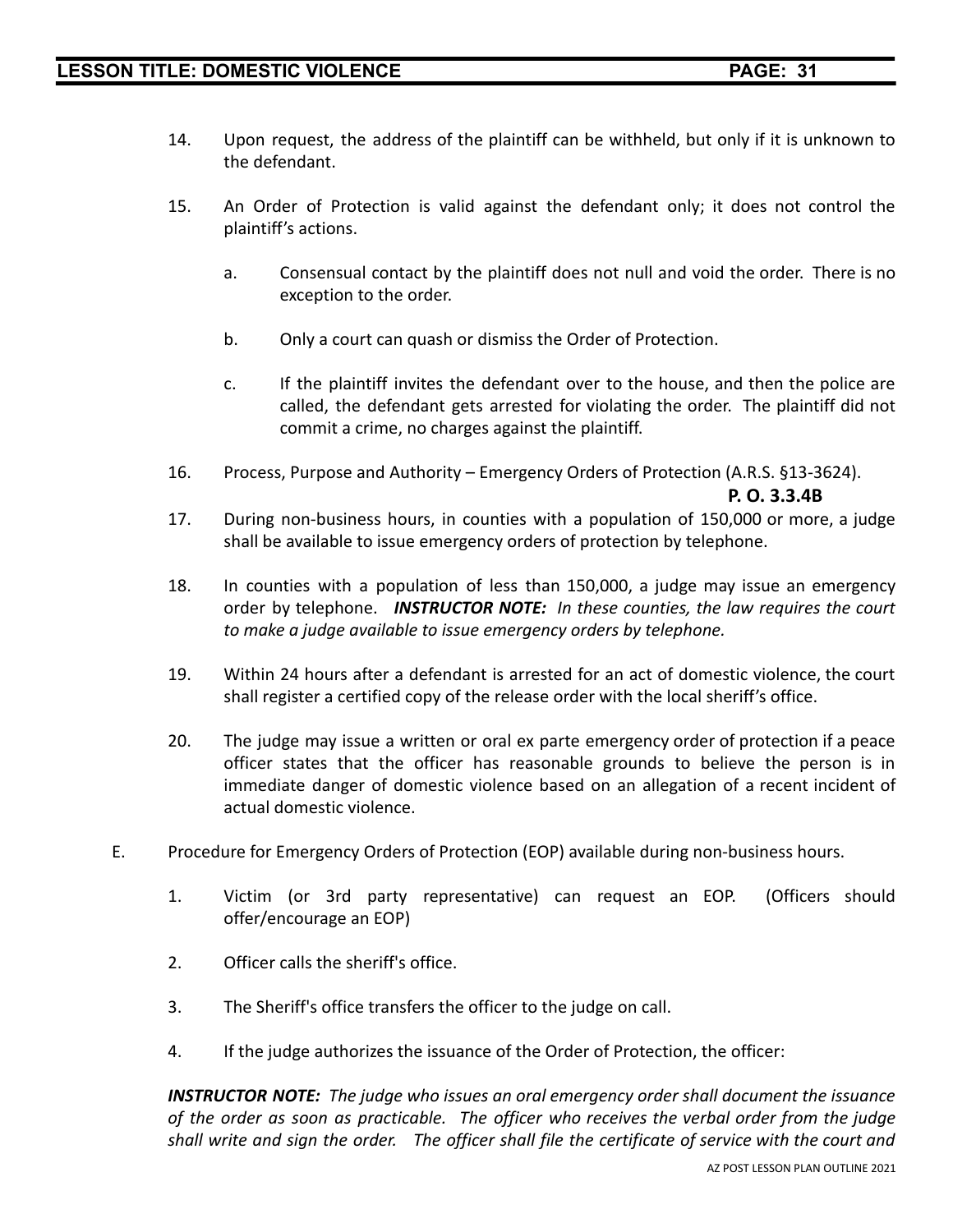*register the emergency order with the national crime information center as soon as practicable.*

- a. Completes the form.
- b. Follow your Department's policy to obtain the EOP case number.
- c. Serves the defendant.
- d. Leaves a copy with the victim.
- e. Files original form with the Superior Court.
- f. If the defendant is not present, the form with all copies may be left with the plaintiff so a call to law enforcement may be made when the defendant reappears.
- 5. EOP's are only in effect until the close of the next judicial business day following the date of issue. ( VERY IMPORTANT)
- 6. A defendant can be in violation of the EOP if there is an oral notice of its existence even if the order has not been served. *INSTRUCTOR NOTE: Applies to EOP's only, critical for the officer to document contact.*
- 7. The law requires the sheriff in a county with a population of less than 100,000 to maintain a central repository for emergency release orders in that county so that the existence and validity of the orders can be easily verified. A.R.S. § 13-3624(B)
	- a. Release orders contain prohibitions on the conduct of the defendant such as "do not return to the scene" and/or "no contact with the victim."
	- b. If a defendant violates the release order, a complaint may be filed under A.R.S. §13-2810. (Interfering with Judicial Proceedings)
- F. Peace officers responsibility enforcing court orders: **P. O. 3.3.5B**
	- 1. Interfering with Judicial Proceedings (A.R.S. §13-2810):
		- a. This is a Class 1 misdemeanor.
		- b. To knowingly disobey or resist the lawful order, process or other mandate of a court. (Applies only after the notice is served)
		- c. This charge is for violation of various civil or criminal orders. (Victim's actions do not impact the violation)
		- d. This is a bookable offense. (Even if the Plaintiff does not have a copy of the order, if it can be verified, still enforce the order).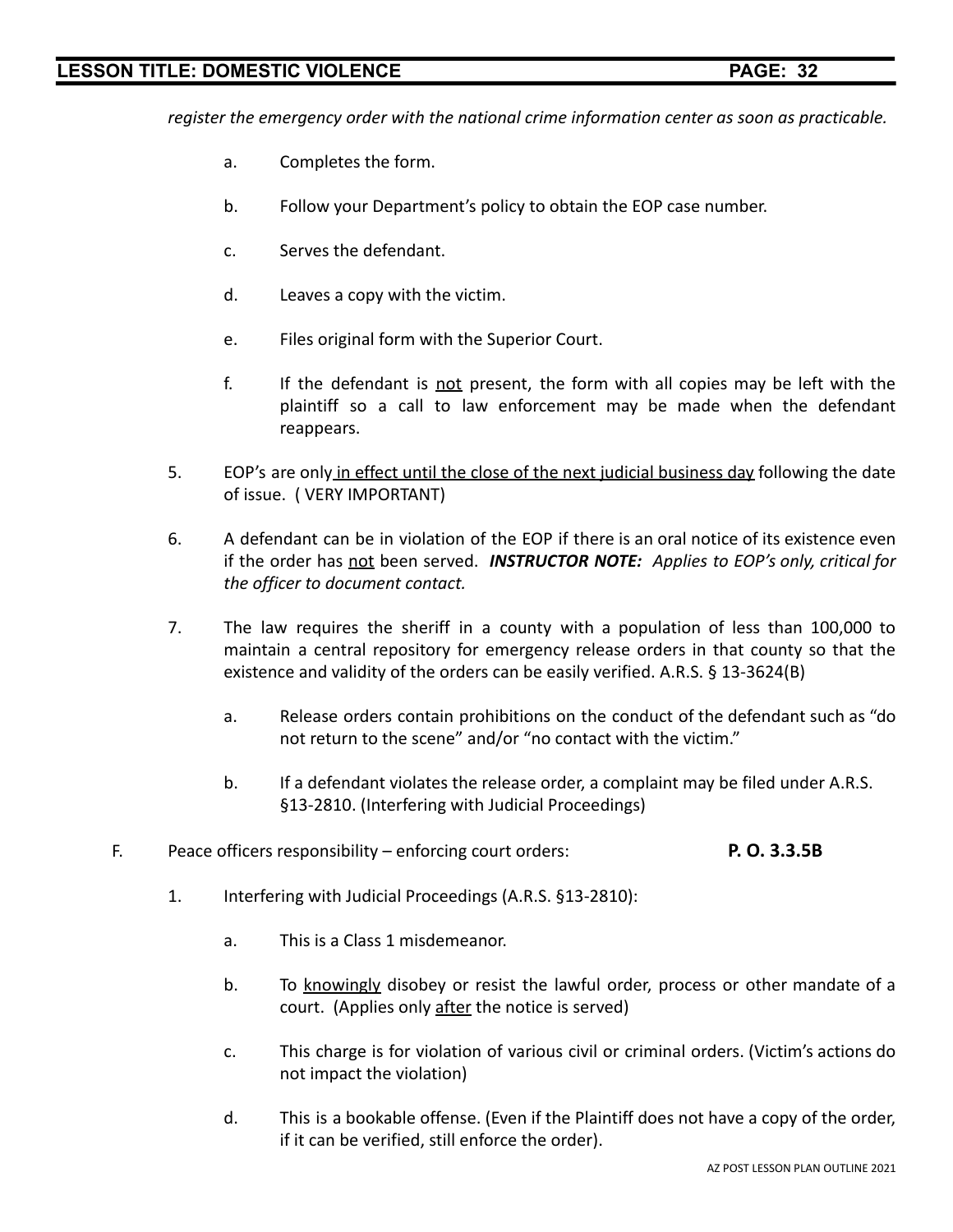- e. Multiple violations of an order may constitute felony aggravated harassment and is a lethality indicator.
- G. Peace Officers Responsibilities Injunctions Against Harassment (A.R.S. §12-1809):

**P. O. 3.3.4C P. O. 3.3.5A**

1. May be issued against a person who has committed harassing acts.

*INSTRUCTOR NOTE: Injunctions Against Harassment are for non-DV relationships such as neighbors or other civil relationships. Orders of Protection and Emergency Orders of Protection are for DV relationships.*

- 2. Arrest laws and procedures:
	- a. Permits arrest with or without a warrant for a felony or misdemeanor upon probable cause whether committed either within or outside of the officer's presence and regardless of whether or not the victim wants to "press charges." *INSTRUCTOR NOTE: Makes A.R.S. §§13-3833(4) and 13-3903 release provisions for a misdemeanor committed without the officer's presence inapplicable. This is important; when you arrest for a D.V. misdemeanor not committed in your presence, you shall not cite and release.*
	- b. Normal release conditions of A.R.S. §13-3903 do not apply.
	- c. Law mandates arrest when infliction of bodily injury or involving a deadly weapon or dangerous instrument (unless the officer has reasonable grounds to believe the victim will be protected from further injury).
- 3. Law enforcement must provide a form that allows the victim to request or waive applicable victims' rights to which the victim is entitled upon request per A.R.S. § 13-4405. This form will include:
	- a. A written list of resources to the victim:
	- b. How to obtain an Order of Protection.
	- c. Emergency telephone number for the local police agency.
	- d. Websites for DV resources.
	- e. Date, time, and place of the initial appearance as well as police report information because the victim has the right to be present and heard.
	- f. \*If form was provided previously and this is a delayed arrest, notify the victim of the arrest and the date/time/place of the initial appearance.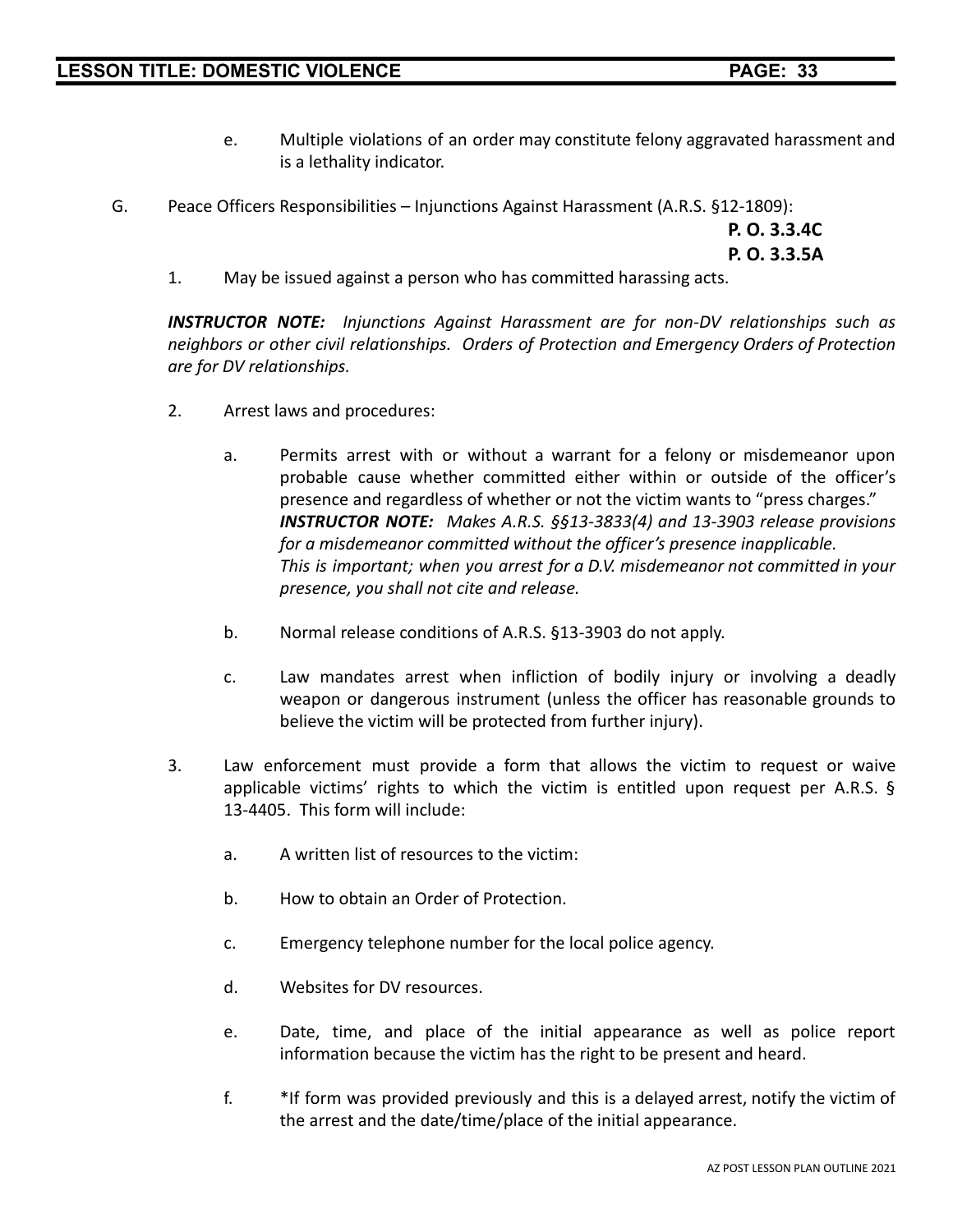- 4. All paperwork must be designated, by the letters "DV," as cases involving domestic violence.
	- a. Form IV must have your probable cause written out.
	- b. A Final Disposition Report (FDR) should be prepared when the defendant is fingerprinted or arrested and should contain the letters "DV" next to the offense code.
	- c. All booking slips should clearly indicate domestic violence.
- H. Law Enforcement Authority and Responsibility for Seizure of Firearms A.R.S. §13-3601(C-F). \*\*\*\*\* **THIS IS A MANDATORY STATUTE\*\*\*\*\*\* P. O. 3.3.2D**
	- 1. If it is in plain view or consent to a search was received. *INSTRUCTOR NOTE: Consent can come from a person in the house with standing.*
		- a. Victim can give consent to search.
	- 2. The officer believes there is a risk of serious bodily injury or death.
	- 3. A receipt must be given to the owner or possessor of each firearm. *INSTRUCTOR NOTE: Cannot be taken if solely owned by the victim unless the victim requests it or unless probable cause exists for separate acts.*
	- 4. May be held for a minimum of 72 hours; must be returned or the prosecutor must file a "Notice of Intent to Retain Weapon."
	- 5. The victim must be notified by law enforcement if a weapon is returned.
	- 6. The owner or possessor has the right to have a hearing held within 10 days of request for the return of the weapon.

# **VII. FEDERAL LAWS**

- A. The Violent Crime Control and Law Enforcement Act of 1994, Crime Control Act.
	- 1. Became law on September 14, 1994.
	- 2. A portion of this law is in Title IV, which is called the Violence Against Women Act (VAWA).
- B. Full faith and credit: **P. O. 3.3.9A**

1. One (1) section of VAWA (18 U.S.C. §2265) requires that full faith and credit be given to protective orders issued by states and Indian tribes.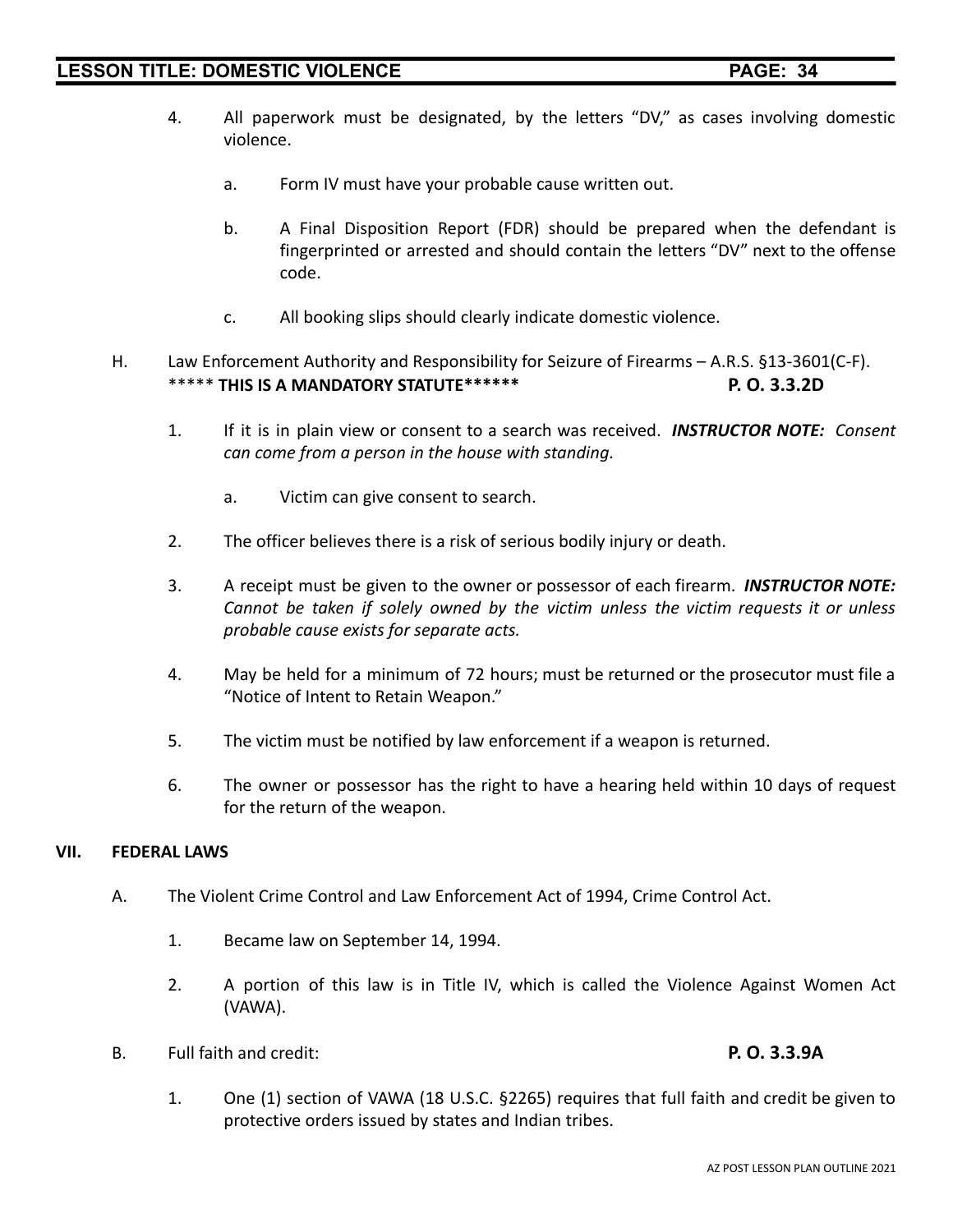- 2. What that means is that any order issued by any state or tribe is valid in any state and, therefore, if an order/injunction is issued in another state or by a tribal court, a violation of the order is to be treated the same as if it were an Arizona Order of Protection/Injunction Against Harassment. *INSTRUCTOR NOTE: A person who has violated the order/injunction should be arrested pursuant to A.R.S.* §*13-2810*
- 3. Though states are required to give full recognition of tribal orders, the reverse is not true, each tribe is a sovereign nation and establishes its own laws, and each tribe is a separate nation. *INSTRUCTOR NOTE: Law enforcement is encouraged to contact the tribes in question to determine the policies and procedures for enforcement of state Orders of Protection/Injunctions against Harassment.*
	- a. One (1) tribe may allow state orders/ injunctions to be enforced on tribal land with no additional recording requirements.
	- b. Another may require the state order/ injunction to be registered or a new Order of Protection/Injunction Against Harassment to be issued.
- 4. Information about orders/injunctions contained in NCIC and AZPOINT will prove to be a very useful tool. *INSTRUCTOR NOTE: Verify orders issued in other jurisdictions.*
	- a. However, just because you can't find it in NCIC, if the victim says she was served, you may have to check other databases (CPOR).
		- i. The language of the federal law referring to the registration of protection orders applies to all Orders of Protection and to most Injunctions Against Harassment issued in Arizona.
		- ii. If the injunction was issued for the purpose of preventing violent or threatening acts or harassment against, or contact with, or physical proximity to another person, it is covered by the VAWA full faith and credit provisions.
- C. Brady after a hearing:
	- 1. The Violent Crime Control and Law Enforcement Act of 1994, 18 USC 922, also known as Brady, Prohibits certain defendants from firearms possession.
	- 2. Applies to those served with protective orders with certain findings.
	- 3. Only applies after hearing.
	- 4. The Defendant of an Order of Protection has the opportunity to attend this hearing.
- D. Lautenberg: **P. O. 3.3.9B**

1. The Lautenberg amendment to 18 U.S.C. §925(a)(1) prohibits any person convicted of a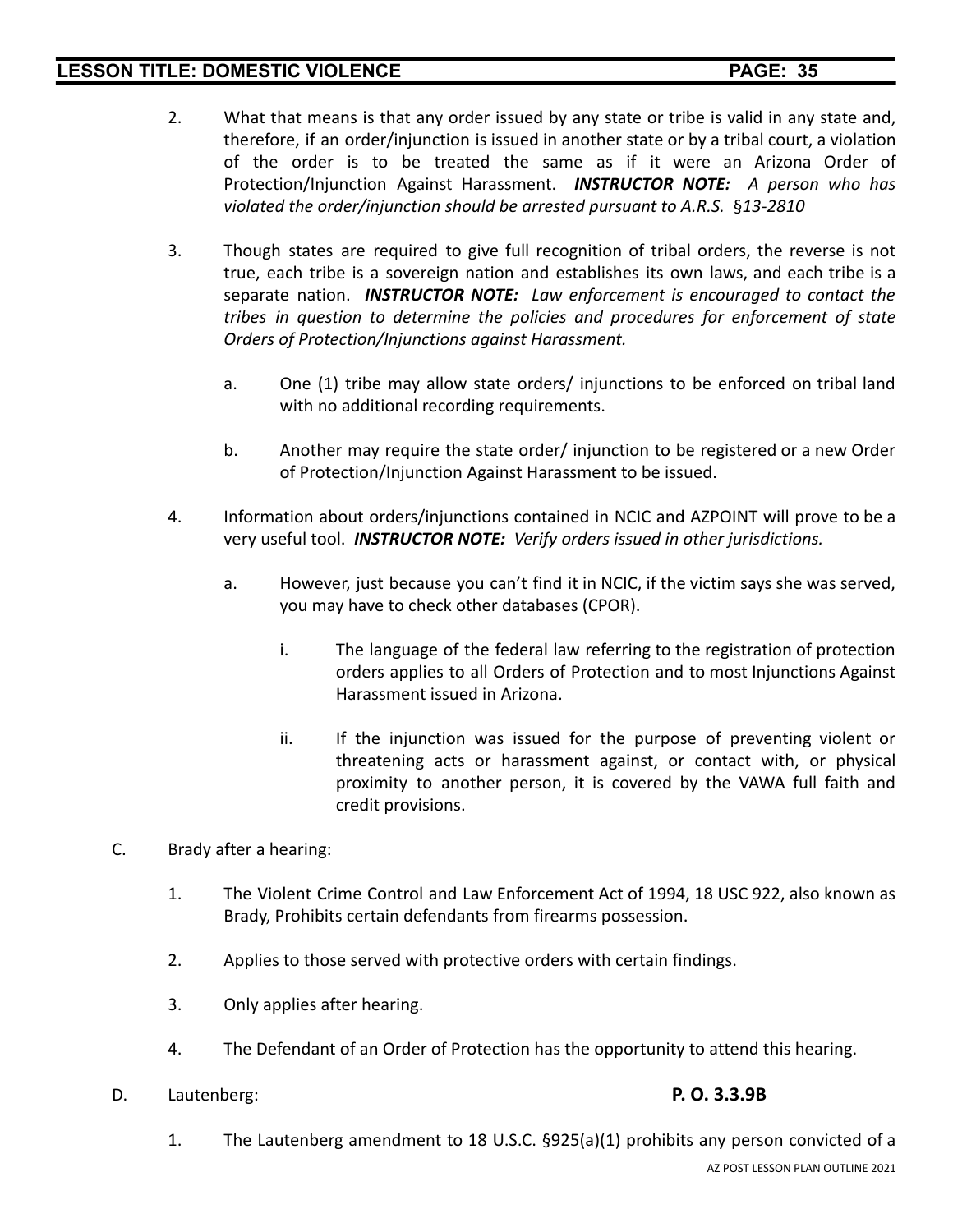misdemeanor crime of domestic violence from possessing a firearm.

- a. The crime must be one that has "an element, the use or attempted use of physical force or the threatened use of a deadly weapon, committed by a current or former spouse, parent or guardian of the victim, by a person with whom the victim shares a child in common, by a person who is cohabiting with or has cohabited with the victim as a spouse, parents or guardian or by a person similarly situated to a spouse, parent or guardian of the victim." *INSTRUCTOR NOTE: What this means is that some Arizona domestic violence crimes, such as criminal damage, may not qualify.*
- 2. The Lautenberg law applies to convictions which occurred prior to its passage on September 30, 1996.
- 3. Under state law, a person may have a conviction set aside pursuant to A.R.S. §13-907 if no serious physical injury occurred, if a deadly weapon was not involved or if the victim was not under 15 years of age. *INSTRUCTOR NOTE: If a "set aside" of the conviction has occurred, the person may then possess a firearm as long as no other disqualification exists.*
- 4. Violations of the Lautenberg amendment should be referred to the Bureau of Alcohol, Tobacco and Firearms for follow up:
	- a. This is not a violation of a state statute.
	- b. If a person is prohibited from possessing a firearm by the Order of Protection, it is a violation of A.R.S. §13-2810, Interfering with Judicial Proceedings, and an arrest should be made.
	- c. Agencies should work closely with each other on these multi-level charges since a conviction on one (1) offense could bar prosecution on another under double jeopardy.

### **VIII. TACTICAL RESPONSES TO DOMESTIC VIOLENCE SCENE (**Optional video: "Time Clock- 1 minute)

- A. Pre-arrival:
- B. The dispatcher should provide the officer with as much information as possible, specifically if it is helpful for the officer to know: *INSTRUCTOR NOTE: Students should check with their agency regarding dispatch policies. Domestic violence calls can be among the most stressful and difficult calls to which an officer may respond. Beginning at the point of dispatch, it is important to be continually aware of the victim, witnesses (especially children) and officer safety.*
	- 1. Who called the police (a neighbor, a child, the victim, etc.).
	- 2. Whether or not any weapons or injuries were mentioned.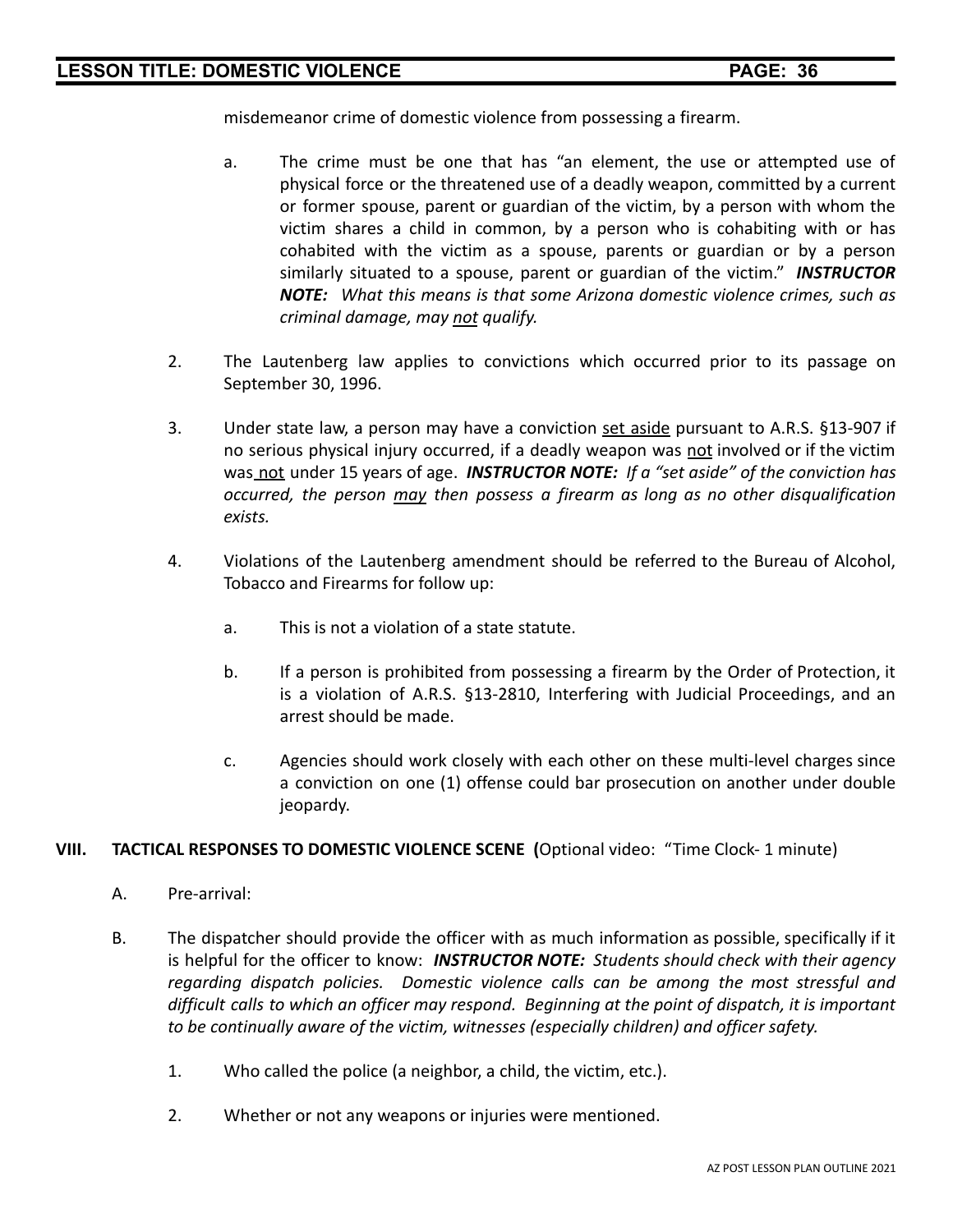- 3. Whether or not there is a record of previous calls to the same address.
- 4. Alleged violator description and whereabouts (other information like relationship of parties and whether drugs or alcohol were involved may be helpful).
- 5. Nature of incident (verbal or physical, in-progress or just occurred, noises, cause, etc.).
- 6. Whether there are children at the scene.
- C. Approach:
	- 1. These are recommended procedures and may not be applicable in every situation, coordinate with back-up units:
	- 2. The responding officer should approach the scene of a domestic dispute as one of high risk and whenever possible, two (2) officers should respond to a domestic violence call.
	- 3. The officer should obtain all available information from the dispatcher before arriving at the scene and should notify the dispatcher upon arrival.
	- 4. Arrive at the scene quietly, turn off police lights and sirens on your patrol car before arriving at the scene of the call and reduce radio volume early. *INSTRUCTOR NOTE: This will help avoid forming a crown at the scene and will also give you the advantage of surprise. Survey the entire area carefully.*
	- 5. Park a safe distance away from the scene.
	- 6. The officer should be alert for assailants leaving the scene and for the deployment of weapons from doors, windows or nearby vehicles.
	- 7. The officer should use standard precautionary measures in approaching.
- D. Arrival:
	- 1. Confer with the back-up officer on information received and plan a coordinated approach to handle the situation.
	- 2. Scan the outside of the residence for any indicators of a violent disturbance and check for side and rear exits from the premises.
	- 3. When approaching the residence, use cover and concealment, whenever possible, approaching the door to the residence single file and tactically spaced apart.
	- 4. Contact officer, position to the side of the door away from the hinges with the cover officer in a position to see through the crack in the door (hinge side) when it is opened in order to cover contact officer. ( Never stand in front of any door or window.)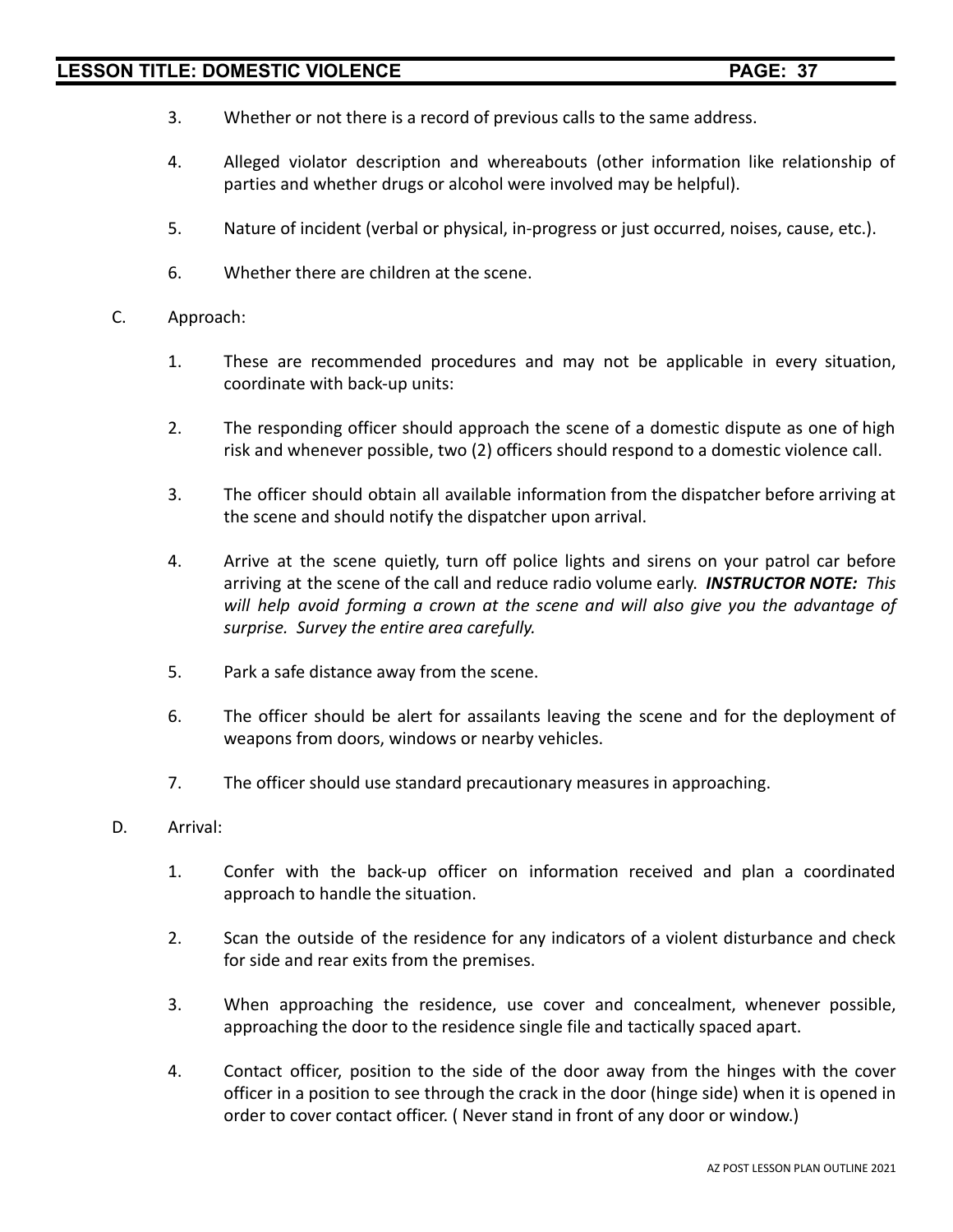- 5. Listen at the door for 10-15 seconds to hear what is happening inside, this might be useful if the officers hear a violent confrontation and are considering forced entry. *INSTRUCTOR NOTE: Some officers have placed their portable radios against the door in order to let dispatch know what is happening at the scene.*
- 6. Take a "quick" look through the window, if possible, it may help in establishing probable cause.
- 7. Knock and announce your presence.

### E. Entry:

- 1. Identify yourself as a police officer, explain your presence, request entry in the home and ask to see the person who is the subject of the call. *INSTRUCTOR NOTE: The officer should not reveal the reporting party's name.*
- 2. After entering, if consent has been given to do so, conduct a search of the premises relevant to the incident:
	- a. Watch the hands.
	- b. Keep parties in front of you.
	- c. Close the door behind you.
	- d. Look for, ask for and take immediate control of weapons/potential weapons and "pat down" when appropriate:
		- i. (Example) "We do not want anyone getting hurt."
		- ii. (Example) "Will be returned" (unless evidence). *INSTRUCTOR NOTE: Unless it is an emergency, avoid entering until all parties are visible and unarmed. Always scan the room before engineering.*
		- iii. Unload guns, then temporarily pocket, separate or hide the ammunition.
- 3. If refused entry, be persistent about seeing and speaking alone with the party of the call, but if access to the party is refused, the officer should request the dispatcher to contact the caller (if the caller is one (1) of the parties).
- 4. If access is still refused, the officer must decide whether to leave, remain and observe or force entry. (Notify your supervisor)
	- a. If the officer leaves the scene, he/she should drive by and observe frequently.
	- b. If the officer remains to observe, he/she should move to the public property (the street) and observe the premises.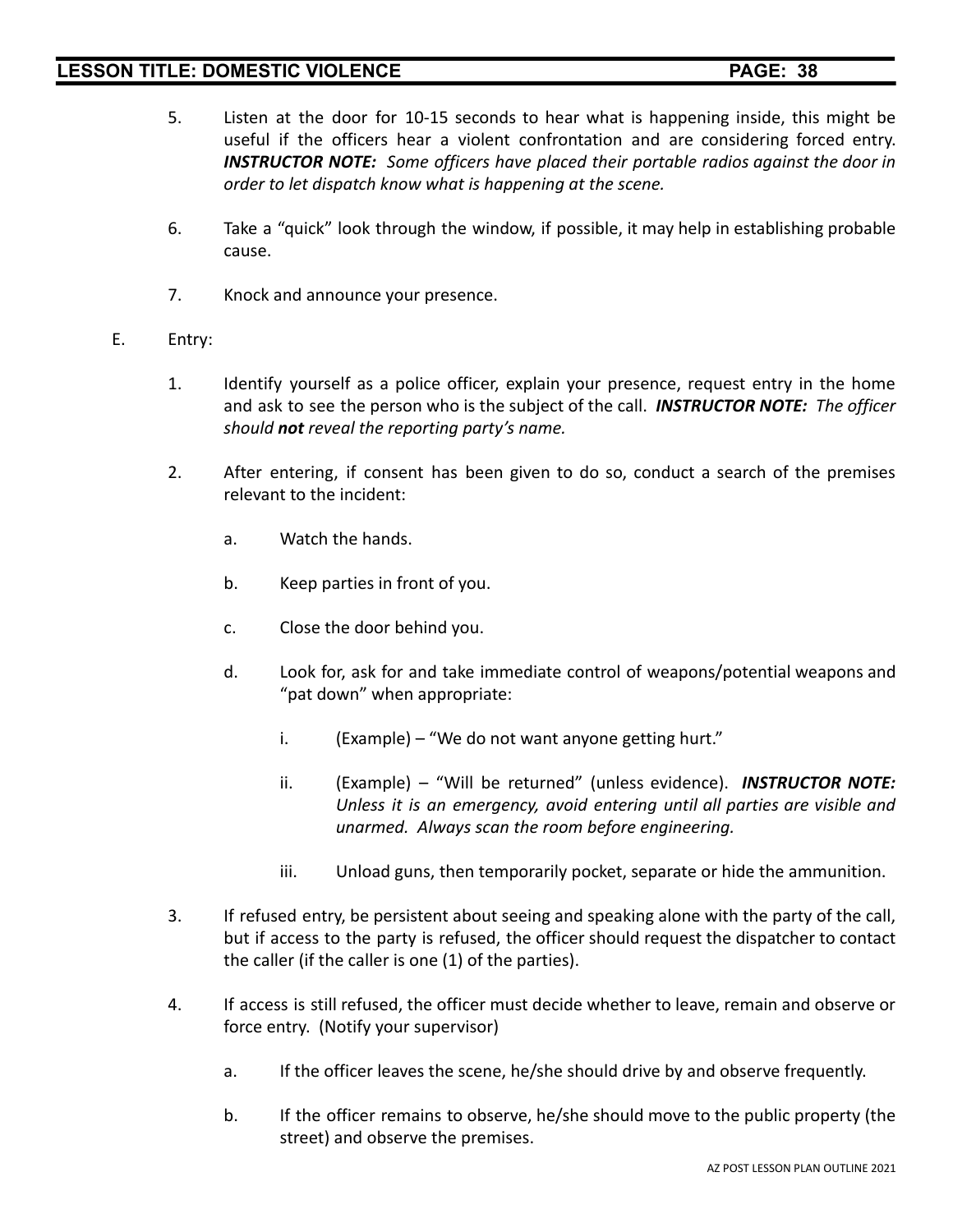- c. In some circumstances, forced entry will be necessary and appropriate. *INSTRUCTOR NOTE: Tactical entries should be coordinated with a supervisor's input and specialized units.*
- F. Stabilization/assessment.
	- 1. Immediate concerns upon entering the residence:
		- a. If violence is in progress, intervene immediately to restore order. (Use reasonable force, if necessary.)
		- b. Evaluate the threat level of the situation. (Err on the side of caution.)
		- c. Visually frisk the people involved to scan for weapons.
		- d. Remove any visible weapons.
		- e. Assess the need for immediate medical assistance for any injured person(s).
		- f. Get and keep all persons in sight; ask for, look for and reassure children. (Children may hide in closets or under beds for safety or out of fear.)
	- 2. If the situation is "hot," use the following tactics to neutralize the threat to your safety and help prevent an escalation of violence:
		- a. Keep your voice calm and assertive. (Do not shout.)
		- b. Avoid crowding, threatening, grabbing or touching an already hostile person or a traumatized person.
		- c. Look and document non-verbal signs of potential attack, such as clenched fists, grinding teeth or flared nostrils.
	- 3. Separate the people involved. *INSTRUCTOR NOTE: If separate rooms are not possible, have the parties keep their backs to each other.*
		- a. Speak to the parties in separate rooms when possible, but always try to be in a position where you can see the other officer.
		- b. Position yourself away from windows and stairwells.
		- c. Do NOT turn your back on the parties.
		- d. Advantages of separating parties: **P. O. 3.3.6**
			- i. Allows independent statements from involved parties.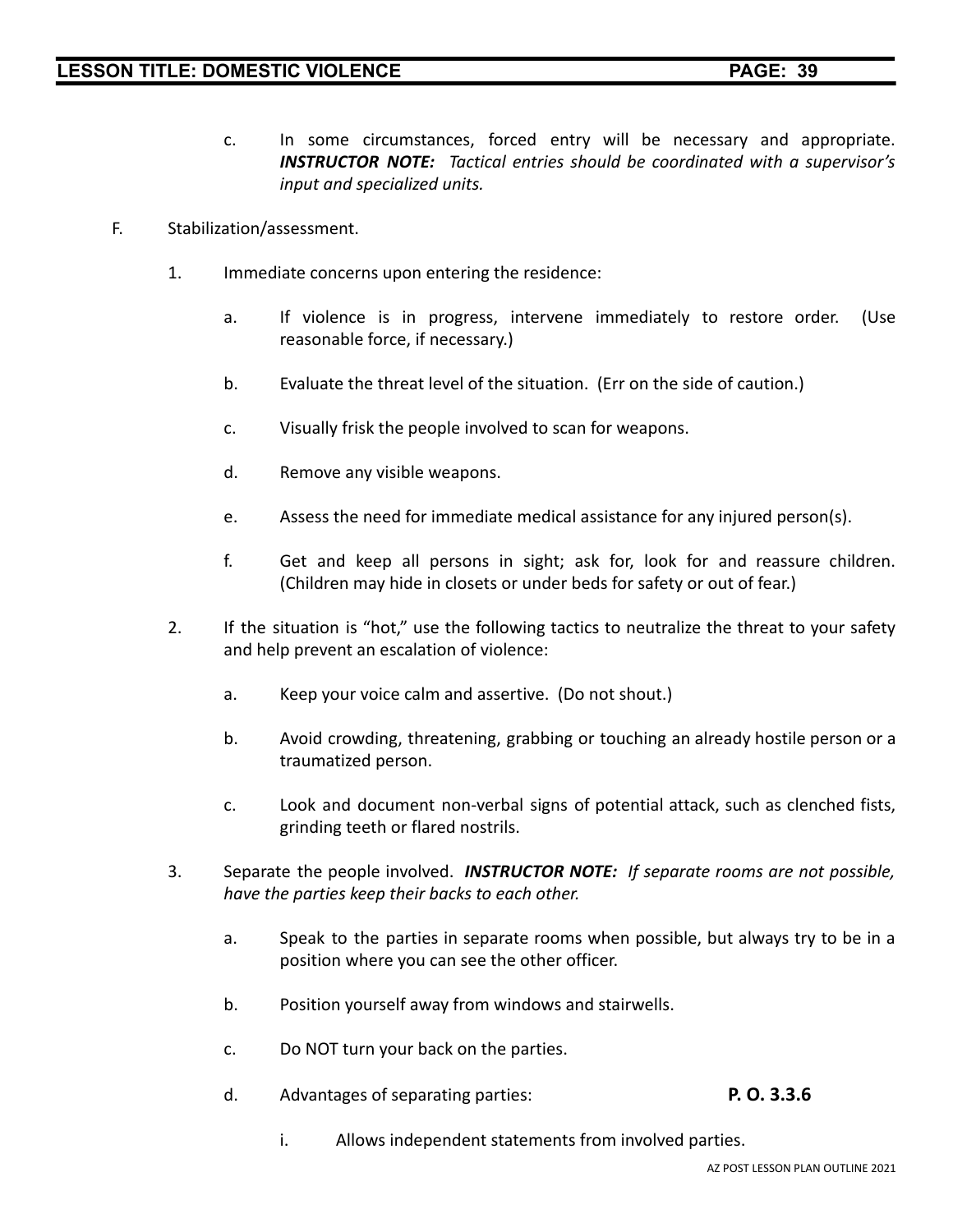|     |                                                                 | P. O. 3.3.6A |
|-----|-----------------------------------------------------------------|--------------|
| ii. | Prevents involved parties from attacking each other.            |              |
|     |                                                                 | P. O. 3.3.6B |
| Ш.  | Allows the officer to compare the involved parties' statements. |              |
|     |                                                                 | P. O. 3.3.6C |
| iv. | Increases officer safety.                                       | P. O. 3.3.6D |
|     |                                                                 |              |
| v.  | Decreases the abuser's attempt to intimidate the victim.        |              |
|     |                                                                 | P. O. 3.3.6E |

- 4. Remove any distractions. (Loud radio, TV, etc.)
- 5. Assess the condition of parties and be aware of the emotional level of parties.
- 6. Take time to allow someone who is hostile to calm down before you begin questioning. Any excited utterance statements, and demeanor of both parties should be documented.
- G. Factors to consider when responding without backup:
	- 1. Arrange extra support from the dispatcher.
		- a. Welfare checks via phone or radio shortly after arrival and then periodically thereafter.
		- b. Pre-arranged code. (Instructor can give examples)
	- 2. Consider option of getting parties outside immediately:
		- a. Less access to potential weapons.
		- b. Fewer problems and areas of responsibility to monitor.
		- c. Getting parties off their property will eliminate their territorial protection instincts.
	- 3. Instruct one party to stand at a distance from you (yet within peripheral vision) and remain quiet. ( Do not assume the calm party is **NOT** the abuser.)
	- 4. Increased need for command presence. (Firm but NOT aggressive.)

# **IX. SPECIFIC INVESTIGATIVE TECHNIQUES P. O. 3.3.1K**

- A. A thorough investigation at the scene, and subsequently a thorough report, is essential to the evaluation and prosecution of these cases.
	- 1. Ensure privacy by interviewing the victim in an area apart from the assailant, witnesses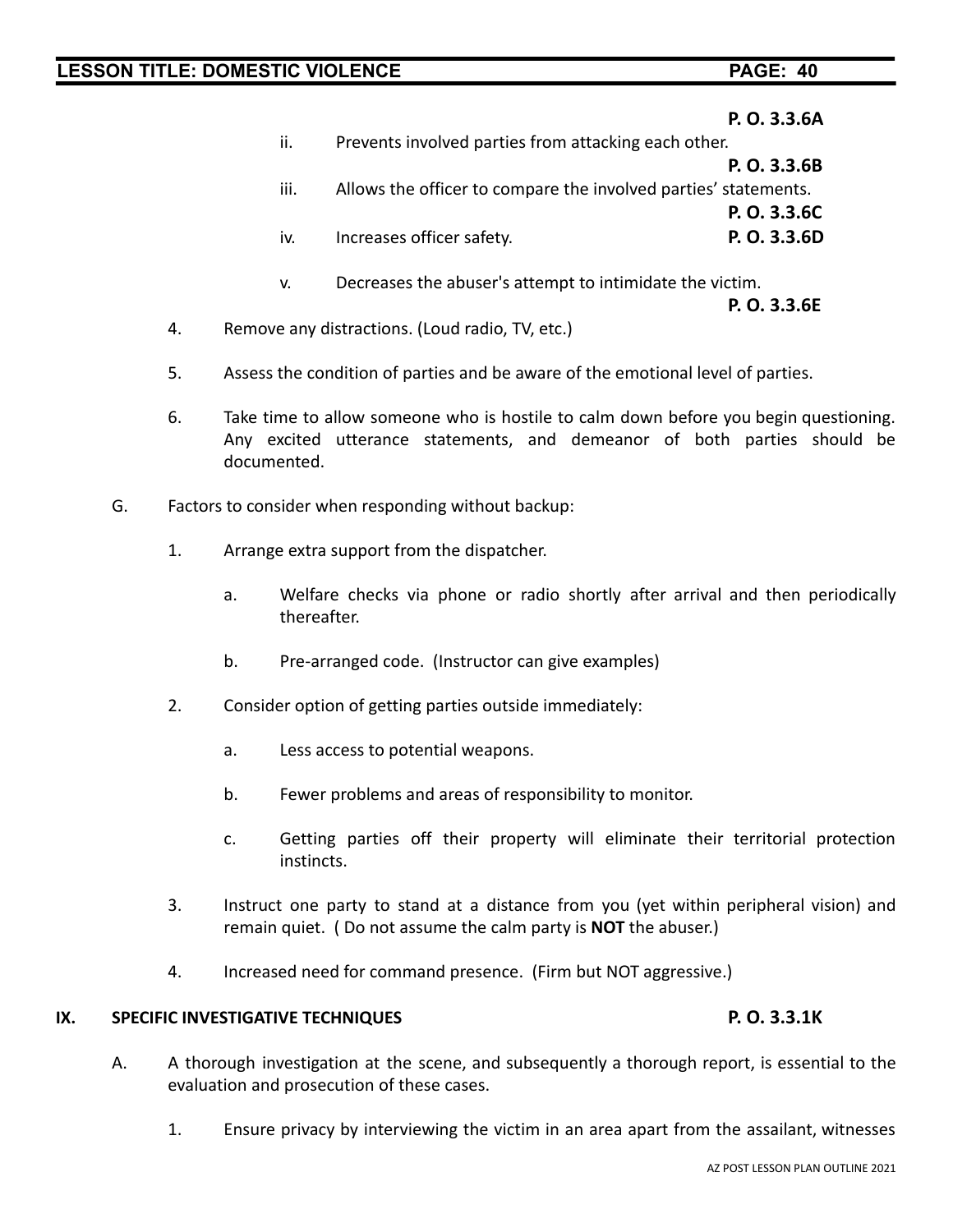and bystanders:

- a. Tape record interviews per your agency's policies, or County Attorney's Office procedures.
- b. Photograph injuries/scene, or document/describe in great detail.
- 2. In questioning the victim:
	- a. Use supportive interview techniques.
	- b. Ask about previous domestic incidents, their frequency and severity.
	- c. Do not tell the victim what action will be taken until all available information has been collected.
	- d. Ask APRAIS questionnaire to victims of intimate partner crimes after the initial investigation has been completed, and with the victim's consent.
- 3. Let the person you are interviewing know the purpose of your questions.
- 4. Make the person as comfortable as possible.
- 5. Avoid leading questions that give the person the answer you might be expecting.
- 6. Allow time for an answer and allow silence while the person gathers his/her thoughts.
- 7. Nod your head and utilize short comments such as "I see," "Go on," to let the person know that you are listening.
- 8. Do not jump to conclusions. Ask yourself, "How do you know what you know?" *INSTRUCTOR NOTE: The narrative of the incident may be disjointed, not linear. This is typical of someone experiencing trauma. In a crisis situation, people may become confused regarding the fats of the case. Provide an opportunity for clarification.*
- 9. Clarify discrepancies; if you have information from a witness or the victim which contradicts some of what another person has said or if the individual contradicts himself/herself during questioning, point this out or ask it in a different way and allow the person to respond.
- 10. Explain the options and what you are obligated to do, based on the facts of the case.
- 11. Interview any witness as fully and as soon as circumstances allow and if witnesses provide information about prior incidents, document such incidents to establish a pattern.
- 12. Children should be interviewed in a manner appropriate to the child's age and signs of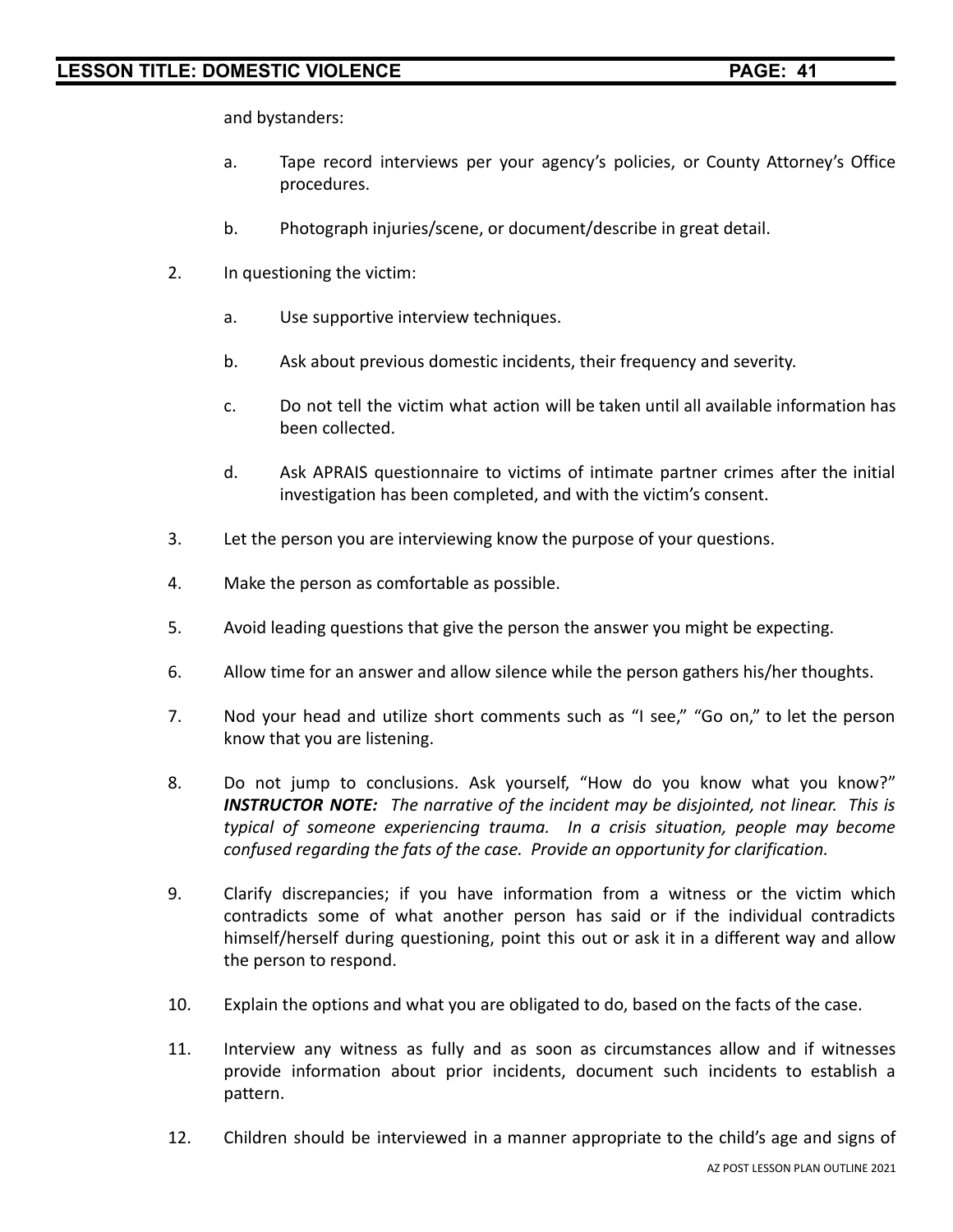trauma and/or any apparent healing of abuse wounds on the child should be noted by the officer.

- 13. Request 911 tape. (Check with your department policy on this)
- 14. Document all sources to prove the relationship between the victim and defendant.
- 15. Once the situation is secure, if the victim is making spontaneous statements, do not say calm down, record exactly what the person is doing that shows they are still under the pressure of the situation (arms flailing, irregular breathing, pacing, crying, etc.). *INSTRUCTOR NOTE: Admission from the defendant, statements from the victim, statements from others present such as neighbors or children can verify the relationship.*
- B. Officers' authority and responsibility arrest. **P. O. 3.3.2A**
- C. If probable cause exists and an arrest of a suspect is forthcoming, the following factors should be considered: *INSTRUCTOR NOTE: Emphasize the statute reads: "If there is probable cause to believe domestic violence has occurred, and the crime is an assault with injury or the use of a weapon, officers are MANDATED to arrest. It doesn't matter if the victim says they will or will not want or do not want to press charges. Know your department's policies on DV arrests.*
- D. Establish offensive and defensive evidence. (There are a number of charges which frequently arise in domestic violence cases.)
	- 1. Determine the appropriate crime(s) to charge the offender.
	- 2. If the offender and/or the situation need to be calmed down, do so before making the arrest.
	- 3. Try to place the victim in another room or out of sight when making an arrest. (Place the children in a room where they cannot view the arrest.)
	- 4. If children are in the home, avoid making an arrest in their presence, if at all possible.
	- 5. Call for backup, if you believe it is necessary.
	- 6. As with all arrests, use objectively reasonable force; that force which is reasonable and immediately necessary to make the arrest.
	- 7. Move the suspect near an appropriate exit in the home or apartment, this action will reduce the possibility of struggling throughout the house with a resisting offender.
	- 8. Inform the suspect of the charges against him/her and give the Miranda warning when conducting a custodial interrogation.
	- 9. Inform the victim regarding the arrest and bonding procedure.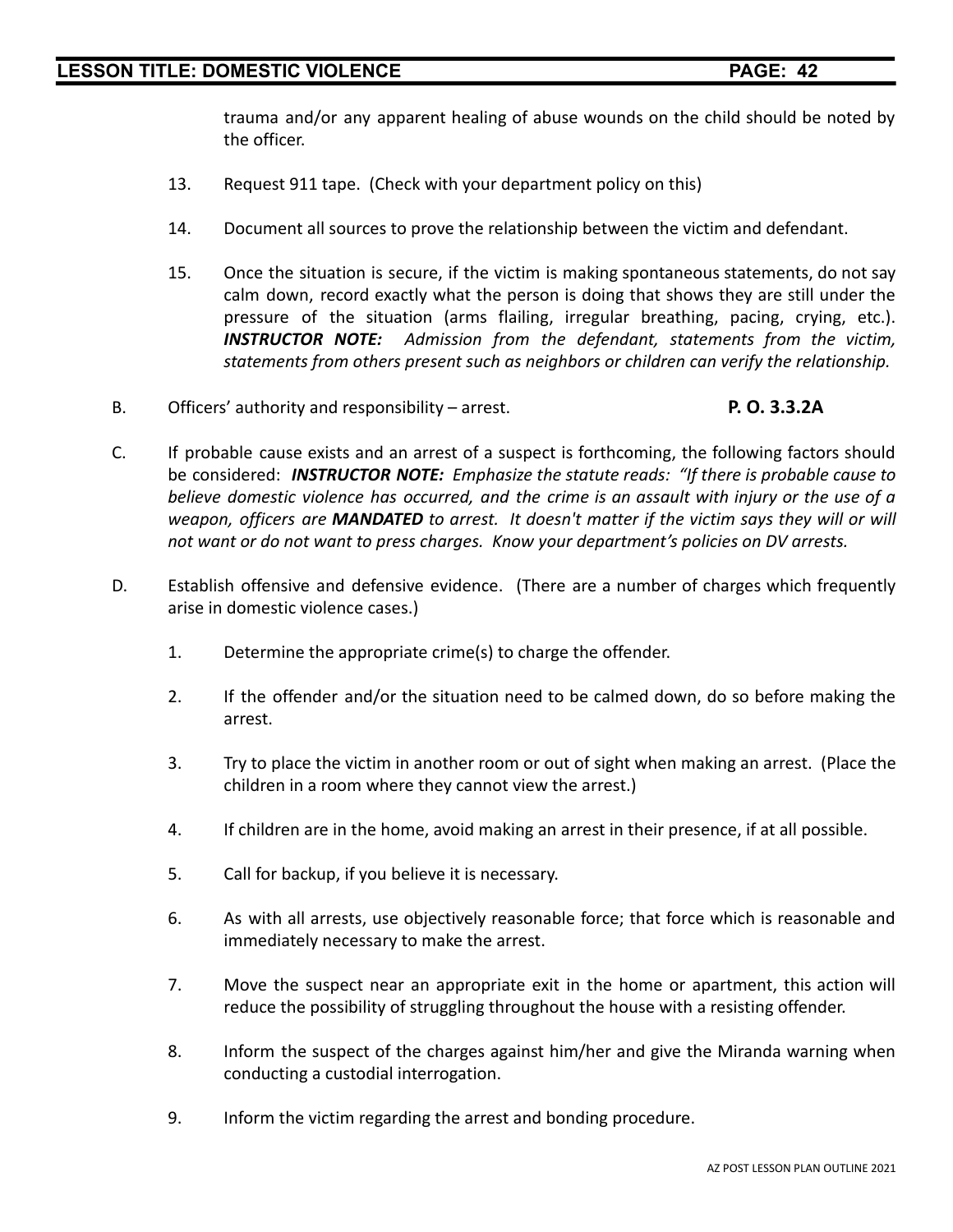- 10. Sometimes the victim does not want the offender to be arrested, they just want the police to stop the violence and when an arrest is made, some victims may become belligerent toward the officers. (Officers should be aware of this possibility and always be concerned about their own safety)
- 11. Do not say to the suspect, "I do not want to arrest you."
- 12. Do not empathize with the perpetrator; inform the suspect that, "Both state and department policy mandate that I arrest you."
- 13. Check criminal history to determine if the defendant has any domestic violence prior convictions, determine the appropriate crimes for which the offender can be charged and charge the offender with all possible crimes.
- E. Options for non-arrest situations (conflict resolution): **P. O. 3.3.8**
	- 1. De-escalate the situation. **P. O. 3.3.8A**
	- 2. If no PC exists for an arrest act as a referee / mediator and try to calm the situation with the parties involved. *INSTRUCTOR NOTE: Notify a supervisor and be aware of your agency's policies on this specific situation!*
	- 3. Ask someone to leave, ideally the perpetrator. **P. O. 3.3.8B**
	- 4. Write an appropriate report with written statements, advise and warn.

**P. O. 3.3.8C**

5. Make appropriate referrals and provide parties with resource information.

**P. O. 3.3.8D**

- a. National hotline phone number (1-800-799-SAFE). (See list provided)
- b. Local Shelter Number.
- c. Provide safety plans and information, if appropriate.
- d. Explain Orders of Protection.
- F. Officers' authority with regard to evidence collection/ documentation. **P. O. 3.3.2B,D**
- G. A clear and detailed written report should be completed by the officer responding to any domestic violence call to include the following information:
	- 1. Names, addresses and telephone numbers of the victim, the accused, any witness and the 911 caller.
	- 2. A second permanent address and telephone number for the victim, such as a close family member or friend. *INSTRUCTOR NOTE: Do not cite in the report a domestic*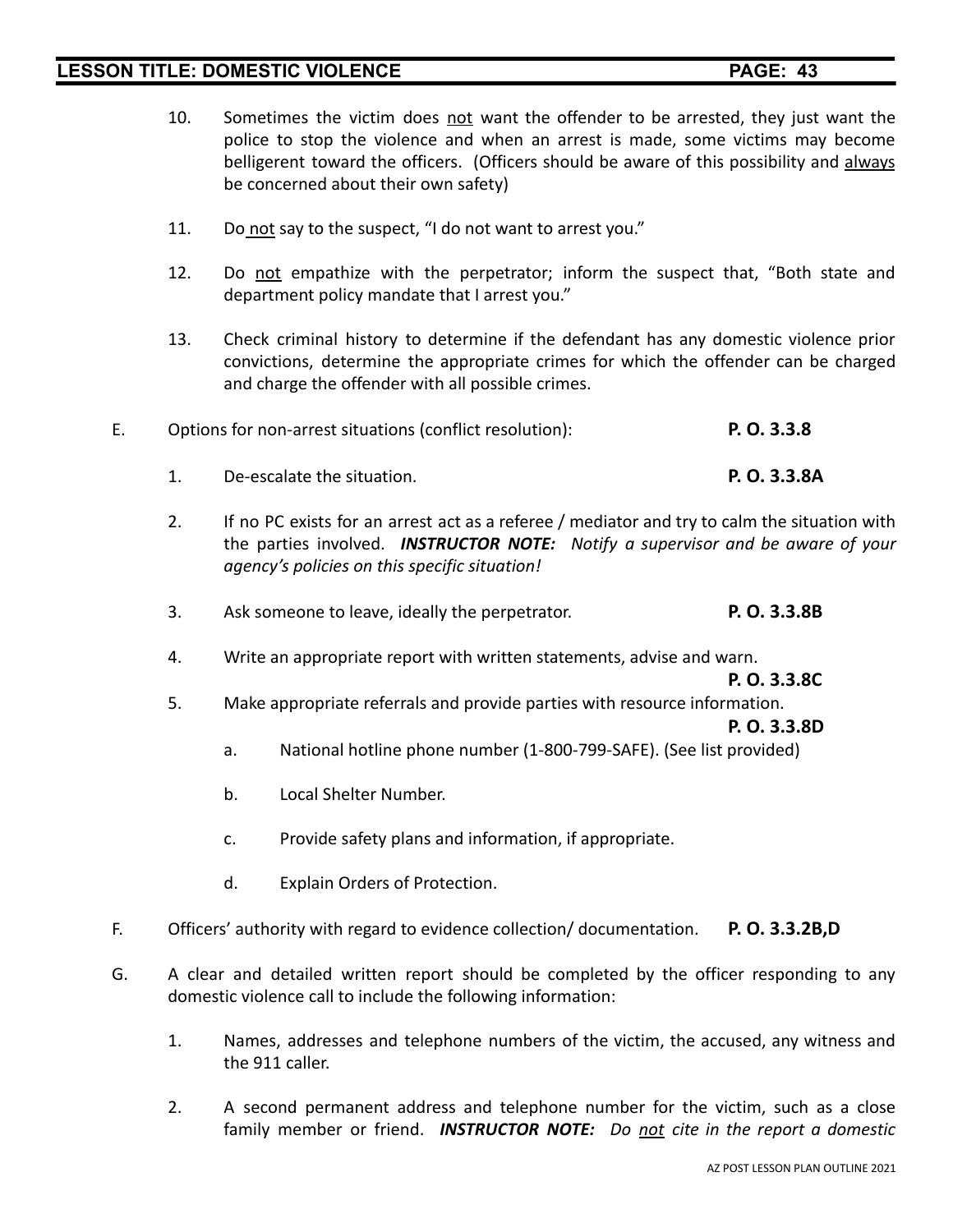*violence shelter address, as it might put the victim at risk.*

- 3. A statement of the relationship between the victim and accused.
	- a. Aggravated Domestic Violence, may require that the relationship between the victim and defendant be proven in every domestic violence offense in order for an offense to serve as a prior condition for enhancement purposes. *INSTRUCTOR NOTE: Detailed note taking and written statements signed by the victim can be valuable. Taking photos and tape recordings statements are also recommended.*
	- b. Document as many resources as possible to prove the relationship such as: Excited utterance of the victim, admission by the defendant or statement from a witness such as a neighbor or child.
- 4. A narrative of the incident including the date, time and whether the accused appeared intoxicated or under the influence of a controlled substance.
- 5. Document in detail the condition of the scene (i.e., things broken, items overturned, etc.) Document the absence of evidence that is claimed by a party. (Explain commonality of "recanting victim" (threats by perpetrator, etc) and the effects of the perpetrator's cycle of violence.)
- 6. Document victims' and suspects' demeanors.
- 7. What, if any, weapons were used or threatened to be used.
- 8. A description of any injuries.
- 9. A description of any injuries described by the victim, but not observed by the officer. Determine how the victim received an injury: do not make assumptions.
- 10. Document spontaneous statements.
- 11. Interview and document the presence of witnesses and children (regardless of age).
- 12. Document any evidence that would tend to establish that a crime was committed.
- 13. Determine events that lead to crime.
- 14. Document victim(s) identification of suspect.
- 15. The crimes with which the accused was charged.
- 16. Notation of previous incidents.
- 17. If an officer was injured in the incident, the nature and circumstances of the injury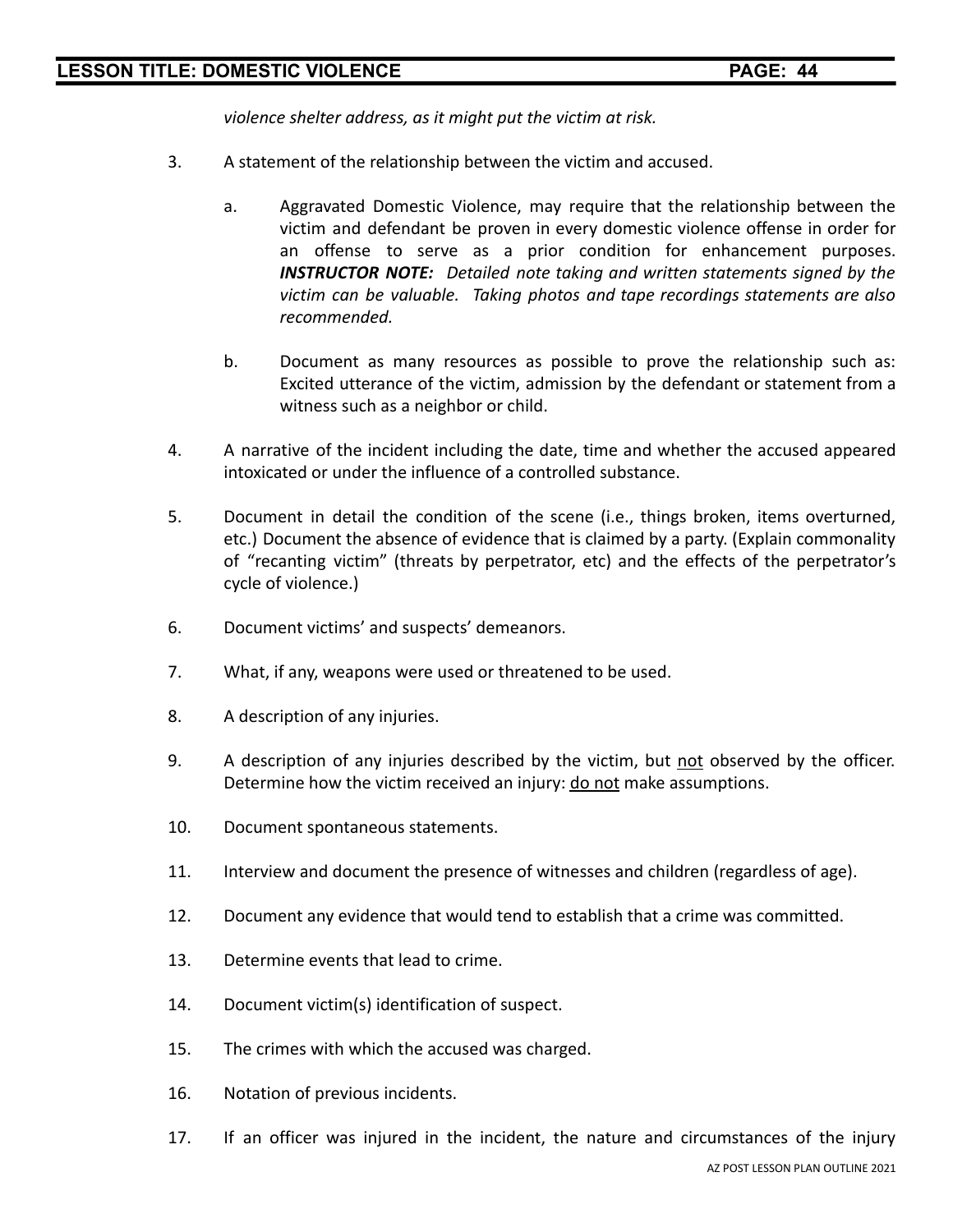should be documented. (Optional video): 16 Types of Evidence. 5 minutes.

- H. Special issues in domestic violence cases.
	- 1. Evidence Based Prosecution.
		- a. Proceeding without a victim.
	- 2. Excited utterances.
		- a. Record statements made by the victim or witnesses in quotes and the report should be very specific about the location and description of observable symptoms such as visible injuries. *INSTRUCTOR NOTE: Prosecution may occur without a victim's cooperation.*
		- b. Develop a procedure to capture statements.
		- c. Develop a procedure for recording excited utterances: ( An excited utterance is very important in evidence based prosecution)
			- i. Make sure the victim and officers are safe.
			- ii. Record dispatch and arrival times.
			- iii. Record observations of the scene upon arrival. (Broken property, disarray and injuries to the victim. Do not assume you will remember the injuries or all of the details.)
			- iv. Report should be very specific about location and description of observable symptoms, such as visible injuries.
			- v. Record names, address and important information of any witness (i.e., children, neighbors or relatives).
		- d. Allow the victim to continue talking in an excited manner. (Prosecutors may move forward with the case without the cooperation of the victim.)
			- i. Record the time of interview and include when the crime occurred in relation to the interview.
			- ii. Note changes in demeanor from arrival to interview.
			- iii. Note on the report if comments were spontaneous or answers to questions.
			- iv. Utterance may be admissible if the victim is still under stress or pressure of the event because it reduces the opportunities to fabricate statements.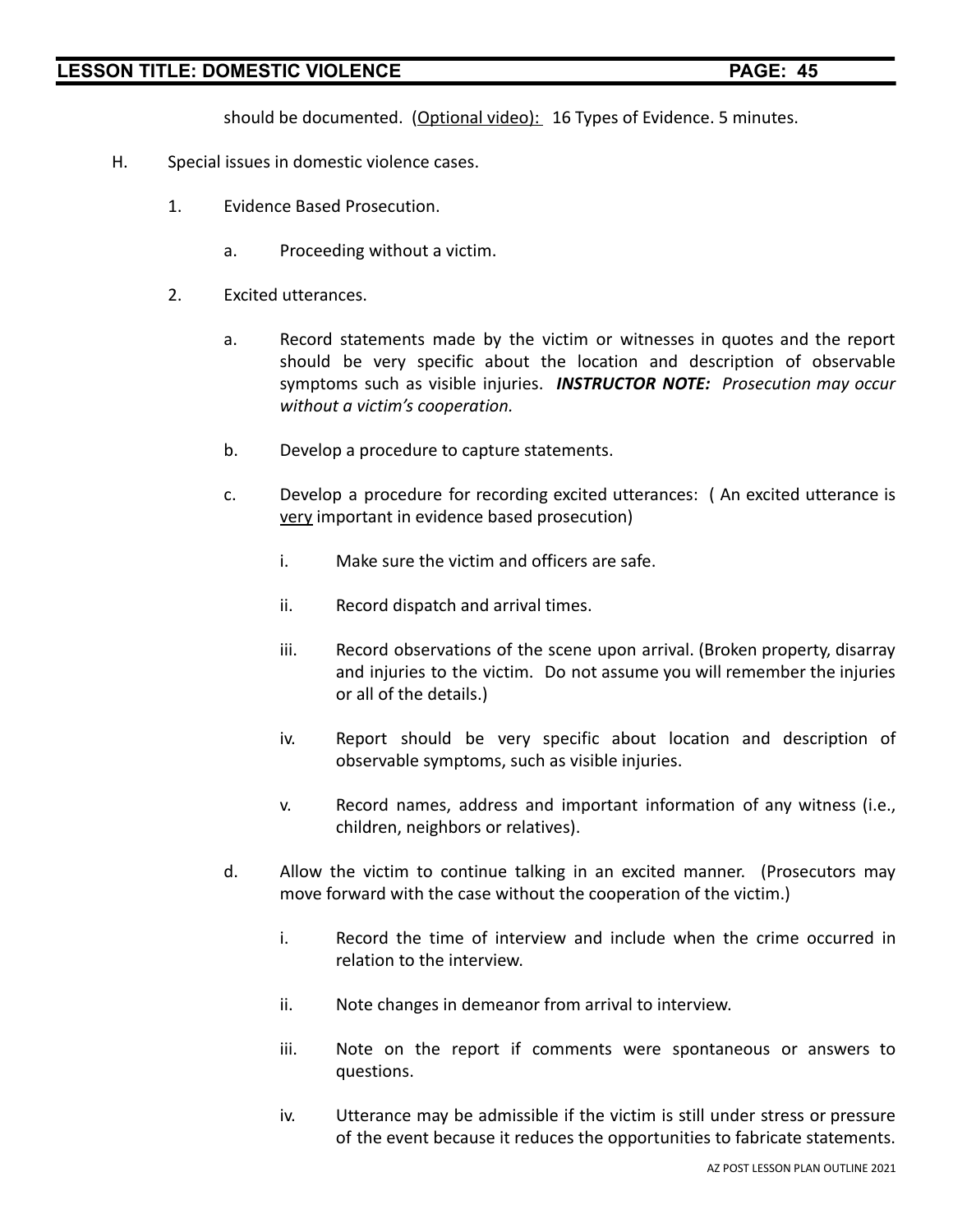(DO NOT tell a victim to calm down! If quotes are used, make sure they are exact!)

v. List all of the observations made to help show that the victim was under stress of the event: Flailing arms, pacing, irregular breathing, crying, rubbing arms, etc. (DO NOT say a victim was upset and crying, be more specific.)

# **X. OFFICER AUTHORITY AND RESPONSIBILITY FOR DOMESTIC VIOLENCE INTERVENTION – PROVISION OF ASSISTANCE TO VICTIM P. O. 3.3.2C**

- A. Written referral information in the Victims' Rights Request/Waiver form. Know the resources in your community.
	- 1. A list of services should be given to the victim so he/she can connect with agencies that can assist him/her.
	- 2. Increasing a victim's options can be very empowering.
	- 3. Referral information should include local domestic violence shelters, courts for obtaining Orders of Protection, 24-hour crisis treatment programs and other related services.
- B. Domestic violence shelter and safe home services. **P. O. 3.3.3D**
	- 1. Shelters/safe homes. *INSTRUCTOR NOTE: H.O. SHELTER/SAFE HOMES LISTING Most believe that shelters are ONLY a place to stay, emphasize they offer many advocacy and support services. Great support system for the victim. Try to get them into contact with a victim advocate or at least call a shelter to connect with them, this can be a big step! Check with the local programs for services available in your community.*
		- a. Length of stay at shelters and safe homes vary throughout the state. Some have transitional or long term housing.
		- b. Some shelters and safe homes have a 24-hour hotline number and someone available to speak to victims giving resources, information about domestic violence or just someone to talk to about their anxieties, fears, etc.
		- c. Shelters also provide advocacy and support services.
		- d. Some other resources that shelters can provide:
			- i. Clothing and hygiene items for both victims and their children.
			- ii. Household items if victims choose to leave their abuser and set up their own households.
			- iii. Some shelters have volunteers in the community who will provide pro AZ POST LESSON PLAN OUTLINE 2021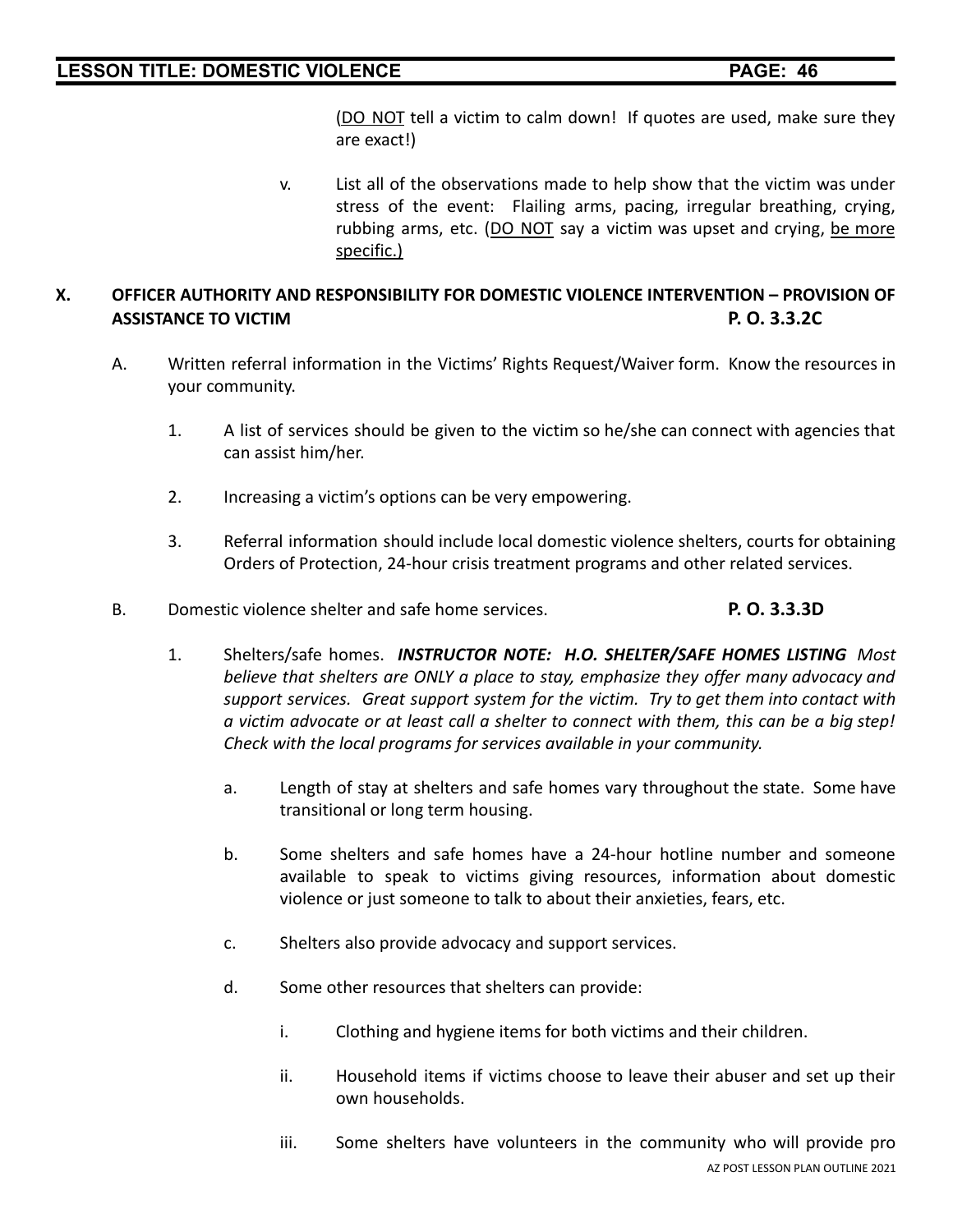bono assistance for dental, legal and medical.

- iv. Do not document if the victim went to shelter.
- v. Support groups.
- 2. Other services provided by resource agencies to victims:
	- a. Orders of Protection. **P. O. 3.3.3C**
	- b. Safety plans.
	- c. Medical.
	- d. Legal services.
	- e. Counseling.
	- f. Safe housing referrals.
	- g. Food stamps/welfare application.
	- h. Information/education about domestic violence. **P. O. 3.3.3B**
	- i. Community services. **P. O. 3.3.3A**

## **XI. AN EFFECTIVE LAW ENFORCEMENT RESPONSE TO DOMESTIC VIOLENCE IS IMPORTANT BECAUSE OF THE IMPACT ON VICTIMS, CHILDREN AND BATTERERS P. O. 3.3.1B**

- A. Power of arrest.
- B. Arrest can break the abuser's cycle of violence by exposing the victim to resources and a support system and it can also give the abuser the opportunity to change his/her behavior through court-ordered treatment. **P. O. 3.3.1G**
- C. Response sends a strong message.
- D. Law enforcement officers can send a message to the victim, children, abuser and community that domestic violence is wrong, criminal and results in negative consequences.
- E. Increases safety.
- F. Officers can increase safety for the victims and their children by providing information and increasing the victim's options, which in many cases has facilitated the change process. *INSTRUCTOR NOTE: Instructors to explain in detail his/her department's safety plan.*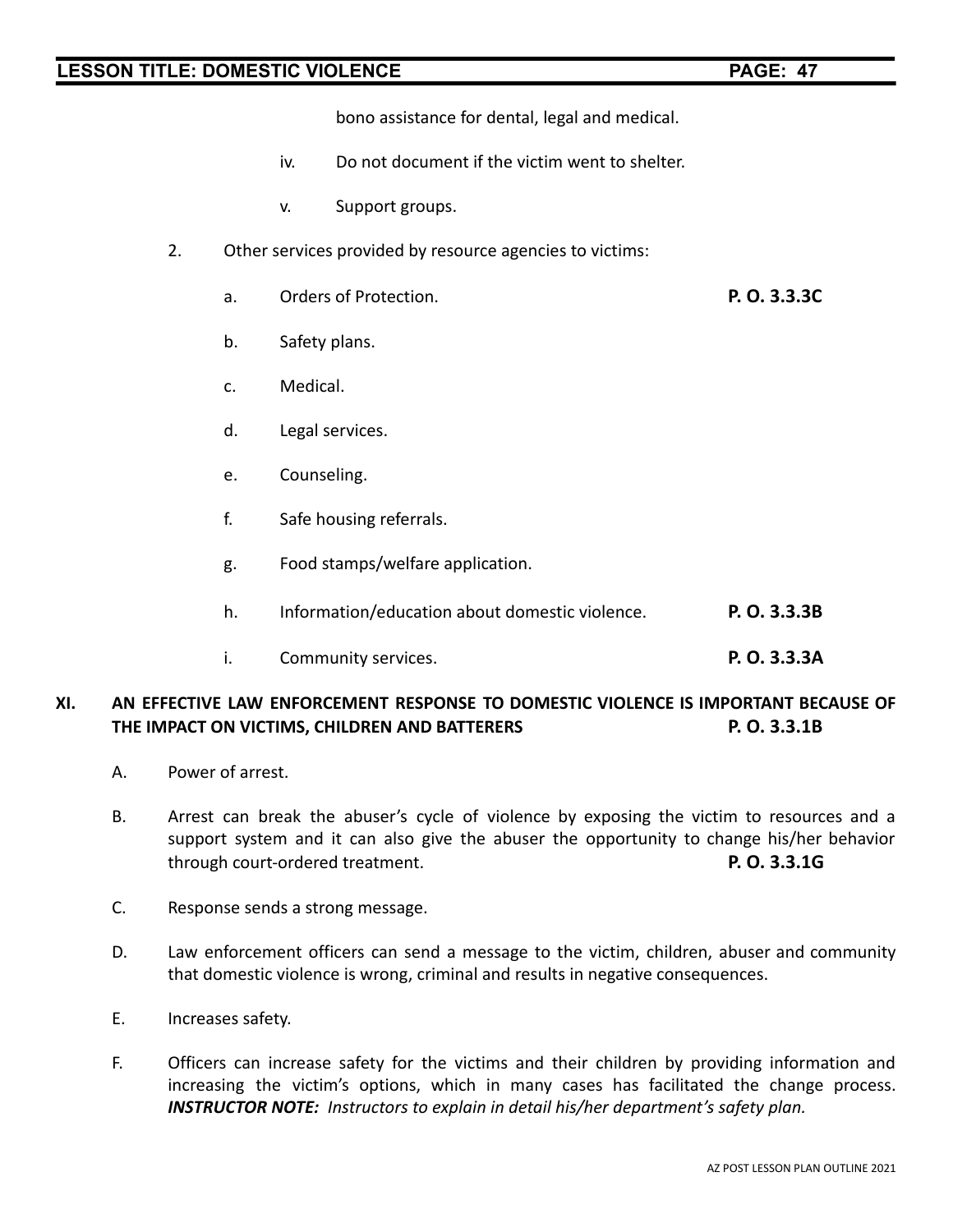- G. Impact on children.
- H. The impact on children varies by the type of violence, its severity and frequency as well as other challenges facing the family. *INSTRUCTOR NOTE: Instructors to explain in detail his/her department's safety plan.*
	- 1. Ways children may be affected:
		- a. They feel the violence is their fault.
			- i. They develop a belief system that they cause another's behavior.
			- ii. They feel guilty, helpless and have a sense of failure.
			- iii. They may either withdraw or act out.
		- b. They are behind developmentally.
			- i. They lack the parental nurturing necessary to develop trust.
			- ii. They have anxiety and difficulty paying attention and forming positive relationships.
		- c. Studies have found that children from homes where DV occurs engage in:
			- i. "externalizing" behavior, becoming loud, impulsive and using anger to intimidate.
			- ii. "internalizing" behavior, becoming dependent, depressed and anxious. Both boys and girls display both reactions.
		- d. They lose respect for their parents.
			- i. They love and hate them at the same time which is confusing.
			- ii. They are prone to running away.
		- e. They have poor self-esteem and are fearful and lonely.
		- f. They become accidental victims because children are injured when trying to intervene.
		- g. They have a high risk for alcohol/drug abuse because substance abuse becomes a coping mechanism; it "numbs" the fear and anxieties.
	- 2. Outcome: Children model and accept violent behavior as normal.